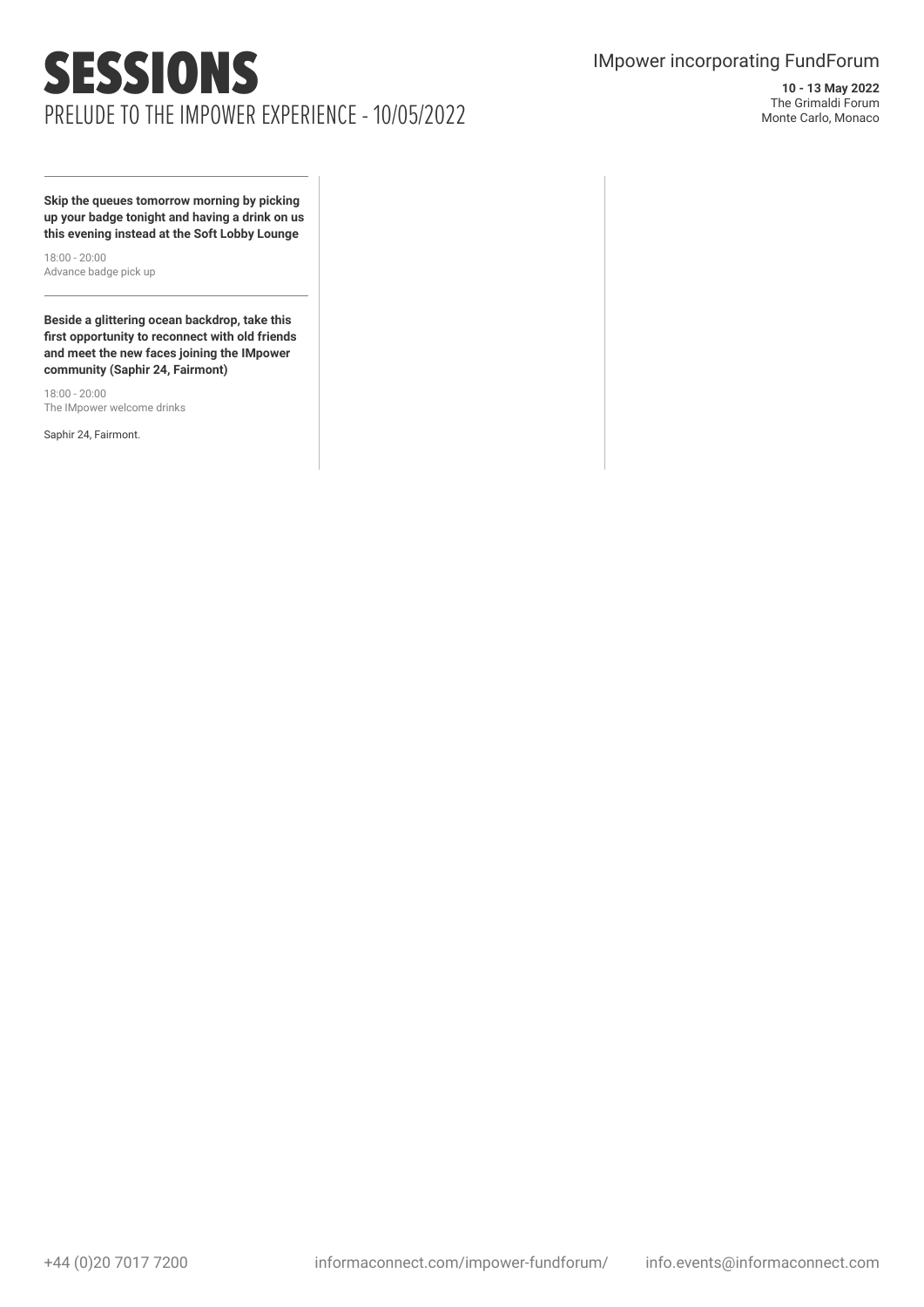### IMpower incorporating FundForum

# SCHEDULE PRELUDE TO THE IMPOWER EXPERIENCE - 10/05/2022

| THME. | <b>ADVANCE BADGE PICK UP</b>                                                                                                                           | THE IMPOWER WELCOME DRINKS                                                                                                                                                               |
|-------|--------------------------------------------------------------------------------------------------------------------------------------------------------|------------------------------------------------------------------------------------------------------------------------------------------------------------------------------------------|
| 18:00 | 18:00 - Skip the queues tomorrow morning by picking up your<br>badge tonight and having a drink on us this evening instead at<br>the Soft Lobby Lounge | 18:00 - Beside a glittering ocean backdrop, take this first oppor-<br>tunity to reconnect with old friends and meet the new faces<br>joining the IMpower community (Saphir 24, Fairmont) |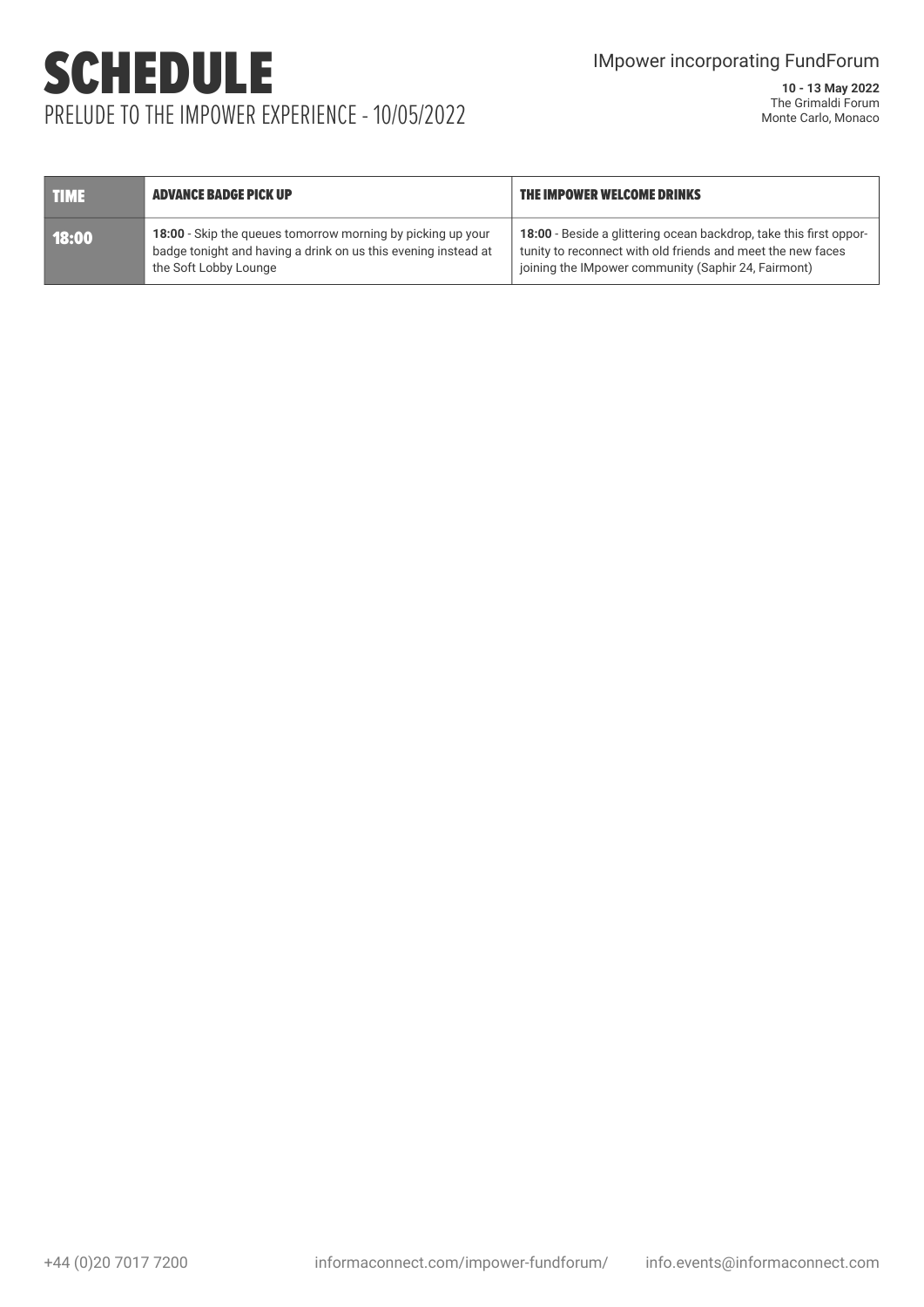### IMpower incorporating FundForum

**10 - 13 May 2022** The Grimaldi Forum Monte Carlo, Monaco

#### **Registration and morning coffee**

07:30 - 08:30 Networking

#### **Breakfast Briefing hosted by Aviva Investors: Will 2022 be the year the ESG revolution gets derailed?**

07:50 - 08:35 Breakfast Briefing

Performance challenges, greenwashing concerns, geopolitical events and increasingly cynical press commentary have resulted in a tough start to 2022 for ESG investing. In this session, Aviva Investors CEO Mark Versey and Head of ESG Investment Directors Andy Ford will examine each of these issues in turn to answer the question as to whether these factors will derail the ESG revolution in 2022. The session will also look forward at longer term issues, including the need for investors to exert more influence over legislative and regulatory agendas and the journey from net zero ambition to delivery.

#### **Participants**

**Andy Ford CFA PRM** - Head of ESG Investment Directors, Aviva Investors

**Mark Versey** - Chief Executive Officer, Aviva Investors

#### **Welcome**

08:35 - 08:40 1. Leaders Stage

#### **Participants**

**Jenny Adams** - Global Executive Producer, IMpower

**Karima Haywood** - Editor in Cheif, IMpower

#### **Chair's opening address**

08:40 - 08:45 1. Leaders Stage

#### **Participants**

**Richard Garland** - Managing Director, Global Advisor, Ninety One

**STATE OF THE INDUSTRY POLLING ON REFRAMING ASSET MANAGEMENT: Seven credible scenarios that could transform the investment management business by 2030 – which ones will win out and how to protect, prepare and position your business?**

08:45 - 09:15 1. Leaders Stage

The seven scenarios are:

1 - what if the industry's purpose was to provide every adult in the world with the desire and opportunity to participate in the growth of capital markets for a zero or minimal fee.

2 - what if D2C was the norm not the exception

3 - what if index providers partnered with the FAANGs to become the largest asset managers.

4 - what if fractional ownership removes the need for funds

5 - what if asset managers were measured and compensated based on the long-term value and impact they delivered

6 - what if a combination of AI and quantum computing could augment human portfolio managers

7 – what if every investor knew the assets they held and the impact they had on the world

#### **Participants**

**Research Briefing & Moderator: Hermin Hologan** - EY EMEIA Wealth & Asset Management Leader, EY

**Panellist: Brigitte Daurelle** - Chief Executive Officer, MFEX by Euroclear

**Panellist: Åsa Norrie** - CEO Europe & Regional Head of Distribution, Principal Global Investors

**Panellist: Furio Pietribiasi** - Chief Executive Officer, Mediolanum Asset Management Ltd

**Panellist: Mario Giannini** - CEO, Head of EMEA, **HamiltonLane** 

**INNOVATION Comparing CEOsapproaches for fast-tracking innovation to safeguard the investments of millions of customers worldwide: Exploring the strategic business and product implications of the current intense geopolitical uncertainty and galloping inflation for wealth and asset managers**

 $09.15 - 09.45$ 1. Leaders Stage

#### **Participants**

**Moderator: Joe Saliba** - Deputy Chief Executive Officer, CACEIS

**Panellist: Enrique Sacau** - Group Chief Executive Officer, KNEIP

**Panellist: Nick Ring** - Chief Executive Officer, EMEA, Columbia Threadneedle Investments

**Panellist: Fannie Wurtz** - Head of Distribution & Wealth Division, Passive & Alternative business lines, Amundi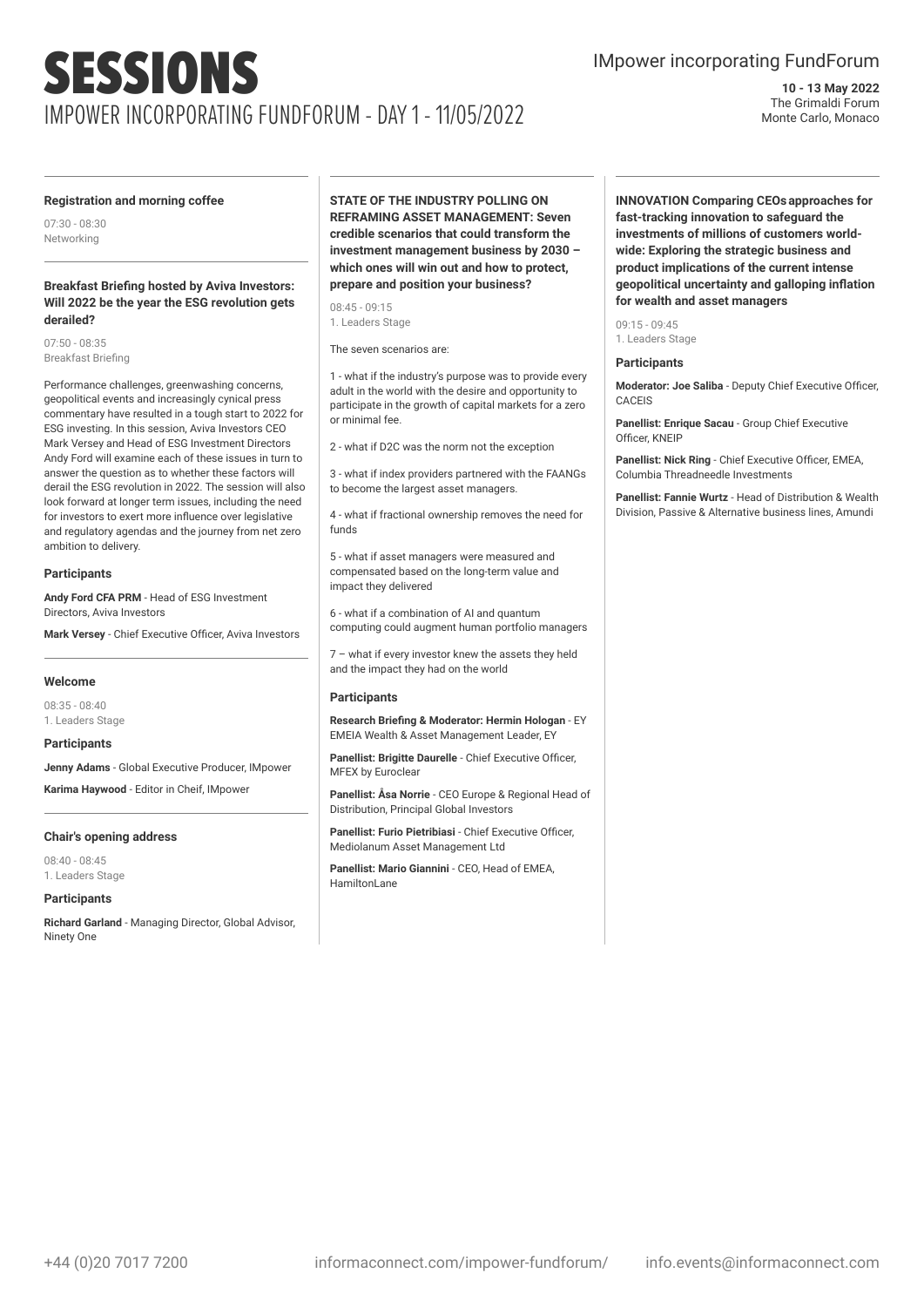#### **A MULTI-PART ADVANCED ESG RISK WORKSHOP LED BY NINE GLOBAL EXPERTS: How to avoid ESG greenwashing when creating or assessing ESG products**

09:30 - 10:45 Sustainability & Impact Stage

**09.30 - 09.40:** Part 1 - Workshop Moderation and Introduction - Making sense of what's recommended, mandated and increasingly expected across US, Europe and UK

**AJ Harper,** Head of Sustainable Finance, ETFs and Asset Managers, **Euroclear**

**Marina Corghenci,** Global Head of Funds Relations, **MFEXbyEuroclear**

**09.40- 10.00**: Part 2 - Sustainable Suitability: What do investors actually want?

Understanding behavioural preferences for ESG, and how to turn these into portfolio solutions

**Moderator: Dr Greg B. Davies,** Head of Behavioural Science, **Oxford Risk**

**Panellists: Simon Hillenbrand,** Head of U.K. Intermediary, **Janus Henderson Investors**

#### **Daniel Klier,** CEO, **Arabesque**

**10:00-10.35:** Part 3 - Creating credible ESG products discussion- Challenges, risks and solutions on marketing sustainability from leading asset managers, private banks and innovative data providers:

**Moderator: Tom Caddick,** Head of Investments - London, **NedGroup Investments**

**Panellists: Mark Lane,** Senior Investment Manager, **abrdn**

**Verena Charvet**, Founder and Head, **Merlys**

**Karin Bouwmeester,** Senior ESG Manager, **ABN AMRO Bank N.V.**

**10.35-45:** Part 4 - Roundup & Q&A

**AJ Harper,** Head of Sustainable Finance, ETFs and Asset Managers, **Euroclear**

**Marina Corghenci, Global Head of Funds Relations, MFEXbyEuroclear**

#### **Participants**

**Moderator: A.J Harper** - Head of Sustainable Finance, ETFs and Asset Managers, Euroclear

**Moderator: Marina Corghenci** - Global Head of Funds Relations, MFEXbyEuroclear

**Greg B. Davies, PhD** - Head of Behavioural Science, Oxford Risk

**Simon Hillenbrand** - Head of U.K. Intermediary, Janus Henderson Investors

**Daniel Klier** - Chief Executive Officer, Arabesque

**Tom Caddick** - Head of Investments, London, Nedgroup Investments

**Mark Lane** - Senior Investment Manager, abrdn

**Verena Charvet** - Founder and Head, Merlys

**Karin Bouwmeester** - Sustainability Manager, ABN AMRO Bank N.V.

**SUSTAINABILITY Howare the most ambitiousglobal sustainability investment leaders driving business-wide transformation? Shifting from commitments to transparent action across liquid and illiquid markets**

09:45 - 10:15 1. Leaders Stage

#### **Participants**

**Moderator: Gillian Lofts** - EY Global Sustainable Finance Leader, EY

**Panellist: Naïm Abou-Jaoudé** - Chief Executive Officer and President EFAMA, Candriam

**Panellist: Mark Versey** - Chief Executive Officer, Aviva Investors

**Panellist: Margaret Franklin, CFA** - CEO and President, CFA Institute

**Panellist: Sonja Laud** - Chief Investment Officer, Legal & General Investment Management

#### **LOW CARBON ECONOMY How can global financial services lead the global sustainability agenda and the just transition to a low carbon economy?**

10:15 - 10:45 1. Leaders Stage

#### **Participants**

**Moderator: Richard Garland** - Managing Director, Global Advisor, Ninety One

**Panellist: Julia Hoggett** - CEO, London Stock Exchange Plc

**Panellist: Mimi Ferrini** - Co-Chief Investment Officer, Ninety One

**Panellist: Jamie Broderick** - Board Member, Impact Investing Institute

**Panellist: Sandro Pierri** - Chief Executive Officer, BNP Paribas Asset Management

#### **Sign Up for The Voice –Next Generation Leaders Talent Workshop**

10:45 - 11:00 7. Global Insight Stage (Exhibition Area)

#### **Morning coffee and networking**

10:45 - 11:25 Networking

### IMpower incorporating FundForum

**10 - 13 May 2022** The Grimaldi Forum Monte Carlo, Monaco

#### **IMpower Natural Capital Solutions Project – Blue Finance Innovation Part 1**

11:00 - 11:20 7. Global Insight Stage (Exhibition Area)

Innovative financial solutions for ocean conservation

#### **Participants**

**Emily Norris** - Head of Development, Blue Economics Unit, Blue Marine Foundation

#### **Chair**

11:25 - 11:30 1. Leaders Stage

#### **Participants**

**Richard Garland** - Managing Director, Global Advisor, Ninety One

#### **Chair**

11:25 - 11:30 2. Sustainability and Impact Stage

#### **Participants**

**A.J Harper** - Head of Sustainable Finance, ETFs and Asset Managers, Euroclear

#### **Chair**

11:25 - 11:30 3. Private Markets Stage

#### **Participants**

**Chair: Jeffrey Altman** - Senior Advisor & Advocate for Global Sustainable Infrastructure, Finadvice AG

#### **Chair**

11:25 - 11:30 7. Global Insight Stage (Exhibition Area)

#### **Participants**

**Fiona McKay** - Global Leadership & Transformation Strategist, Lightbulb Leadership Solutions

#### **Chair**

11:25 - 11:30 CEO Boardroom Agenda – Invitation Only

#### **Participants**

**Jenny Adams** - Global Executive Producer, IMpower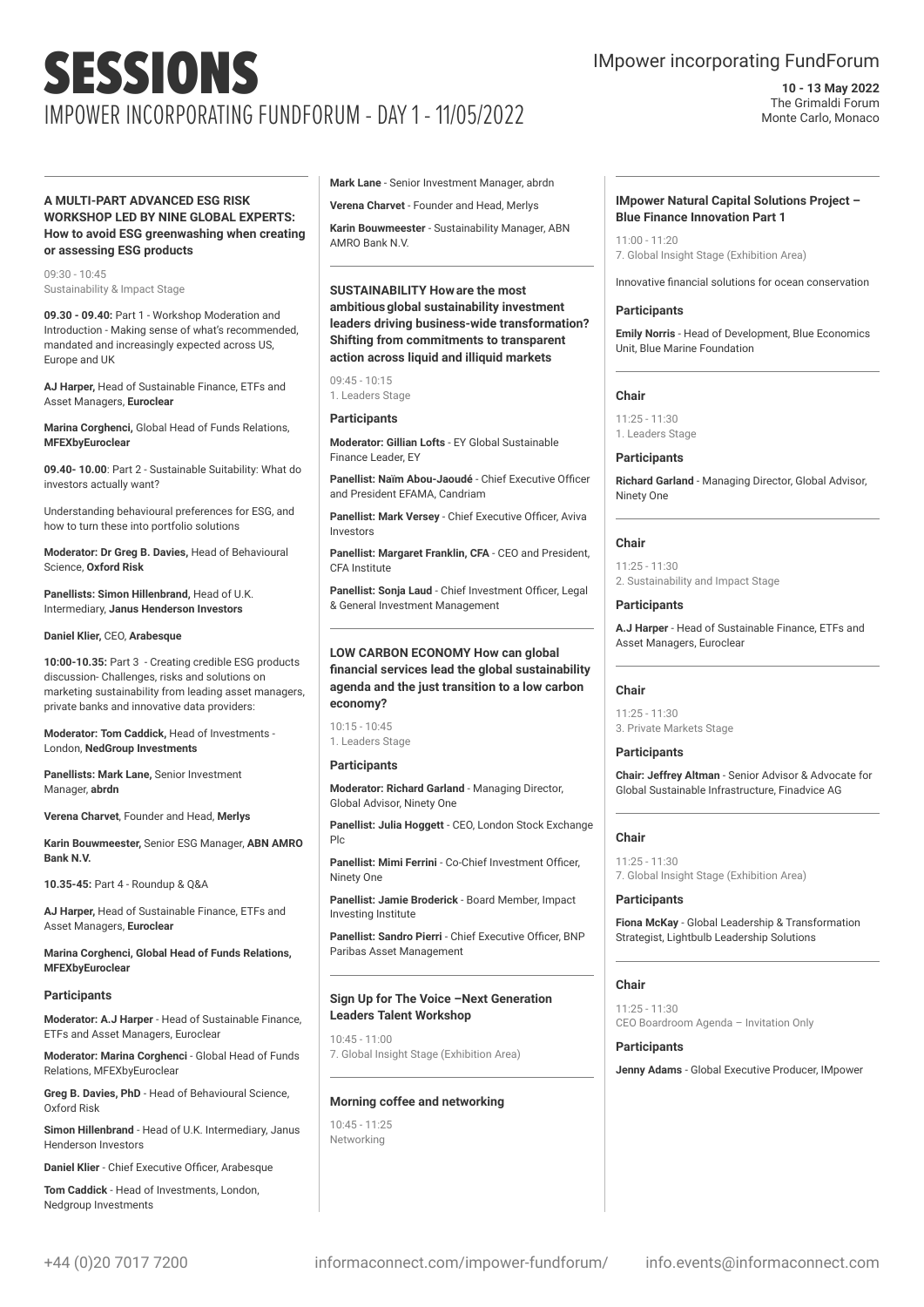### IMpower incorporating FundForum

**10 - 13 May 2022** The Grimaldi Forum Monte Carlo, Monaco

**Global financial institutions 2022: New asset management partnerships and asset allocation priorities in public and private funds for a changing universe**

11:30 - 12:00

1. Leaders Stage

#### **Participants**

**Moderator: Jasmine Yu** - Managing Director & Head of Global Manager Research, Bank of New York Mellon

**Panellist: Gregory Toskos** - Managing Director, Global Head of Partnerships, UBS Global Wealth Management

**Panellist: Mussie Kidane** - Managing Director | Head of Fund and Manager Research, Pictet Group

**Panellist: Pierre-Adrien Domon** - Chief Executive Officer, Fund Channel

**Panellist: Grant Leon** - Managing Director, Financial Intermediaries, Europe & Asia, Capital Group

**Panellist: John D. Campbell OBE** - Chairman of the Advisory Board, Carnegie Fund Services

#### **Opening Welcome: Brand new industry data, revealed for the first time at IMpower:**

11:30 - 11:40 2. Sustainability and Impact Stage

#### **Participants**

**Valérie Urbain** - Chief Business Officer & Executive Director, Euroclear Group

**How innovations in PE and VC are driving both Next Gen and progressive older private wealth investors: What can asset managers do to maximise opportunities and overcome the challenges of combining liquid public market investments with illiquid private assets?**

11:30 - 12:00 3. Private Markets Stage

#### **Participants**

**Moderator: Alexandra Daly** - Founder and Chief Executive Officer, AA Advisors

**Panellist: Sofia Harrschar** - Head of Alternative Investments, Member of the Management Board, Universal Investment

**Panellist: David Jeffrey** - Partner, Head of Europe, StepStone Group

**Panellist: Mario Giannini** - CEO, Head of EMEA, HamiltonLane

**Panellist: Silvana Chilelli** - CEO, Eurizon Capital Real Asset

**Panellist: Brian McMahon** - Managing Director|Global Head of Alternative Sales, BNY Mellon

#### **Insider conversations.. Investing in Post-war Ukraine**

#### 11:30 - 12:00

- 7. Global Insight Stage (Exhibition Area)
- Dealing with humanitarian disaster
- International response to the crisis
- Urban renewal and infrastructure reconstruction - Investing in 'brains and grains'
- Start-ups, innovation and technology
- Clean tech versus heavy industry

#### **Participants**

**Moderator: Yuri Bender** - PhD candidate, School of Slavonic and East European Studies, UCL, Editor in chief,, Professional Wealth Management, Financial Times

**Panellist: Andrey Kolodyuk** - Chairman, Ukrainian Venture Capital & Private Equity Association

**Panellist: Timothy Ash - Virtual Speaker** - Associate Fellow, Chatham House

**Panellist: Victoria Repa** - Founder, BetterMe

**Panellist: Giles Farley** - Co-Head of Thematic Equity,, ICU Ventures

**Panellist: Philipp Grushko - Virtual Speaker** - Partner, SD Capital Investment Company

#### **Managing uncertainty - Lessons in rethinking your decision making in high-stakes times**

11:30 - 12:30 CEO Boardroom Agenda – Invitation Only

Leadership strategies from the former head of one of the world's top security agencies about managing ever-changing global digital, political, social uncertainty.

#### **Participants**

**Baroness Eliza Manningham-Buller** - Former Director General of one of the world's top security agencies, UK MI5, Former Head of MI5 & Former Chair of the Wellcome Trust

**Addressing greenwashing head- on: How are sustainable finance leaders ensuring the global potential of sustainable investing through new standards of stewardship and corporate governance?**

 $11:40 - 12:10$ 2. Sustainability and Impact Stage

#### **Participants**

**Moderator: Elisabet Jamal Bergstrom** - Deputy CEO & Head of Sustainability, SEB Investment Management

**Panellist: Florence Fontan** - Head of Company Engagement and General Secretary, BNP Paribas Securities Services

**Panellist: Wim Van Hyfte** - Global Head of ESG Investments and Research, Candriam

**Panellist: Amanda Young** - Chief Sustainability Officer, abrdn

**Panellist: Mary Jane McQuillen** - Portfolio Manager and the Head of ESG Investment Program, Clearbridge

**Panellist: Richard Lacaille - Virtual Speaker** - Senior Advisor, State Street

#### **Industry Futures Part 1: Global distribution growth - What are the latest macro trends that you need to plan for over the next five years?**

12:00 - 12:30 1. Leaders Stage

Growth strategies in wealth and asset management

#### **Participants**

**Moderator: Henning Swabey** - Managing Director, Head of EMEA, Calastone

**Panellist: Klaus Schuster** - Chief Executive Officer, EMEA & Global Head of Wealth Management, PineBridge Investments

**Panellist: David Semaya** - Executive Chairman and Representative Director, Sumitomo Mitsui Trust Asset Management

**Panellist: Bettina Ducat** - Chief Executive Officer, La Financière de l'Echiquier (LFDE)

**Panellist: Sai Tampi** - Managing Director, Global Head of Funds, ETFs and Manager Selection, HSBC Global Private Banking & Wealth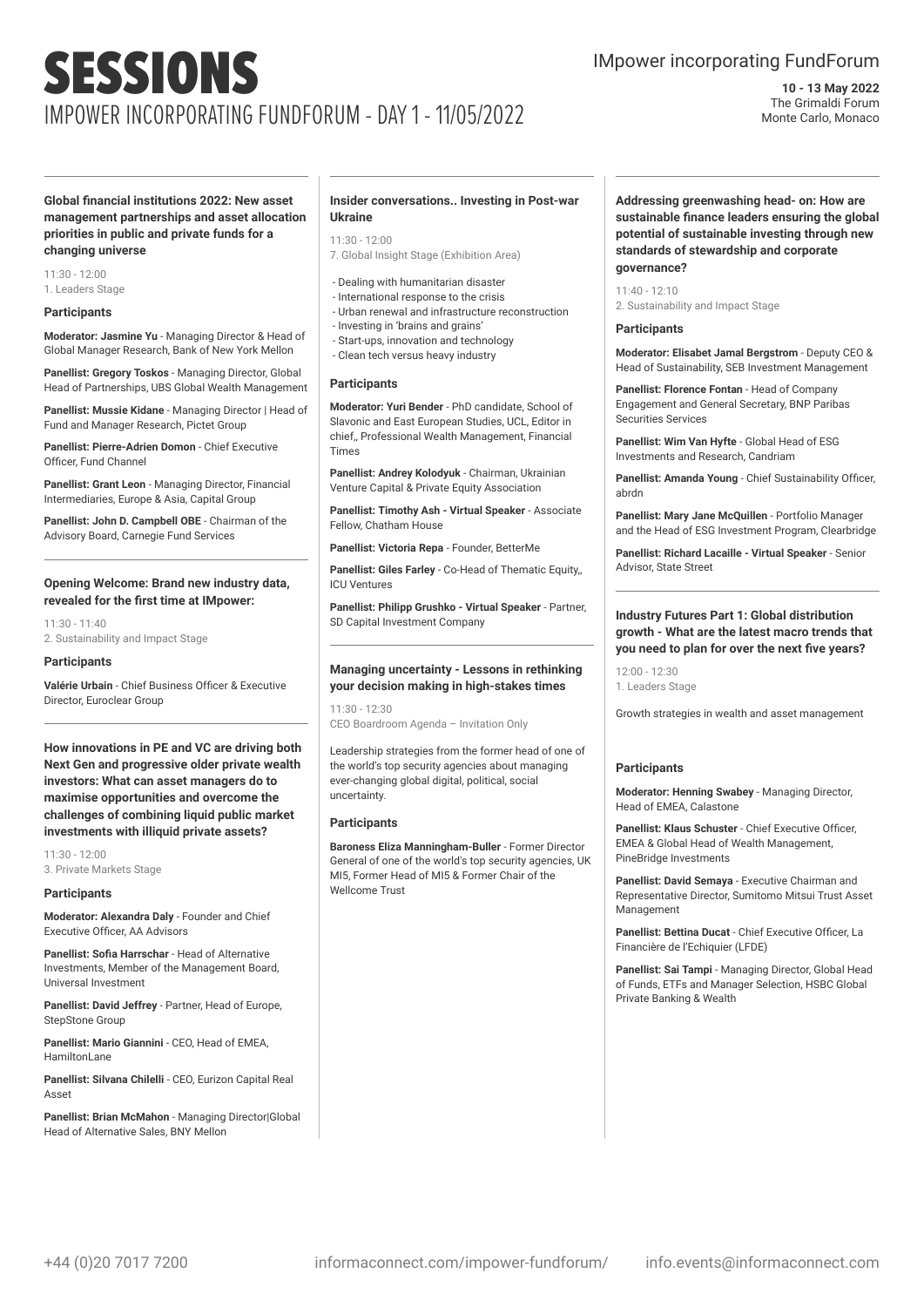### IMpower incorporating FundForum

**10 - 13 May 2022** The Grimaldi Forum Monte Carlo, Monaco

#### **Lets talk about democratisation of private assets: New product platforms for private wealth**

12:00 - 12:30 3. Private Markets Stage

What is the target allocation to private markets from a distributors' perspective? How has client demand for private markets changed? What is the most prevalent product structure you see (semi-liquid, ELTIFs etc)? What do you think will be the role of tech platforms.

#### **Participants**

**Moderator: André Schnurrenberger** - Managing Director, Europe, Cerulli Associates

**Panellist: Greta Teot** - Head of Private Markets, Mediobanca

**Panellist: Frederik Meheus** - Managing Director, Head of Commercial, Moonfare

**Panellist: Tim Boole** - Head of Product Management, Private Equity, Schroders Capital

**Panellist: Lata Vyas** - Vice President, Alternative Funds Product Manager, Brown Brothers Harriman

**Panellist: Michael Steingold - Director Private** Markets, Russell Investments

#### **Global Macro Insights: China Macro View - Is China investible?**

12:00 - 12:15 7. Global Insight Stage (Exhibition Area)

#### **Participants**

**Donald Amstad - Virtual Speaker** - Global Head of Client Growth, abrdn

**Achieving long term investment goals for clients while aiding the net zero transition: Latest insights on how to manage climate risk in terms of corporate governance, stewardship, engagement and solutions in the client portfolio**

12:10 - 12:35 2. Sustainability and Impact Stage

#### **Participants**

**Moderator: Suresh Mistry** - Co-Founder, Head of ESG and Impact Reporting, Alquity

**Panellist: Martin Fenner** - Managing Director, Head Investment Marketing & Wholesale, Bank J. Safra Sarasin

**Panellist: Rob Hardy** - Corporate Governance Director, Capital Group

**Panellist: Cara Williams** - Global ESG Strategy Lead, Wealth Management and Multinational Client Lead for Wealth, Mercer

**Panellist: Matt Breidert** - Senior Portfolio Manager and Head of Energy Transition strategies, Ecofin

**Panellist: Daniel Klier** - Chief Executive Officer, **Arabesque** 

#### **China economics and the opportunity for China Bonds**

 $12.15 - 12.30$ 7. Global Insight Stage (Exhibition Area)

#### **Participants**

**Prakriti Sofat** - Executive Director, Emerging Market Debt responsible for Sovereign & ESG Research, Goldman Sachs Asset Management

#### **CEOs: Disruption 3.00: How top leaders are calling out the biggest threats and opportunities on the horizon and the implications for marketing, distribution and operationss**

 $12:30 - 13:00$ 1. Leaders Stage

#### **Participants**

**Moderator: Nuala Walsh** - CEO, MindEquity Consulting

**Panellist: Justin Onuekwusi** - Head of Retail Investments, Legal & General Investment Management

**Panellist: Martin Gilbert** - Chairman, Revolut, AssetCo and Toscafund

**Panellist: Marie Dzanis** - CEO and Head of Asset Management, EMEA, Northern Trust

**Panellist: Mike Janiszewski** - Chief Operating Officer, Asset Servicing & Digital, BNY Mellon

#### **Private markets for private wealth: Potential of different strategies and segments around the world**

12:30 - 13:00 3. Private Markets Stage

#### **Participants**

**Moderator: Christel Tarneaud** - Senior Project Manager, Indefi

**Panellist: Dik van Lomwel** - Head of EMEA and LatAm, Neuberger Berman

**Panellist: Fabrizio Cesario** - Partner and Co-Head of the Tosca Private Growth Fund, Toscafund

**Panellist: Olivier Carcy** - Global Head of Asset Management, Indosuez Wealth Management

**Panellist: Jessica Sellam** - Head of Business Development and Private Assets, Rothschild & Co Wealth Management

**Panellist: Tricia Ward** - Director, Private Markets, Redington

**Spotlight on two award -winning disruptors in digital innovation for good: rethinking how to tackle business and cultural challenges in improving end investor engagement, experience and outcome**

12:30 - 13:00 7. Global Insight Stage (Exhibition Area)

#### **Participants**

**Moderator: Fiona McKay** - Global Leadership & Transformation Strategist, Lightbulb Leadership Solutions

**Samantha Seaton** - Chief Executive Officer, Moneyhub

**Georgia Stewart** - Chief Executive Officer, Tumelo

#### **Insider Conversations.. What does Post-war Ukraine look like?**

12:30 - 13:00 CEO Boardroom Agenda – Invitation Only

#### **Participants**

**Yuri Bender** - PhD candidate, School of Slavonic and East European Studies, UCL, Editor in chief,, Professional Wealth Management, Financial Times

**Andrey Kolodyuk** - Chairman, Ukrainian Venture Capital & Private Equity Association

**Victoria Repa** - Founder, BetterMe

**Giles Farley** - Co-Head of Thematic Equity,, ICU Ventures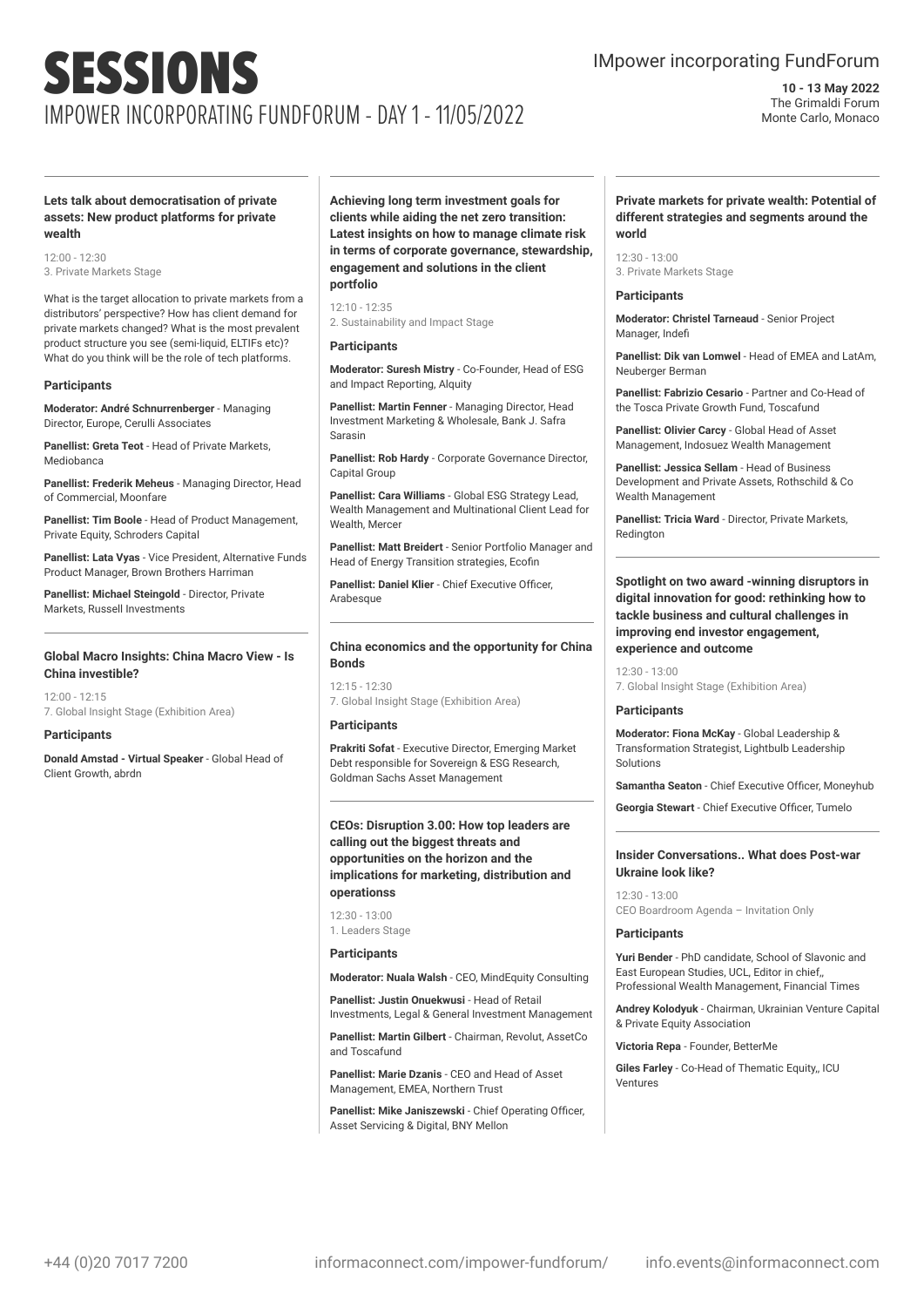### IMpower incorporating FundForum

#### **10 - 13 May 2022** The Grimaldi Forum Monte Carlo, Monaco

**Leading asset management CEOs and ESG leaders on overcoming the challenges of building robust sustainable investment capabilities across the businesses – what does success look like?**

 $12.25 - 12.00$ 2. Sustainability and Impact Stage

#### **Participants**

**Moderator: Philippe Renard** - CEO, RBC Investor Services Bank S.A.

**Panellist: Euan Munro** - Chief Executive Officer, Newton Investment Management

**Panellist: George Latham** - Managing Partner, WHEB Asset Management

**Panellist: Christophe Girondel** - Deputy CEO, Nordea Asset Management

**Panellist: Gareth Shepherd, PhD** - Portfolio Manager & Co-Head of Equity Machine Intelligence, Voya Investment Management

#### **Networking break and lunch**

13:00 - 14:25 Networking

#### **Journeys: How a former boss and his former employee, now a Global CEO herself, think about their journeys, leadership, and the importance of building culture**

13:20 - 13:40 7. Global Insight Stage (Exhibition Area)

#### **Participants**

**Moderator: Fiona McKay** - Global Leadership & Transformation Strategist, Lightbulb Leadership Solutions

**Samantha Ricciardi** - Global CEO, Santander Asset Management

**Massimo Tosato** - Chairman; former CEO, Schroders Investment Management, M&G Group

#### **Fund selectors in discussion: Dealing with digitisation**

13:40 - 14:10

7. Global Insight Stage (Exhibition Area)

#### **Participants**

**Moderator: Oren Kaplan** - Partner, Magnifi

**Panellist: Maria Milford** - Founding Partner and CEO, MRM Family (Europe and Asia)

**Panellist: Francisco Falcão Castro** - CIO, Hawkclaw Capital Advisors

**Panellist: Amir Leybovitch** - CEO, Clarity Capital

**Panellist: Georg Skare Lund** - Investment Director External Funds, Storebrand

**Panellist: Rolf Nelson** - Principal Portfolio Manager, BNY Mellon

#### **Chair**

14:25 - 14:30 4. Distribution Stage

#### **Participants**

**Richard Garland** - Managing Director, Global Advisor, Ninety One

#### **Chair**

14:25 - 14:30 6. Operations Stage

#### **Participants**

**Chair: Gillian Hepburn** - Head of UK Intermediary Solutions, Schroders

#### **Chair**

14:25 - 14:30 5. Investment Stage

#### **Participants**

**Jean-René Giraud** - Founding CEO and Chairman of the Board, TrackInsight

#### **Chair**

14:25 - 14:30 2. Sustainability and Impact Stage

#### **Participants**

**A.J Harper** - Head of Sustainable Finance, ETFs and Asset Managers, Euroclear

#### **Chair**

14:25 - 14:30 3. Private Markets Stage

#### **Participants**

**Chair: Jeffrey Altman** - Senior Advisor & Advocate for Global Sustainable Infrastructure, Finadvice AG

#### **Chair**

14:25 - 14:30 7. Global Insight Stage (Exhibition Area)

#### **Participants**

**Fiona McKay** - Global Leadership & Transformation Strategist, Lightbulb Leadership Solutions

#### **Chair**

14:25 - 14:30 CEO Boardroom Agenda – Invitation Only

#### **Participants**

**Jenny Adams** - Global Executive Producer, IMpower

#### **Part one: European trends - How are geopolitical earthquakes shaking up retail fund flows and what will be the impact of the shockwaves?**

14:30 - 14:40 4. Distribution Stage

#### **Participants**

**Stephanie Clarke** - Senior Vice President, Global Market Intelligence, Mutual Fund & Retirement solutions, Broadridge Financial Solutions

**Business transformation and the everchanging role of the Chief Operating Officer: How operational leaders can drive value, manage change and views on the latest emerging technologies**

 $14.30 - 15.00$ 6. Operations Stage

#### **Participants**

**Moderator: Daron Pearce** - Founder & CEO, Daron Pearce Associates

**Panellist: Davina Goodall-Smith** - Chief Operating Officer, EMEA, Nikko Asset Management Group

**Panellist: Philippe Benoit** - Head of Strategic Business Development & Transformation, BNP Paribas Securities Services

**Panellist: Logan Hilkin** - Director, Enhanced Portfolio Implementation Platform, Russell Investments

**Panellist: Elisa Alonso Sanz** - COO (Chief Operating officer) & Managing Director, ABN AMRO Investment Solutions

#### **The latest ETF Trends: Global ETF investor survey**

14:30 - 14:40 5. Investment Stage

#### **Participants**

**Antonette Kleiser** - Senior Vice President, ETF Product Manager, Brown Brothers Harriman

+44 (0)20 7017 7200 informaconnect.com/impower-fundforum/ info.events@informaconnect.com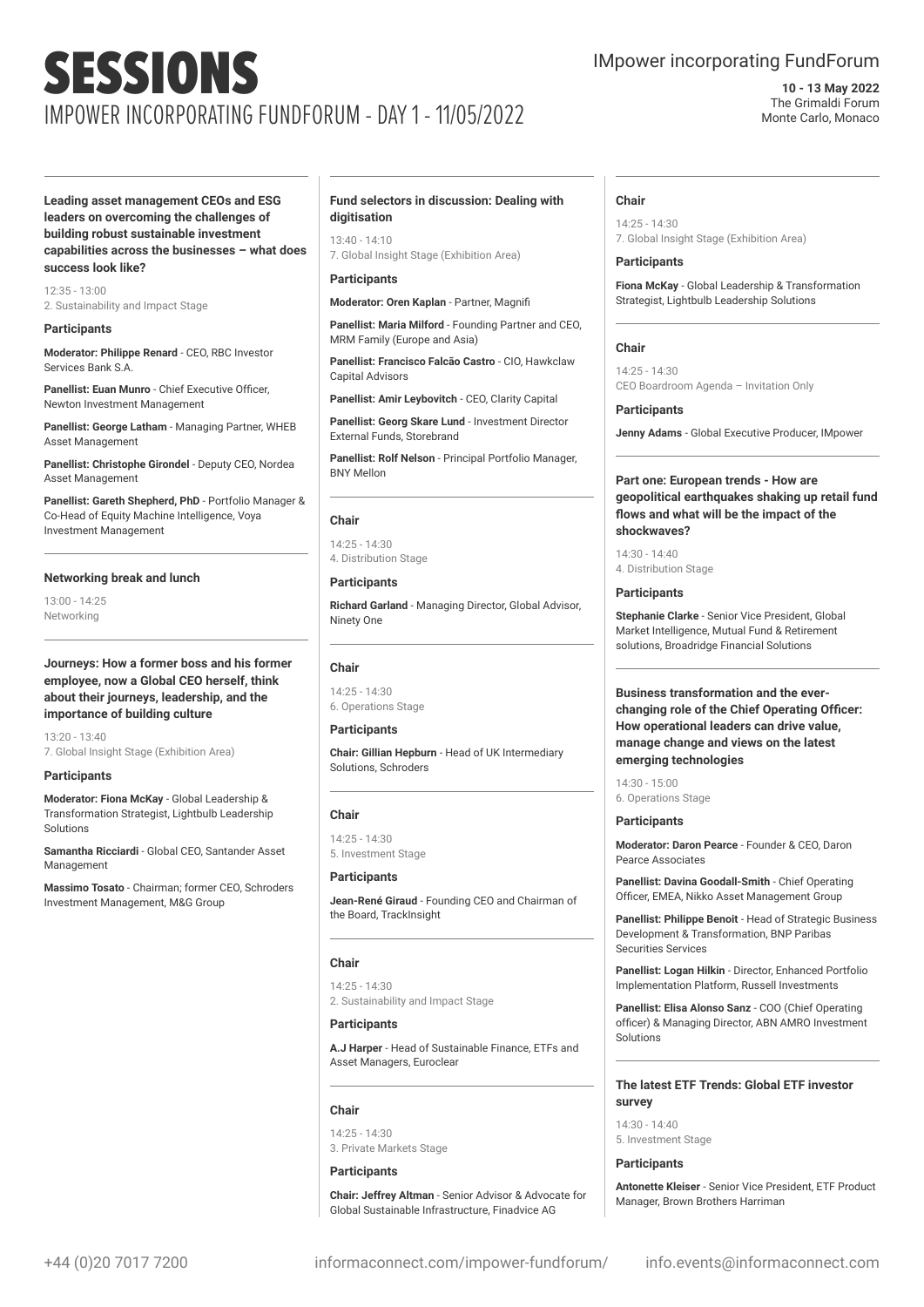### IMpower incorporating FundForum

**10 - 13 May 2022** The Grimaldi Forum Monte Carlo, Monaco

**Buyers: How leading fund selectors are shifting their allocations preferences in sustainable, impact and thematic funds - What, where, who, why?**

14:30 - 15:00 2. Sustainability and Impact Stage

#### **Participants**

**Moderator: Agnès Lossi** - Partner, Asset Management Practice, Indefi

**Panellist: Julien Mechler** - Head of SubAdvisory, BNP Paribas Asset Management

**Panellist: David Zylberberg** - Senior Investment Specialist, ESG expert, UBS Wealth Management

**Panellist: Vincent Manuel** - Global CIO Wealth Management, Indosuez Gestion

**Panellist: Mia Söderberg** - Manager, Asset Manager Selection, Munich Re

**Panellist: Amparo Sampedro** - Head of Funds of Funds, Generali Investment Partners

#### **Setting the right ESG roadmap to optimize sustainability objectives in private markets: How are investors approaching this with GPs?**

14:30 - 15:00 3. Private Markets Stage

#### **Participants**

**Moderator: James Williams** - Founder, GreenLion Media

**Panellist: Jean-François Le Ruyet** - Partner - Private Equity Funds & Co-Investments, Quilvest Capital Partners

**Panellist: Rajaa Mekouar** - Founder and Chief Executive Officer, Calista Direct Investors

**Panellist: Reji Vettasseri** - Lead Portfolio Manager - Private Market Solutions, DECALIA Asset Management Group

**Panellist: Elin Ljung** - Principal Head of Communication and Sustainability, Nordic Capital Advisors

**Special Guest Speaker:How to lead when you don't have all the answers: Managing uncertainty and how to think about planning for future challenges from global health to climate, migration and war**

14:30 - 15:00 7. Global Insight Stage (Exhibition Area)

Leadership lessons learnt from the frontline of one of the world's preeminent national security agencies

#### **Participants**

**Baroness Eliza Manningham-Buller** - Former Director General of one of the world's top security agencies, UK MI5, Former Head of MI5 & Former Chair of the Wellcome Trust

#### **IMpower CEO & Heads of Sustainability / Stewardship**

14:30 - 14:35 CEO Boardroom Agenda – Invitation Only

#### Exclusive Invitation Only

The IMpower Net–Zero & The Transition Leadership Project: Where can CEOs be in the driving seat and make a significant personal difference to the net-zero agenda?

#### **Participants**

**Welcome: Jean Castellini** - Minister of Finance and the Economy, Government of Monaco

#### **IMpower CEO & Heads of Sustainability/ Stewardship Exclusive**

14:35 - 15:00 CEO Boardroom Agenda – Invitation Only

Exclusive Invitation Only

The IMpower Net–Zero & The Transition Leadership Project: Where can CEOs be in the driving seat and make a significant personal difference to the net-zero agenda?

Moderation and Introduction: 14.35-14.40

Part 1: 14.40 - 15.00 - Scorecard on GFANZ so far

The Glasgow Financial Alliance for Net Zero – Asset Managers

#### **Participants**

**Moderation & Introduction: Amin Rajan** - Chief Executive Officer, CREATE-Research

**Panellist: Mark Versey** - Chief Executive Officer, Aviva Investors

**Panellist: George Latham** - Managing Partner, WHEB Asset Management

**Panellist: Jamie Broderick** - Board Member, Impact Investing Institute

**Panellist: Fannie Wurtz** - Head of Distribution & Wealth Division, Passive & Alternative business lines, Amundi

#### **Part two: How are top investment managers responding with new solutions for endinvestors?**

14:40 - 15:00 4. Distribution Stage

#### **Participants**

**Moderator: Chris Chancellor** - Vice President, Broadridge Financial Services

**Panellist: Stephane Corsaletti** - Chief Investment Officer, Allfunds

**Panellist: Jonathan Krane** - CEO, KraneShares

**Panellist: Georg Skare Lund** - Investment Director External Funds, Storebrand

**Panellist: Alexandre Pini** - Chief Executive Officer, Carnegie Fund Services

#### **Keynote address: The future of European ETFs: "Scalable, sustainable – super cheap?**

14:40 - 15:00 5. Investment Stage

#### **Participants**

**Valerio Schmitz-Esser** - Managing Director & Head of Index Solutions, Credit Suisse Asset Management

#### **Asset management and the client journey through the value chain: Towards goal-based investment as the line blurs between asset and wealth management**

15:00 - 15:30 4. Distribution Stage

#### **Participants**

**Moderator: Pascal Duval** - Deputy Head of Services and Solutions, Distribution and Wealth Division, Amundi

**Panellist: Olivier Carcy** - Global Head of Asset Management, Indosuez Wealth Management

**Panellist: Maria Cantillon** - Head of coverage, EMEA, Custody & Fund services, Citi Bank

**Panellist: Marie Jacot-Cardoen** - Global Head of Distribution, Edmond de Rothschild Asset Management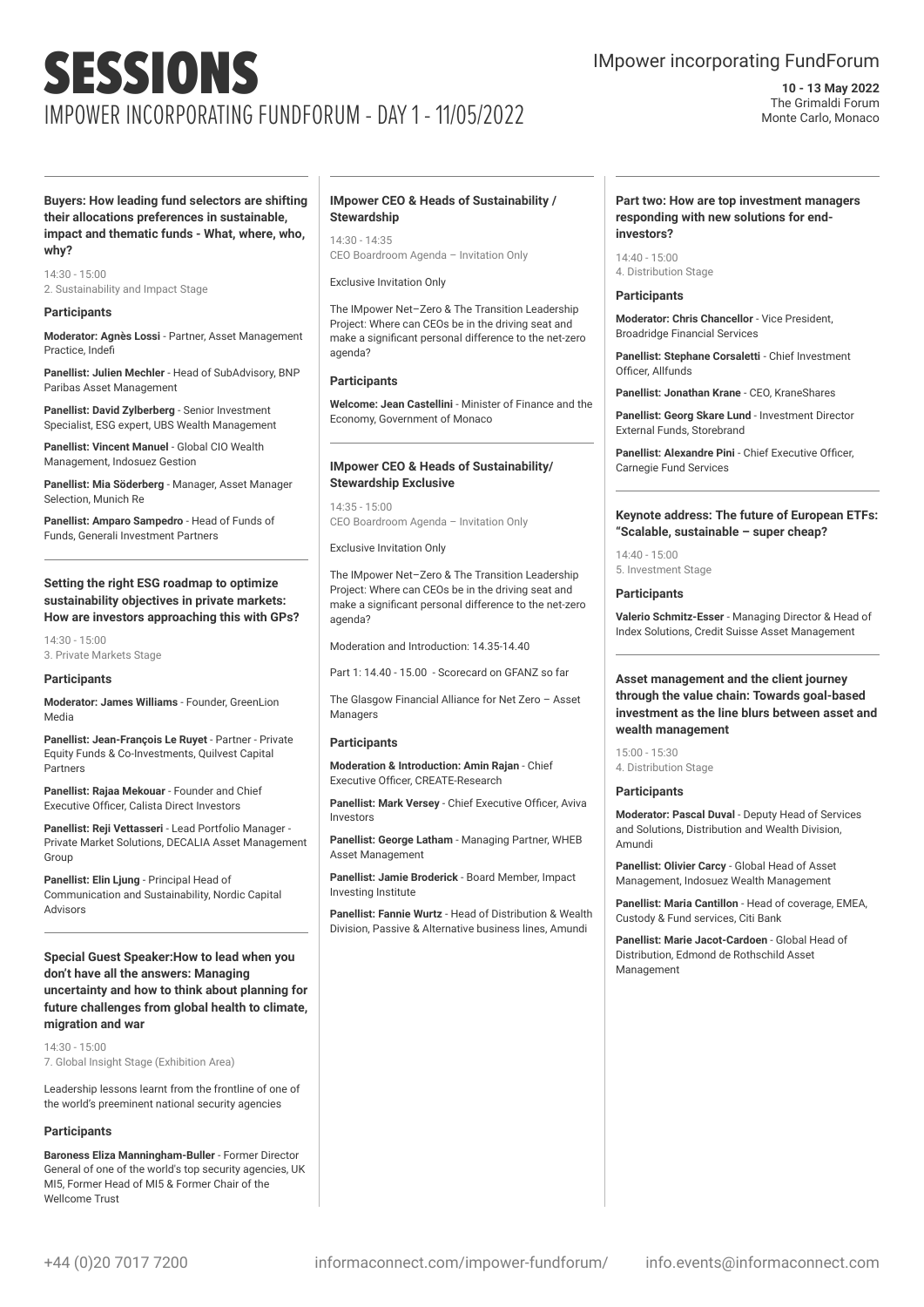### IMpower incorporating FundForum

**10 - 13 May 2022** The Grimaldi Forum Monte Carlo, Monaco

#### **Overcoming the ESG data challenge**

15:00 - 15:30 6. Operations Stage

How are we adapting? Streamlining our processes: Eliminating storage and reducing costs in achieving sustainable data management

#### **Participants**

**Moderator: Gillian Hepburn** - Head of UK Intermediary Solutions, Schroders

**Panellist: Rasmus Bessing** - Managing Director & Chief Operating Officer, PFA Asset Management

**Panellist: Mario Mantrisi** - Strategy Director, KNEIP

**Panellist: Pat Sharman** - Country Managing Director, UK, CACEIS

**Panellist: Alexander Stevens** - Chief Executive Officer, Greenomy

#### **Business leaders panel: The future of retail ETF distribution in Europe**

15:00 - 15:30 5. Investment Stage

What are the latest strategies when it comes to promoting ETFs to clients?

#### **Participants**

**Moderator: Gareth Myburgh** - Director - EMEA ETF Product Manager, Citi

**Panellist: Weixu Yan** - Portfolio Manager and Head of ETF Research, Close Brothers Asset Management

**Panellist: Andre Havas** - CEO & Managing Partner, **CIMalgo** 

**Panellist: Rima Haddad** - Head of EMEA ETF Distribution, Goldman Sachs Asset Management

**Panellist: Deborah Fuhr** - Managing Partner, Founder, Owner, ETFGI

#### **Investment Workshop: Ukraine, rising inflation and rates: what impact on the energy transition and decarbonisation agenda?**

15:00 - 16:00 2. Sustainability and Impact Stage

In this practical workshop engage with the Ninety One portfolio managers responsible for their global environment and natural resource strategies who will be joined by independent industry experts and leading investors and fund selectors.

Find out:

Has the energy transition been blown off course or accelerated?

Has the wider decarbonisation agenda been changed?

The International Energy Agency (IEA) will set the scene. There will then be a moderated panel discussion with Ninety One portfolio managers and two leading investors and fund selectors. There will also be plenty of opportunity for you to ask questions.

#### **Participants**

**Moderator: Neil Hume** - Natural Resources Editor, Financial Times

**Panellist: Deirdre Cooper** - Co-Head of Thematic Equity, Ninety One

**Panellist: Tom Nelson** - Co-Head of Thematic Equity, Ninety One

**Panellist: Tim Gould - Virtual Speaker** - Chief Energy Economist, The International Energy Agency (IEA)

**Panellist: Íñigo Gallastegui Alcoz** - Head of Product Strategy, Marketing & Advisory Services, Santander Private Banking

#### **The right seat at the table: How investors can optimise their private markets exposures by taking an innovative and institutional-style approach to accessing opportunities and constructing portfolios**

15:00 - 15:30 3. Private Markets Stage

Private assets have been high performing and raised record amounts of capital this cycle, while at the same time outlooks for traditional assets and the economic environment continue to make private assets a musthave. How can investors build on their private markets exposures thoughtfully, when generic options are plentiful but antiquated? By applying lessons learned from institutional investors, we explore four solutions that investors can use as an access point to getting the right portfolio for them - without compromising on quality, diversification or speed of deployment.

#### **Participants**

**Michael Steingold** - Director, Private Markets, Russell Investments

#### **Interview: How the UK's biggest wealth manager is investing for a digital future**

15:00 - 15:20 7. Global Insight Stage (Exhibition Area)

#### **Participants**

**interviewee: Mona Christensen** - Head of Client & Product Outcomes, Hargreaves Lansdown

**Interviewed by: Rob Sanders** - Co-Founder, DOOR

#### **IMpower CEO & Heads of Sustainability/ Stewardship Exclusive**

15:00 - 15:10 CEO Boardroom Agenda – Invitation Only

Exclusive Invitation Only

The IMpower Net–Zero & The Transition Leadership Project: Where can CEOs be in the driving seat and make a significant personal difference to the net-zero agenda?

Part 2 - GFAANZ Asset Servicers For Net Zero

#### **Participants**

**Omar Ali** - EY EMEIA Financial Services Regional Managing Partner, EY

**In discussion with: Amin Rajan** - Chief Executive Officer, CREATE-Research

#### **IMpower CEO & Heads of Sustainability/ Stewardship Exclusive**

15:10 - 16:00 CEO Boardroom Agenda – Invitation Only

Part 3 - Open discussion led by Amin Rajan, CEO, CREATE RESEARCH

#### Objective

CEOs, regardless of external regulation or politics, what do you see your role as being in delivering the net-zero agenda?

Where specifically can you be in the driving seat rather than the back seat?

What specifically are the constraints and how you can overcome them?

15.50-16.00 : Part 4 - Round Up & Conclusion

#### **Participants**

**Amin Rajan** - Chief Executive Officer, CREATE-Research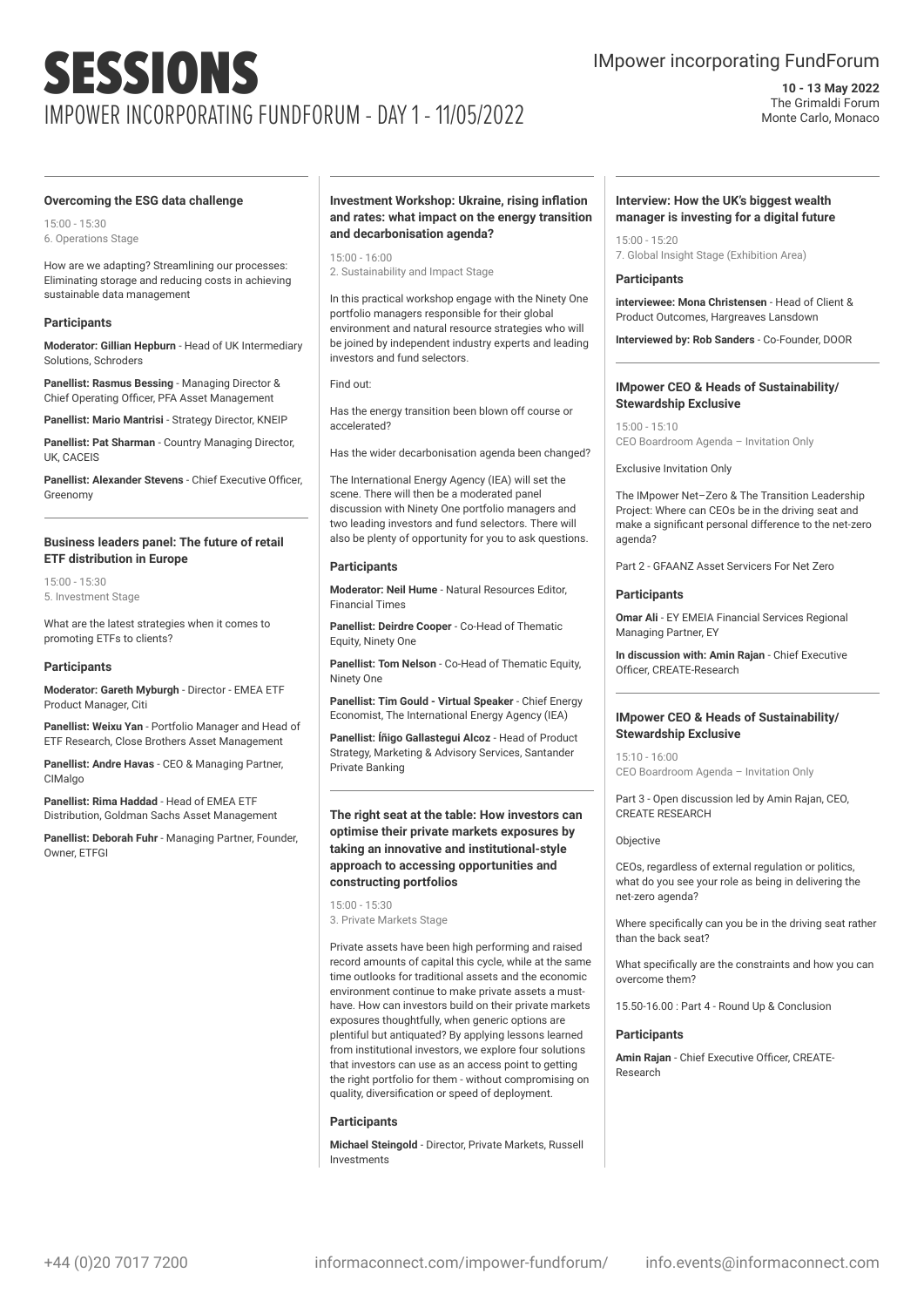### IMpower incorporating FundForum

#### **10 - 13 May 2022** The Grimaldi Forum Monte Carlo, Monaco

#### **Buyers: Fund manager selection and due diligence: Lessons from gatekeepers on the front line**

15:30 - 16:00 4. Distribution Stage

#### **Participants**

**Moderator: Albert Reiter** - Chief Executive Officer, investRFP

**Panellist: Jasmine Yu** - Managing Director & Head of Global Manager Research, Bank of New York Mellon

**Panellist: Sai Tampi** - Managing Director, Global Head of Funds, ETFs and Manager Selection, HSBC Global Private Banking & Wealth

**Panellist: Erik Fransson** - Acting CEO Swedish Fund Selection Agency, Swedish Premium Pension System

#### **Translating complex data into actionable intelligence: How to meet regulatory and client needs**

15:30 - 16:00 6. Operations Stage

What's the latest approach to using data to create strategic and commercial opportunities and capture market share?

#### **Participants**

**Moderator: Terry Yodaiken** - Head of Distribution, Business Support & Governance, First Sentier Investors

**Panellist: Jacob Koopmans** - Chief Commercial Officer, KNEIP

**Panellist: Peter De Clercq** - CEO, Quantessence

**Panellist: Stephen Baker** - Global Head of Sales, ICE

#### **Thematic ETF portfolio construction: Not all thematic products are equal…**

15:30 - 16:00 5. Investment Stage

Lift the hood up and find out what's actually in your portfolio

#### **Participants**

**Moderator: Chris-Oliver Schickentanz - Virtual Speaker** - Recent Chief Investment Officer, Commerzbank AG

**Panellist: Weixu Yan** - Portfolio Manager and Head of ETF Research, Close Brothers Asset Management

**Panellist: Xiaolin Chen** - Head of International, KraneShares

**Panellist: Mark Perchtold** - Director, Omba Advisory & Investments Ltd

#### **New opportunities in global Infrastructure investment and energy tech: ESG challenges and opportunities**

15:30 - 16:00 3. Private Markets Stage

#### **Participants**

**Moderator: Alexandra Daly** - Founder and Chief Executive Officer, AA Advisors

**Panellist: Alex Bebov** - Managing Director, BAC Securities (BAC Green Energy Fund GP)

**Panellist: Oliver Saban** - Strategic Partnerships, EMV Capital

**Panellist: Antony John** - Regional Head, UK Client Group, abrdn

**Panellist: Ian Berry** - Managing Partner, River and Mercantile

#### **Global CEOs Insight - India**

15:30 - 15:45 7. Global Insight Stage (Exhibition Area)

**Participants**

**India: Praveen Jagwani** - Chief Executive Officer, UTI International

**Future Female Fund Managers Programme by the Diversity Project: Join major asset managers such as Schroders, abrdn, Newton, Aviva Investors & JO Hambro support training female fund managers for the future**

15:45 - 16:00 7. Global Insight Stage (Exhibition Area)

#### **Participants**

**Interviewed by: Fiona McKay** - Global Leadership & Transformation Strategist, Lightbulb Leadership Solutions

**interviewee: Helena Morrissey - Virtual Speaker** - Chair, The Diversity Project

#### **Afternoon coffee and networking break**

16:00 - 16:25 Networking

#### **Financing the growth economy**

16:10 - 16:25 7. Global Insight Stage (Exhibition Area)

#### **Participants**

**Marie Dzanis** - CEO and Head of Asset Management, EMEA, Northern Trust

**Nicholas Lyons** - Chairman of the Board, Phoenix Group, Sheriff, City of London

#### **Chair**

16:25 - 16:30 4. Distribution Stage

#### **Participants**

**Richard Garland** - Managing Director, Global Advisor, Ninety One

#### **Chair**

16:25 - 16:30 6. Operations Stage

#### **Participants**

**Gillian Hepburn** - Head of UK Intermediary Solutions, Schroders

#### **Chair**

16:25 - 16:30 5. Investment Stage

#### **Participants**

**Chair: Jean-René Giraud** - Founding CEO and Chairman of the Board, TrackInsight

#### **Chair**

16:25 - 16:30 2. Sustainability and Impact Stage

#### **Participants**

**A.J Harper** - Head of Sustainable Finance, ETFs and Asset Managers, Euroclear

#### **Chair**

 $16.25 - 16.30$ 3. Private Markets Stage

#### **Participants**

**Chair: Jeffrey Altman** - Senior Advisor & Advocate for Global Sustainable Infrastructure, Finadvice AG

#### **Chair**

16:25 - 16:30 8. Talent Stage

#### **Participants**

**Fiona McKay** - Global Leadership & Transformation Strategist, Lightbulb Leadership Solutions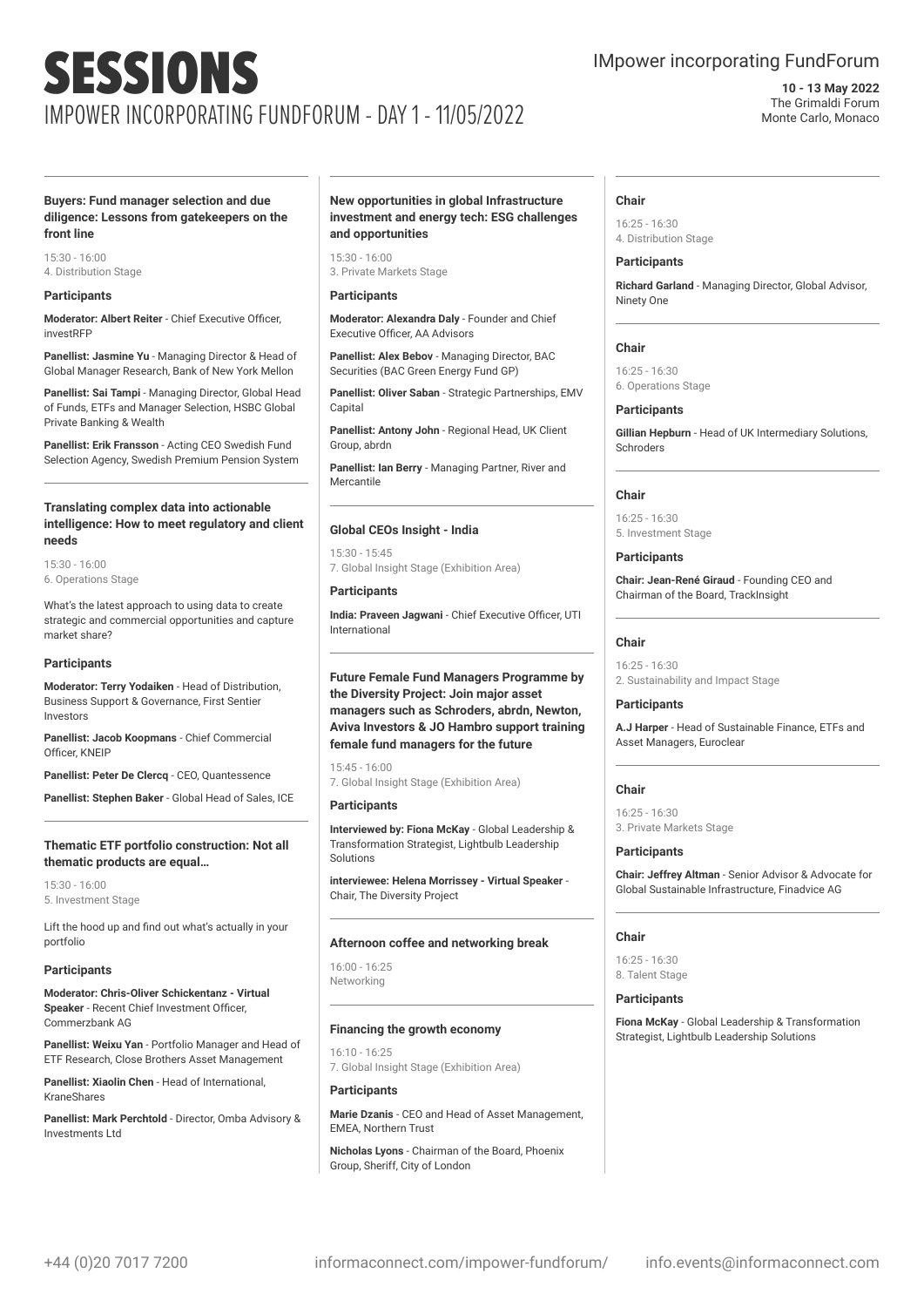### IMpower incorporating FundForum

**10 - 13 May 2022** The Grimaldi Forum Monte Carlo, Monaco

#### **CEO EXCLUSIVE: Poker Workshop**

16:25 - 17:25 CEO Boardroom Agenda – Invitation Only

"You can learn more about a person from an hour of play than a month of conversation" Aristotle

What is your risk profile? How do you make decisions and allocate resources?

There are lots of ways of finding out, but how about playing a game of poker with a former professional poker player as a way of assessing your decisionmaking machinery and comfort with risk?

After starting off fun and friendly, your host for the session will up the antes and raise the stakes and ask you to describe why you're doing what you're doing and what that means for the way you deal with uncertainty in all areas of your life.

#### **Participants**

**Caspar Berry** - Professional poker player and decisionmaking expert, Caspar Berry

#### **Too hot to touch: What are fund buyer's biggest gripes? Hear from top buyers on what makes their blood boil and heart sing when being pitched**

16:30 - 17:00 4. Distribution Stage

#### **Participants**

**Moderator: Fabrizio Zumbo** - Director, European Asset Management Research, Cerulli Associates

**Panellist: Veronique Morel-Kane** - Senior Wealth Manager & Branch Principal, Raymond James

**Panellist: Anders Karsbaek Bertramsen** - Head of Alternative Investments & Manager Selection (AIMS), Director, Nordea

**Panellist: Mia Söderberg** - Manager, Asset Manager Selection, Munich Re

**Panellist: Neil Clare** - Senior Analyst, FundQuest Advisor

#### **How to create value with integrated front-toback investment technology solutions**

16:30 - 17:00 6. Operations Stage

#### **Participants**

**Moderator: Aaron Lynch** - Senior Vice President Business Transformation,, Amundi Technology

**Panellist: Michael Beraha** - Managing Director and General Manager, BNY Mellon

**Panellist: Sandrine Legrand** - Head of Division Middle Office Trade Management, Position Keeping & Share Class Hedging, CACEIS

**Panellist: Aidan Cronin** - Chief Risk Officer, Fineco Asset Management

#### **Exploring the latest opportunities in emerging markets**

16:30 - 17:15

5. Investment Stage

#### **Participants**

**Overview & Moderation: Murat Ulgen - Global Head of** Emerging Market Research, HSBC

**Panellist: Praveen Jagwani** - Chief Executive Officer, UTI International

**Panellist: Michael Story** - Senior Vice President and Emerging Markets Product Strategist, PIMCO Group

**Panellist: Uday Patnaik** - Head of Emerging Market Debt, LGIM

**Panellist: Devan Kaloo** - Global Head of Public Markets and Global Head of Equities, abrdn

#### **Preparing portfolios for Net Zero: Navigating with greenwash risk, geopolitics & fiduciary responsibilities**

16:30 - 17:00 2. Sustainability and Impact Stage

#### **Participants**

**Moderator: Peter Branner** - Chief Investment Officer, APG Asset Management

**Panellist: Ulf G. Erlandsson** - Founder and CEO, Anthropocene Fixed Income Institute

**Panellist: Sean Hawkshaw** - Chief Executive Officer, KBI Global Investors

**Panellist: Sonja Laud** - Chief Investment Officer, Legal & General Investment Management

**Panellist: Matt Breidert** - Senior Portfolio Manager and Head of Energy Transition strategies, Ecofin

**Panellist: Anthony Belcher** - VP, Sustainable Finance Data, ICE

#### **How leading private banks are changing and increasing allocations to private markets for their HNW clients: opportunities and challenges**

#### 16:30 - 17:00

3. Private Markets Stage

#### **Participants**

**Moderator: Markus Schuller** - Founder and Managing Partner, Panthera Solutions

**Panellist: Hervé Ordioni** - CEO, Edmond de Rothschild (Monaco)

**Panellist: Mathieu Ferragut** - Chief Executive Officer, CFM Indosuez - Credit Agricole Group

**Panellist: Francesco Grosoli** - CEO, CMB Monaco

#### **Next generation industry leaders discussion**

16:30 - 17:15 8. Talent Stage

If I was CEO…What fundamental and economic political change is needed for an effective investment industry response to the big issues of our time from climate change to financial inclusion?

#### **Participants**

**Fiona McKay** - Global Leadership & Transformation Strategist, Lightbulb Leadership Solutions

**Harriet Shepherd** - Financial Wellbeing Manager, St James Place Wealth Management

**Anju Kirankumar** - Vice President, EMEA and Global Fund Administration Technology, Enterprise Enablement, Northern Trust

**Chimmy Ngoma** - Sales Enablement Associate, Calastone

**Nicole Toselli** - Analyst, Global Assets, Redington

**Serena Oppenheim** - Chief Strategy Officer, Wavi

#### **Buyers: Positioning for success in subadvisory: Which markets and firms will be caught in the next growth wave and how will the industry adapt?**

17:00 - 17:30 4. Distribution Stage

#### **Participants**

**Moderator: Andreas Pfunder** - Founder and Chief Executive Officer, instiHub Analytics Limited

**Panellist: Rob Gleeson** - Chief Investment Officer, FE fundinfo

**Panellist: François-Xavier Gennetais** - Chairman & CEO, ABN AMRO Investment Solutions

**Panellist: Furio Pietribiasi** - Chief Executive Officer, Mediolanum Asset Management Ltd

**Panellist: Marianne Dernies** - Head of Subadvisory Offering, BNP Paribas Asset Management

#### **New perspectives on outsourcing and implementing sustainable and agile operational transformation across the business**

 $17:00 - 17:30$ 6. Operations Stage

#### **Participants**

**Moderator: Tim Roderick** - Head of Fund Accounting and Administration, Citi Securities Services

**Panellist: Alain Mandy** - Managing Director and Chief Transformation Officer, Wellington Management

**Panellist: Simon Clare** - Chief Product Officer, FE fundinfo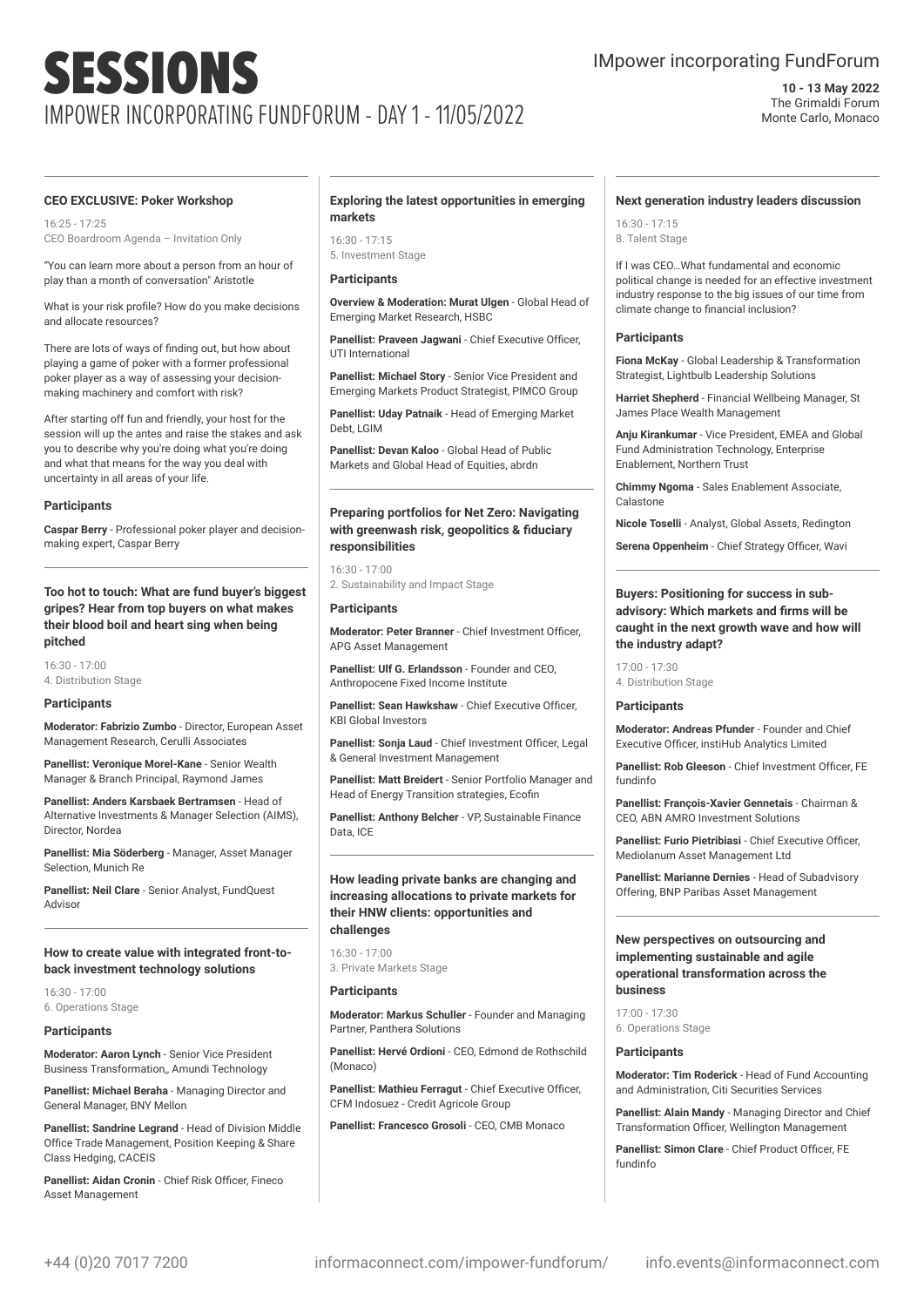### IMpower incorporating FundForum

**10 - 13 May 2022** The Grimaldi Forum Monte Carlo, Monaco

#### **Innovations in Sustainable Investment Showcase**

17:00 - 17:30 2. Sustainability and Impact Stage

A Showcase of 3 x 6 minutes presentations plus Q & A from leading boutiques in sustainable and impact investment

1. Why is the European ESG agenda important for Asian green technology companies?

2. Sustainable Equities

3. ESG momentum: how machine learning can help extract alpha from a crowded ESG space

#### **Participants**

**Moderator: Antony John** - Regional Head, UK Client Group, abrdn

**1: Adrian Daniel** - Lead Portfolio Manager, MainFirst Affiliated Fund Managers

**2: Marco Lenfers** - Client Portfolio Manager, Sustainable Equities, Vontobel Asset Management

**3: Gareth Shepherd, PhD** - Portfolio Manager & Co-Head of Equity Machine Intelligence, Voya Investment Management

**Alternatives Strategy Workshop: Building a Private Markets presence. Weighing up cost benefits of different approaches to building a private markets business from lift out, partnering to organic product development**

17:00 - 17:30 3. Private Markets Stage

What's going on in alternative product development?

To what extent are the two worlds of asset management and private equity blurring and how do asset managers build a significant presence?

#### **Participants**

**André Schnurrenberger** - Managing Director, Europe, Cerulli Associates

**Frederik Meheus** - Managing Director, Head of Commercial, Moonfare

**Tim Boole** - Head of Product Management, Private Equity, Schroders Capital

#### **Investment Workshop Inflation**

17:15 - 18:00 5. Investment Stage

Legends of investing discuss one of the top investment questions of our age: Managing inflation to retain the value and relevance of mutual funds to global savers

#### **Participants**

**Moderator: Amin Rajan** - Chief Executive Officer, CREATE-Research

**Panellist: Pascal Blanqué** - Chairman of the Amundi Institute, Deputy CEO and Former Group CIO, Amundi Asset Management

**Panellist: Chris Iggo** - Chief Investment Officer, Core Multi Asset, AXA Investment Manager

**Panellist: Justin Onuekwusi** - Head of Retail Investments, Legal & General Investment Management

**Panellist: Henry Cobbe** - Head of Research, Elston Consulting

#### **Talent: Find Your Voice showcase 2022: Speaking up and out and finding your brave**

17:15 - 18:00 8. Talent Stage

Alison Campbell, a public speaking training expert, will help uncover the secrets of professional public speakers and how you, too, can improve your presentation skills and 'own the room'.

6 young leaders will deliver a two-minute presentation about a subject of their own choosing using the skills they have learnt in a separate workshop with Alison Campbell

#### **Participants**

**Alison Campbell** - Public speaking coach and mentor, Alison Campbell Associates

**Andrea Acimovic** - Investment Associate, Elston **Consulting** 

**Deyana Mincheva** - Marketing Manager & Corporate Social Responsibility Coordinator, Agri Resources Group

**Sophie Williams** - Analyst, Impact Cubed

**Gabriele Hartmann** - Fund Manager, Fund Selector,, Perspektive Asset Management AG

#### **In the spotlight Interviews with a top CEO and COO**

17:30 - 18:00 6. Operations Stage

Perspectives on some of the key factors, including technology demands, client behaviours and investment opportunities, that are driving operational change and evolving strategic goals across two asset management organisations

#### **Participants**

**Interviewed by: Clive Bellows** - Executive Vice President, Head of Global Fund Services, EMEA, Northern Trust

**interviewee: Elisa Alonso Sanz** - COO (Chief Operating officer) & Managing Director, ABN AMRO Investment Solutions

**interviewee: Campbell Fleming** - Chief Executive Officer, AssetCo & Chairman, The Big Exchange, AssetCo plc & The Big Exchange

#### **Buyers - Innovation in Responsible Investment and how to quantify the unquantifiable in the manager selection process: the brand – why, who and how**

17:30 - 18:00 2. Sustainability and Impact Stage

#### **Participants**

**Moderator: Jean-Francois Hirschel** - Chief Executive Officer and Founder, H-Ideas, RIBI

**Panellist: Sébastien Gyger** - Head of Fund Research and Institutional Portfolios, Rothschild & Co Bank

**Panellist: Anne-Valère Amo** - Head of ETF Selection & Strategies, Trackinsight

**Panellist: Hervé Croset** - Founder and CEO, WS Partners

**Panellist: Omar Gadsby** - Director and Head of Fixed Income Fund Selection, Credit Suisse Wealth Management

#### **Special Focus: Renewable Energy investments in the public private space**

17:30 - 18:00 3. Private Markets Stage

#### **Participants**

**Moderator: Paul Price** - Chief Executive Officer and Founder, HavenGreen Capital Partners

**Panellist: David Hunter** - Co-Founder and Chief Investment Officer, Renewity

**Panellist: Ogbemi Ofuya** - Partner, Investment Team, Helios Investment Partners

**Panellist: Ethan Dempsey** - Founder, Mithrasol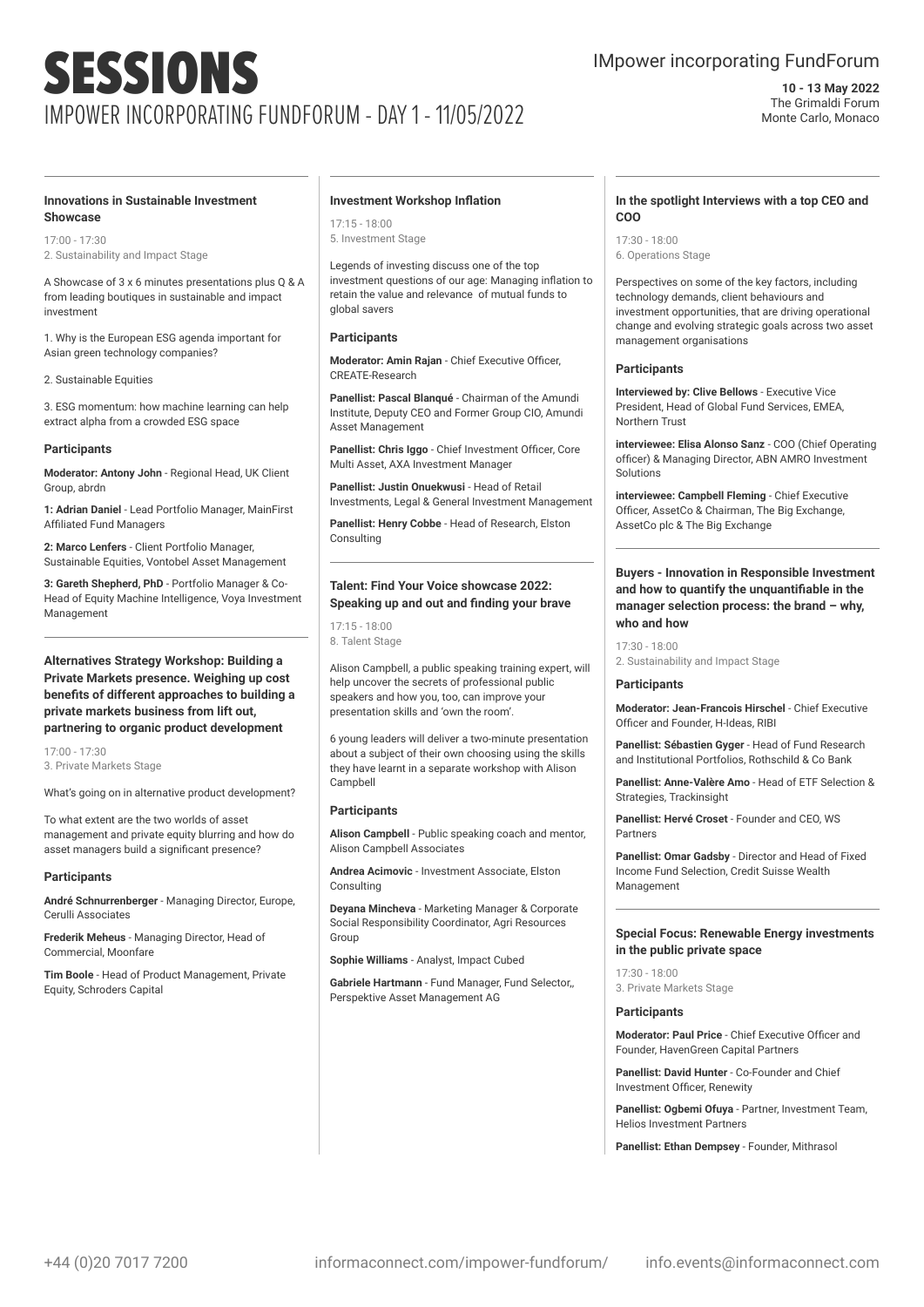### IMpower incorporating FundForum

**10 - 13 May 2022** The Grimaldi Forum Monte Carlo, Monaco

**IMpower day one drinks reception @ Horizon Rooftop, Fairmont**

18:00 - 20:00 Networking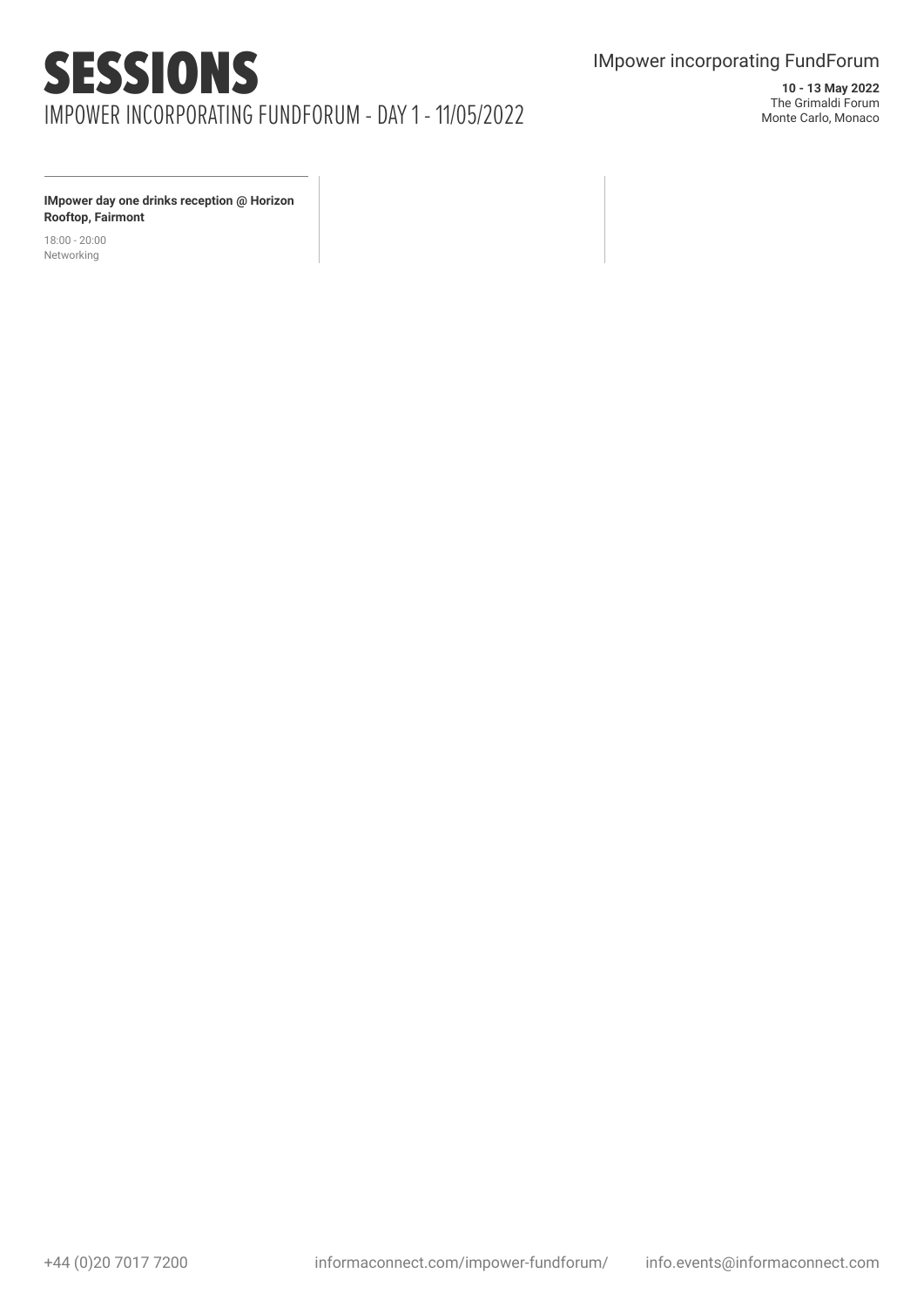### **SCHEDULE** IMPOWER INCORPORATING FUNDFORUM - DAY 1 - 11/05/2022

| <b>TIME</b> | <b>1. LEADERS</b><br><b>STAGE</b> | <b>2. SUSTAIN-</b><br><b>ABILITY AND</b><br><b>IMPACT</b><br><b>STAGE</b> | <b>3. PRIVATE</b><br><b>MARKETS</b><br><b>STAGE</b> | <b>4. DISTRIBU-</b><br><b>TION STAGE</b> | 5. INVEST-<br><b>MENT STAGE</b> | <b>6. OPERA-</b><br><b>TIONS STAGE</b> | 7. GLOBAL IN-<br><b>SIGHT STAGE</b><br><i><b>(EXHIBITION</b></i><br><b>AREA)</b> | <b>8. TALENT</b><br><b>STAGE</b> | <b>BREAKFAST</b><br><b>BRIEFING</b>                                                                                                       | <b>CEO BOARD-</b><br><b>ROOM AGEN-</b><br><b>DA – INVITA-</b><br><b>TION ONLY</b> | <b>NETWORKING</b>                                    | <b>SUSTAINABIL-</b><br><b>ITY &amp; IMPACT</b><br><b>STAGE</b> |
|-------------|-----------------------------------|---------------------------------------------------------------------------|-----------------------------------------------------|------------------------------------------|---------------------------------|----------------------------------------|----------------------------------------------------------------------------------|----------------------------------|-------------------------------------------------------------------------------------------------------------------------------------------|-----------------------------------------------------------------------------------|------------------------------------------------------|----------------------------------------------------------------|
| 07:00       |                                   |                                                                           |                                                     |                                          |                                 |                                        |                                                                                  |                                  | 07:50 - Break-<br>fast Briefing<br>hosted by<br>Aviva In-<br>vestors: Will<br>2022 be the<br>year the ESG<br>revolution<br>gets derailed? |                                                                                   | 07:30 - Regis-<br>tration and<br>morning cof-<br>fee |                                                                |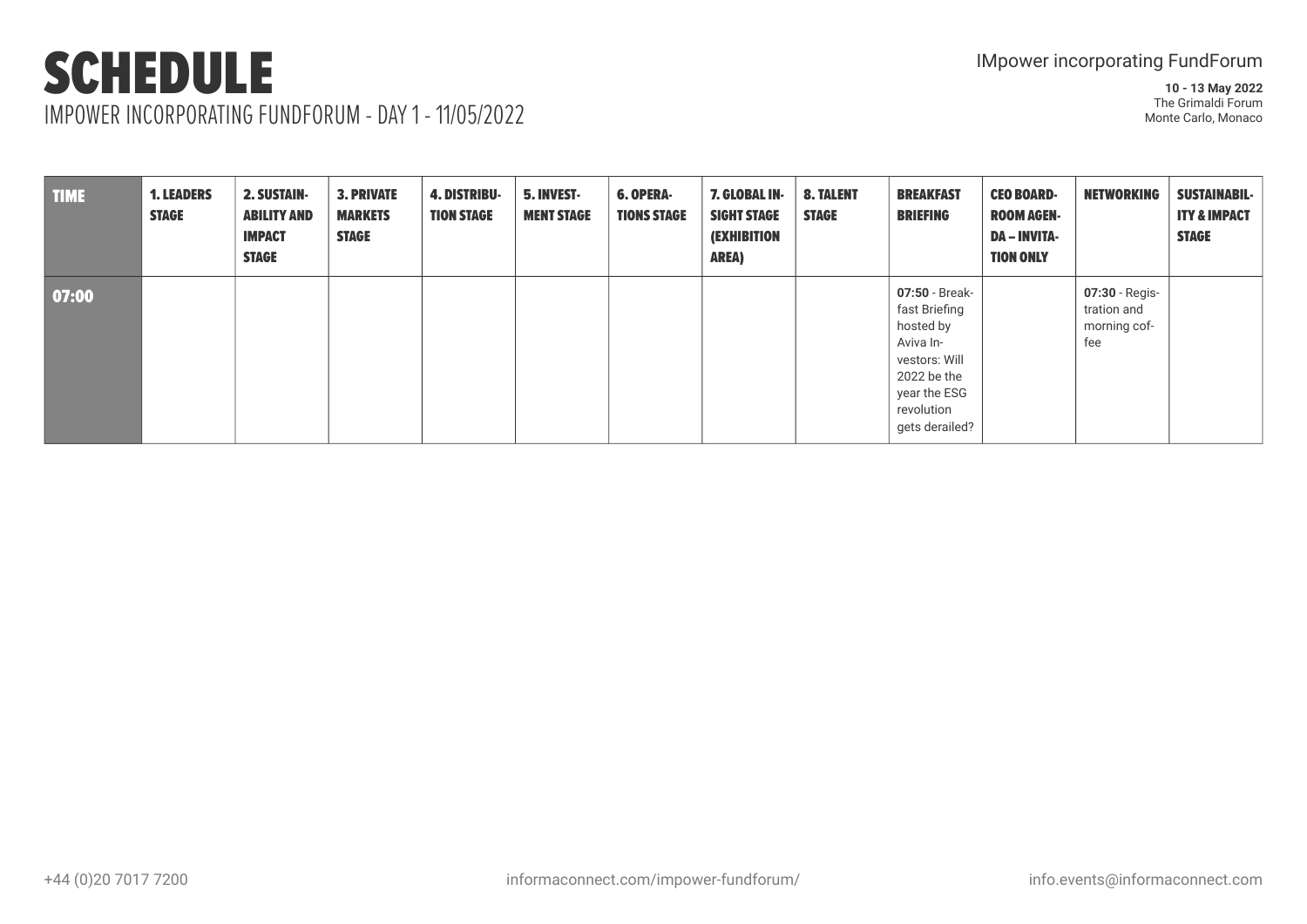## SCHEDULE IMPOWER INCORPORATING FUNDFORUM - DAY 1 - 11/05/2022

| <b>TIME</b> | <b>1. LEADERS</b><br><b>STAGE</b>                                                                                                                                                                                                                                                                                                     | 2. SUSTAIN-<br><b>ABILITY AND</b><br><b>IMPACT</b><br><b>STAGE</b> | <b>3. PRIVATE</b><br><b>MARKETS</b><br><b>STAGE</b> | <b>4. DISTRIBU-</b><br><b>TION STAGE</b> | 5. INVEST-<br><b>MENT STAGE</b> | <b>6. OPERA-</b><br><b>TIONS STAGE</b> | 7. GLOBAL IN-<br><b>SIGHT STAGE</b><br><b>(EXHIBITION</b><br><b>AREA)</b> | <b>8. TALENT</b><br><b>STAGE</b> | <b>BREAKFAST</b><br><b>BRIEFING</b> | <b>CEO BOARD-</b><br><b>ROOM AGEN-</b><br><b>DA - INVITA-</b><br><b>TION ONLY</b> | <b>NETWORKING</b> | <b>SUSTAINABIL-</b><br><b>ITY &amp; IMPACT</b><br><b>STAGE</b> |
|-------------|---------------------------------------------------------------------------------------------------------------------------------------------------------------------------------------------------------------------------------------------------------------------------------------------------------------------------------------|--------------------------------------------------------------------|-----------------------------------------------------|------------------------------------------|---------------------------------|----------------------------------------|---------------------------------------------------------------------------|----------------------------------|-------------------------------------|-----------------------------------------------------------------------------------|-------------------|----------------------------------------------------------------|
| 08:00       | 08:35 - Wel-<br>come                                                                                                                                                                                                                                                                                                                  |                                                                    |                                                     |                                          |                                 |                                        |                                                                           |                                  |                                     |                                                                                   |                   |                                                                |
|             | $08:40 -$<br>Chair's open-<br>ing address                                                                                                                                                                                                                                                                                             |                                                                    |                                                     |                                          |                                 |                                        |                                                                           |                                  |                                     |                                                                                   |                   |                                                                |
|             | $08:45 -$<br>STATE OF<br>THE INDUS-<br>TRY POLLING<br>ON REFRAM-<br><b>ING ASSET</b><br>MANAGE-<br>MENT: Seven<br>credible sce-<br>narios that<br>could trans-<br>form the in-<br>vestment<br>management<br>business by<br>$2030 -$ which<br>ones will win<br>out and how<br>to protect,<br>prepare and<br>position your<br>business? |                                                                    |                                                     |                                          |                                 |                                        |                                                                           |                                  |                                     |                                                                                   |                   |                                                                |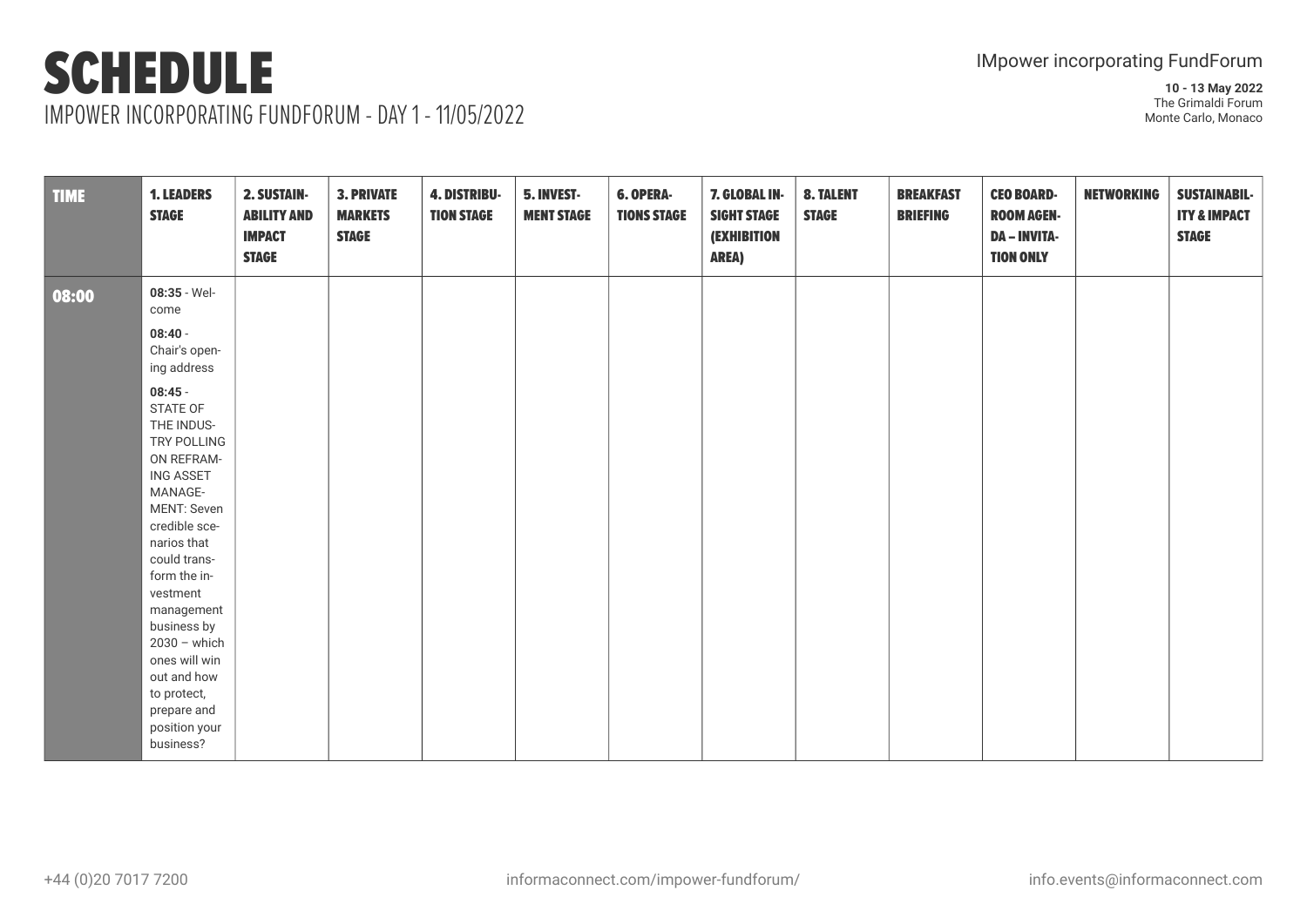**10 - 13 May 2022** The Grimaldi Forum Monte Carlo, Monaco

IMPOWER INCORPORATING FUNDFORUM - DAY 1 - 11/05/2022

| <b>TIME</b> | <b>1. LEADERS</b><br><b>STAGE</b>                                                                                                                                                                                                                                                                                                                                                                                                                                                           | 2. SUSTAIN-<br><b>ABILITY AND</b><br><b>IMPACT</b><br><b>STAGE</b> | <b>3. PRIVATE</b><br><b>MARKETS</b><br><b>STAGE</b> | <b>4. DISTRIBU-</b><br><b>TION STAGE</b> | 5. INVEST-<br><b>MENT STAGE</b> | 6. OPERA-<br><b>TIONS STAGE</b> | 7. GLOBAL IN-<br><b>SIGHT STAGE</b><br><b>(EXHIBITION</b><br><b>AREA)</b> | <b>8. TALENT</b><br><b>STAGE</b> | <b>BREAKFAST</b><br><b>BRIEFING</b> | <b>CEO BOARD-</b><br><b>ROOM AGEN-</b><br><b>DA - INVITA-</b><br><b>TION ONLY</b> | <b>NETWORKING</b> | <b>SUSTAINABIL-</b><br><b>ITY &amp; IMPACT</b><br><b>STAGE</b>                                                                                                                                                   |
|-------------|---------------------------------------------------------------------------------------------------------------------------------------------------------------------------------------------------------------------------------------------------------------------------------------------------------------------------------------------------------------------------------------------------------------------------------------------------------------------------------------------|--------------------------------------------------------------------|-----------------------------------------------------|------------------------------------------|---------------------------------|---------------------------------|---------------------------------------------------------------------------|----------------------------------|-------------------------------------|-----------------------------------------------------------------------------------|-------------------|------------------------------------------------------------------------------------------------------------------------------------------------------------------------------------------------------------------|
| 09:00       | 09:15 - INNO-<br>VATION Com-<br>paring<br>CEOs ap-<br>proaches for<br>fast-tracking<br>innovation to<br>safeguard the<br>investments<br>of millions of<br>customers<br>world-wide:<br>Exploring the<br>strategic<br>business and<br>product impli-<br>cations of the<br>current in-<br>tense geopo-<br>litical uncer-<br>tainty and<br>galloping in-<br>flation for<br>wealth and<br>asset man-<br>agers<br>09:45 - SUS-<br><b>TAINABILITY</b><br>How are the<br>most ambi-<br>tious global |                                                                    |                                                     |                                          |                                 |                                 |                                                                           |                                  |                                     |                                                                                   |                   | $09:30 - A$<br>MULTI-PART<br>ADVANCED<br><b>ESG RISK</b><br>WORKSHOP<br>LED BY NINE<br><b>GLOBAL EX-</b><br>PERTS: How<br>to avoid ESG<br>greenwash-<br>ing when cre-<br>ating or as-<br>sessing ESG<br>products |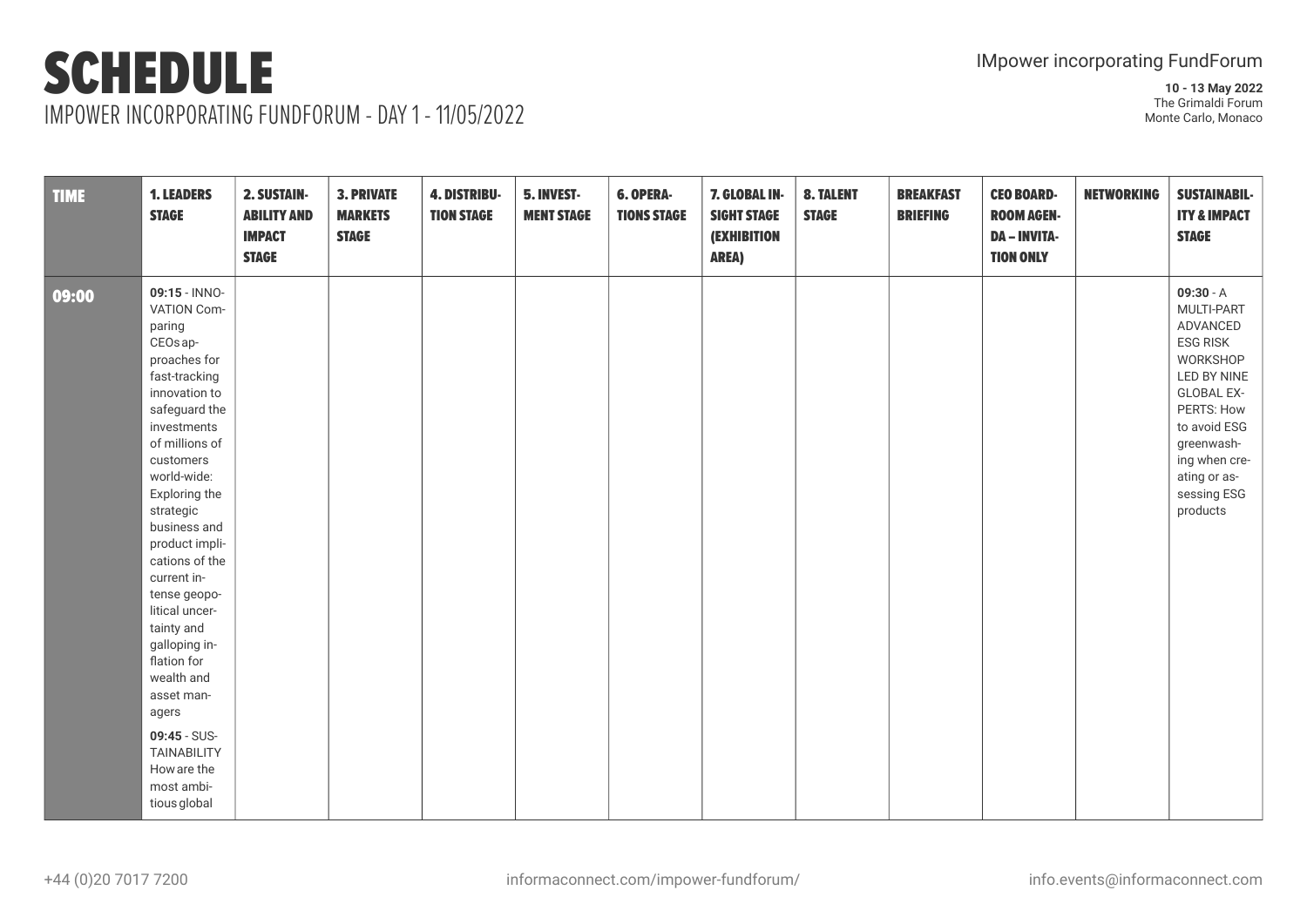IMPOWER INCORPORATING FUNDFORUM - DAY 1 - 11/05/2022

| <b>TIME</b> | <b>1. LEADERS</b><br><b>STAGE</b>                                                                                                                                                                           | 2. SUSTAIN-<br><b>ABILITY AND</b><br><b>IMPACT</b><br><b>STAGE</b> | <b>3. PRIVATE</b><br><b>MARKETS</b><br><b>STAGE</b> | <b>4. DISTRIBU-</b><br><b>TION STAGE</b> | 5. INVEST-<br><b>MENT STAGE</b> | <b>6. OPERA-</b><br><b>TIONS STAGE</b> | 7. GLOBAL IN-<br><b>SIGHT STAGE</b><br><b>(EXHIBITION</b><br><b>AREA)</b>              | <b>8. TALENT</b><br><b>STAGE</b> | <b>BREAKFAST</b><br><b>BRIEFING</b> | <b>CEO BOARD-</b><br><b>ROOM AGEN-</b><br><b>DA - INVITA-</b><br><b>TION ONLY</b> | <b>NETWORKING</b>                                  | <b>SUSTAINABIL-</b><br><b>ITY &amp; IMPACT</b><br><b>STAGE</b> |
|-------------|-------------------------------------------------------------------------------------------------------------------------------------------------------------------------------------------------------------|--------------------------------------------------------------------|-----------------------------------------------------|------------------------------------------|---------------------------------|----------------------------------------|----------------------------------------------------------------------------------------|----------------------------------|-------------------------------------|-----------------------------------------------------------------------------------|----------------------------------------------------|----------------------------------------------------------------|
|             | sustainability<br>investment<br>leaders dri-<br>ving busi-<br>ness-wide<br>transforma-<br>tion? Shifting<br>from commit-<br>ments to<br>transparent<br>action across<br>liquid and<br>illiquid mar-<br>kets |                                                                    |                                                     |                                          |                                 |                                        |                                                                                        |                                  |                                     |                                                                                   |                                                    |                                                                |
| 10:00       | $10:15 - LOW$<br>CARBON<br>ECONOMY<br>How can<br>global finan-<br>cial services<br>lead the glob-<br>al sustainabil-<br>ity agenda<br>and the just<br>transition to a<br>low carbon<br>economy?             |                                                                    |                                                     |                                          |                                 |                                        | 10:45 - Sign<br>Up for The<br>Voice-Next<br>Generation<br>Leaders Tal-<br>ent Workshop |                                  |                                     |                                                                                   | 10:45 - Morn-<br>ing coffee<br>and network-<br>ing |                                                                |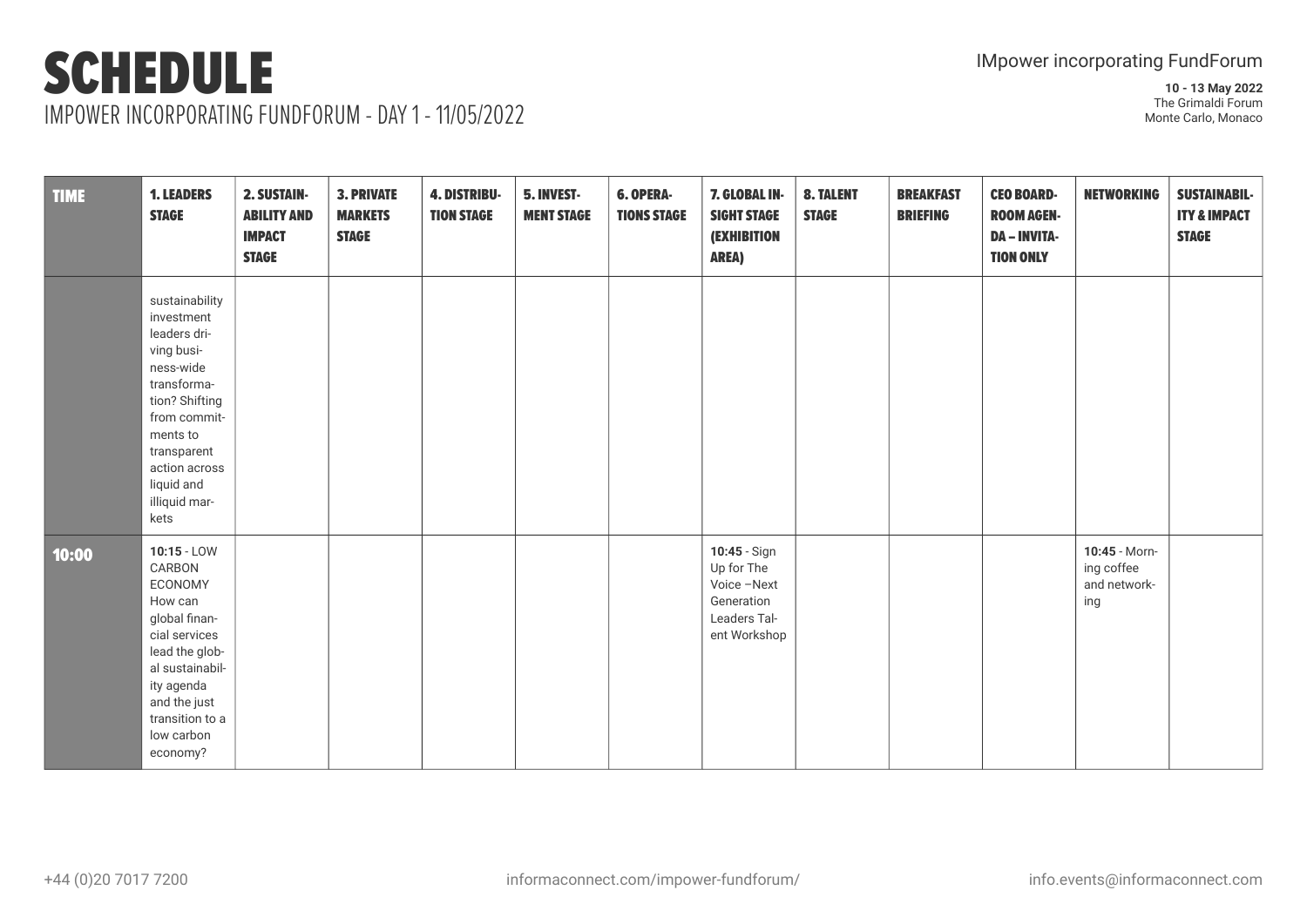IMPOWER INCORPORATING FUNDFORUM - DAY 1 - 11/05/2022

| <b>TIME</b> | <b>1. LEADERS</b><br><b>STAGE</b>                                                                                                                                                                                              | <b>2. SUSTAIN-</b><br><b>ABILITY AND</b><br><b>IMPACT</b><br><b>STAGE</b>                                                                                                                                                                                                                                                                                                                                 | <b>3. PRIVATE</b><br><b>MARKETS</b><br><b>STAGE</b>                                                                                                                                                                                                                                                                                                                         | <b>4. DISTRIBU-</b><br><b>TION STAGE</b> | 5. INVEST-<br><b>MENT STAGE</b> | <b>6. OPERA-</b><br><b>TIONS STAGE</b> | 7. GLOBAL IN-<br><b>SIGHT STAGE</b><br><b>(EXHIBITION</b><br><b>AREA)</b>                                                                                                                                              | <b>8. TALENT</b><br><b>STAGE</b> | <b>BREAKFAST</b><br><b>BRIEFING</b> | <b>CEO BOARD-</b><br><b>ROOM AGEN-</b><br><b>DA - INVITA-</b><br><b>TION ONLY</b>                                                               | <b>NETWORKING</b> | <b>SUSTAINABIL-</b><br><b>ITY &amp; IMPACT</b><br><b>STAGE</b> |
|-------------|--------------------------------------------------------------------------------------------------------------------------------------------------------------------------------------------------------------------------------|-----------------------------------------------------------------------------------------------------------------------------------------------------------------------------------------------------------------------------------------------------------------------------------------------------------------------------------------------------------------------------------------------------------|-----------------------------------------------------------------------------------------------------------------------------------------------------------------------------------------------------------------------------------------------------------------------------------------------------------------------------------------------------------------------------|------------------------------------------|---------------------------------|----------------------------------------|------------------------------------------------------------------------------------------------------------------------------------------------------------------------------------------------------------------------|----------------------------------|-------------------------------------|-------------------------------------------------------------------------------------------------------------------------------------------------|-------------------|----------------------------------------------------------------|
| 11:00       | 11:25 - Chair<br>11:30 - Global<br>financial insti-<br>tutions 2022:<br>New asset<br>management<br>partnerships<br>and asset al-<br>location prior-<br>ities in public<br>and private<br>funds for a<br>changing uni-<br>verse | 11:25 - Chair<br>11:30 - Open-<br>ing Welcome:<br>Brand new in-<br>dustry data,<br>revealed for<br>the first time<br>at IMpower:<br>$11:40 - Ad-$<br>dressing<br>greenwash-<br>ing head- on:<br>How are sus-<br>tainable fi-<br>nance lead-<br>ers ensuring<br>the global po-<br>tential of sus-<br>tainable in-<br>vesting<br>through new<br>standards of<br>stewardship<br>and corporate<br>qovernance? | 11:25 - Chair<br>11:30 - How<br>innovations in<br>PE and VC<br>are driving<br>both Next<br>Gen and pro-<br>gressive older<br>private<br>wealth in-<br>vestors: What<br>can asset<br>managers do<br>to maximise<br>opportunities<br>and over-<br>come the<br>challenges of<br>combining<br>liquid public<br>market in-<br>vestments<br>with illiquid<br>private as-<br>sets? |                                          |                                 |                                        | $11:00 - 1M -$<br>power Natur-<br>al Capital So-<br>lutions Pro-<br>ject - Blue Fi-<br>nance Innova-<br>tion Part 1<br>11:25 - Chair<br>11:30 - Insid-<br>er conversa-<br>tions Invest-<br>ing in Post-<br>war Ukraine |                                  |                                     | 11:25 - Chair<br>$11:30 - Man-$<br>aging uncer-<br>tainty -<br>Lessons in re-<br>thinking your<br>decision mak-<br>ing in high-<br>stakes times |                   |                                                                |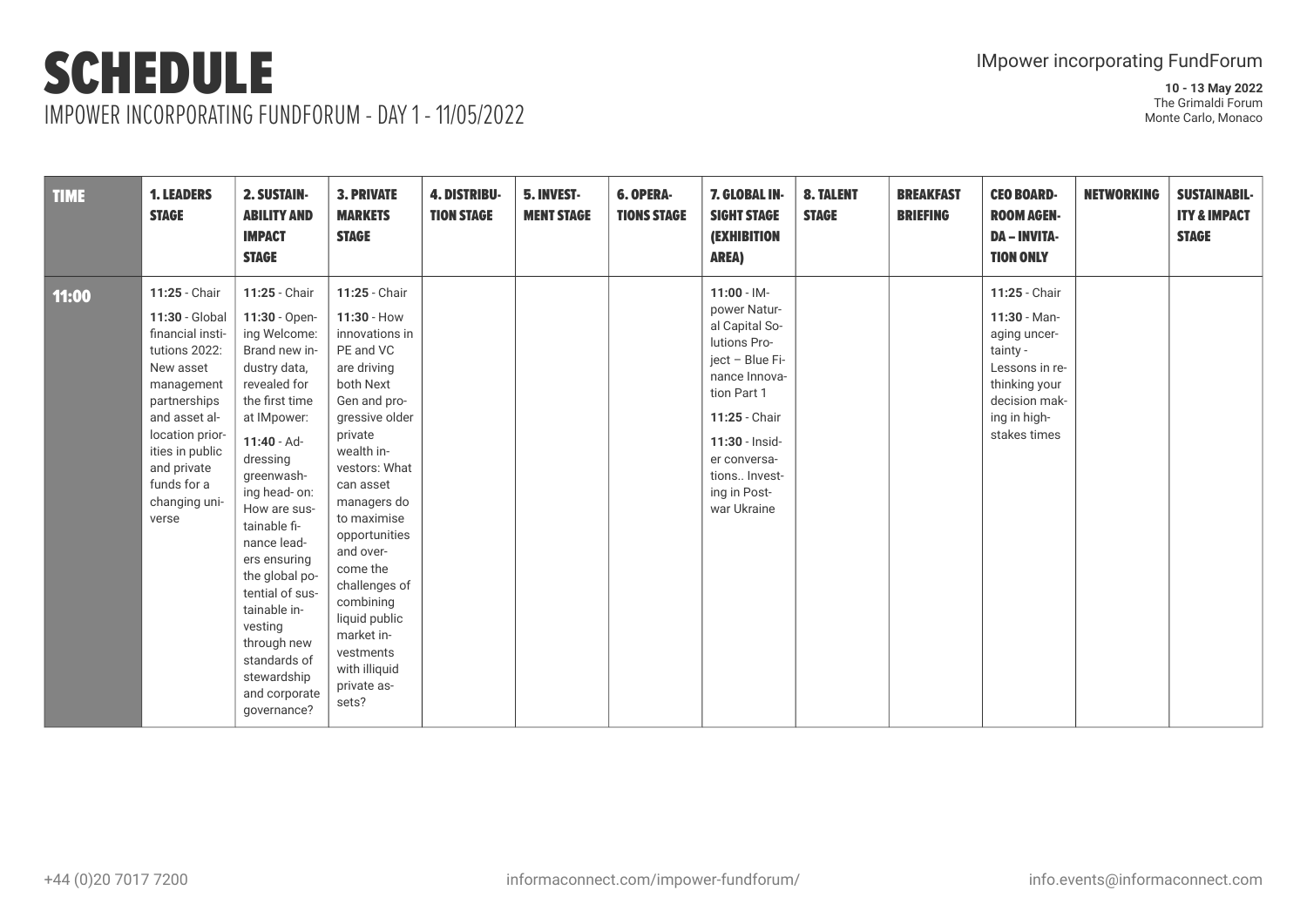IMPOWER INCORPORATING FUNDFORUM - DAY 1 - 11/05/2022

| <b>TIME</b> | <b>1. LEADERS</b><br><b>STAGE</b>                                                                                                                                                                                                                                                                                                                                                                                        | 2. SUSTAIN-<br><b>ABILITY AND</b><br><b>IMPACT</b><br><b>STAGE</b>                                                                                                                                                                                                                                                                                                                                                                                                                        | <b>3. PRIVATE</b><br><b>MARKETS</b><br><b>STAGE</b>                                                                                                                                                                                                                               | <b>4. DISTRIBU-</b><br><b>TION STAGE</b> | 5. INVEST-<br><b>MENT STAGE</b> | <b>6. OPERA-</b><br><b>TIONS STAGE</b> | 7. GLOBAL IN-<br><b>SIGHT STAGE</b><br><b>(EXHIBITION</b><br><b>AREA)</b>                                                                                                                                                                                                                                                                                                                                                                            | <b>8. TALENT</b><br><b>STAGE</b> | <b>BREAKFAST</b><br><b>BRIEFING</b> | <b>CEO BOARD-</b><br><b>ROOM AGEN-</b><br><b>DA - INVITA-</b><br><b>TION ONLY</b>       | <b>NETWORKING</b> | <b>SUSTAINABIL-</b><br><b>ITY &amp; IMPACT</b><br><b>STAGE</b> |
|-------------|--------------------------------------------------------------------------------------------------------------------------------------------------------------------------------------------------------------------------------------------------------------------------------------------------------------------------------------------------------------------------------------------------------------------------|-------------------------------------------------------------------------------------------------------------------------------------------------------------------------------------------------------------------------------------------------------------------------------------------------------------------------------------------------------------------------------------------------------------------------------------------------------------------------------------------|-----------------------------------------------------------------------------------------------------------------------------------------------------------------------------------------------------------------------------------------------------------------------------------|------------------------------------------|---------------------------------|----------------------------------------|------------------------------------------------------------------------------------------------------------------------------------------------------------------------------------------------------------------------------------------------------------------------------------------------------------------------------------------------------------------------------------------------------------------------------------------------------|----------------------------------|-------------------------------------|-----------------------------------------------------------------------------------------|-------------------|----------------------------------------------------------------|
| 12:00       | 12:00 - Indus-<br>try Futures<br>Part 1: Global<br>distribution<br>growth - What<br>are the latest<br>macro trends<br>that you need<br>to plan for<br>over the next<br>five years?<br>12:30 - CEOs:<br>Disruption<br>3.00: How top<br>leaders are<br>calling out<br>the biggest<br>threats and<br>opportunities<br>on the hori-<br>zon and the<br>implications<br>for marketing,<br>distribution<br>and opera-<br>tionss | $12:10 -$<br>Achieving<br>long term in-<br>vestment<br>goals for<br>clients while<br>aiding the net<br>zero transi-<br>tion: Latest<br>insights on<br>how to man-<br>age climate<br>risk in terms<br>of corporate<br>governance,<br>stewardship,<br>engagement<br>and solutions<br>in the client<br>portfolio<br>12:35 - Lead-<br>ing asset<br>management<br>CEOs and<br><b>ESG</b> leaders<br>on overcom-<br>ing the chal-<br>lenges of<br>building ro-<br>bust sustain-<br>able invest- | 12:00 - Lets<br>talk about de-<br>mocratisation<br>of private as-<br>sets: New<br>product plat-<br>forms for pri-<br>vate wealth<br>12:30 - Pri-<br>vate markets<br>for private<br>wealth: Po-<br>tential of dif-<br>ferent strate-<br>gies and seg-<br>ments around<br>the world |                                          |                                 |                                        | 12:00 - Global<br>Macro In-<br>sights: China<br>Macro View -<br>Is China in-<br>vestible?<br>12:15 - China<br>economics<br>and the op-<br>portunity for<br>China Bonds<br>12:30 - Spot-<br>light on two<br>award-win-<br>ning disrup-<br>tors in digital<br>innovation for<br>good: rethink-<br>ing how to<br>tackle busi-<br>ness and cul-<br>tural chal-<br>lenges in im-<br>proving end<br>investor en-<br>gagement,<br>experience<br>and outcome |                                  |                                     | 12:30 - Insid-<br>er Conversa-<br>tions What<br>does Post-<br>war Ukraine<br>look like? |                   |                                                                |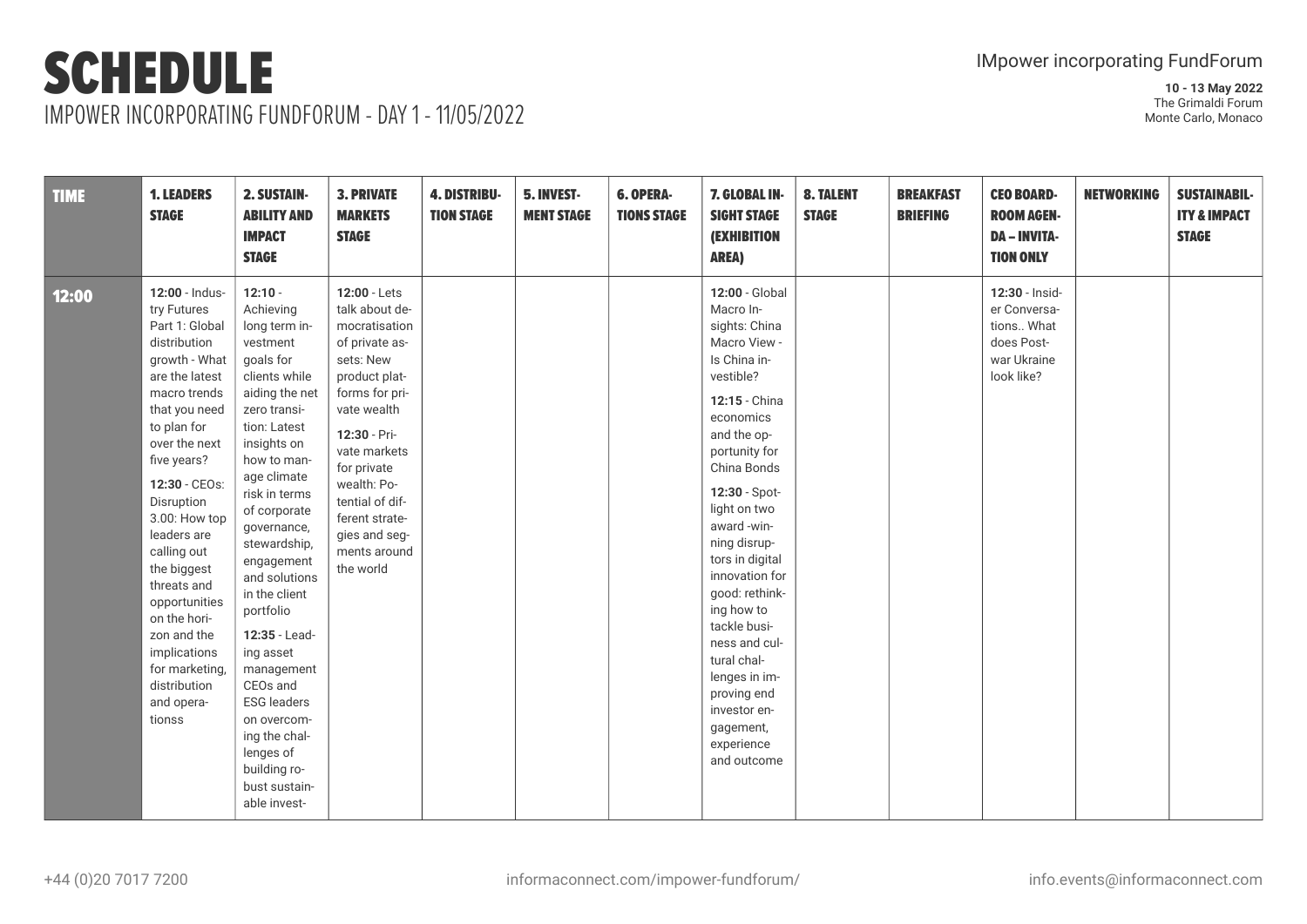IMPOWER INCORPORATING FUNDFORUM - DAY 1 - 11/05/2022

| <b>TIME</b> | <b>1. LEADERS</b><br><b>STAGE</b> | 2. SUSTAIN-<br><b>ABILITY AND</b><br><b>IMPACT</b><br><b>STAGE</b>                          | <b>3. PRIVATE</b><br><b>MARKETS</b><br><b>STAGE</b> | 4. DISTRIBU-<br><b>TION STAGE</b> | 5. INVEST-<br><b>MENT STAGE</b> | <b>6. OPERA-</b><br><b>TIONS STAGE</b> | 7. GLOBAL IN-<br><b>SIGHT STAGE</b><br><b>(EXHIBITION</b><br><b>AREA)</b>                                                                                                                                                                                                                                | <b>8. TALENT</b><br><b>STAGE</b> | <b>BREAKFAST</b><br><b>BRIEFING</b> | <b>CEO BOARD-</b><br><b>ROOM AGEN-</b><br><b>DA - INVITA-</b><br><b>TION ONLY</b> | <b>NETWORKING</b>                             | <b>SUSTAINABIL-</b><br><b>ITY &amp; IMPACT</b><br><b>STAGE</b> |
|-------------|-----------------------------------|---------------------------------------------------------------------------------------------|-----------------------------------------------------|-----------------------------------|---------------------------------|----------------------------------------|----------------------------------------------------------------------------------------------------------------------------------------------------------------------------------------------------------------------------------------------------------------------------------------------------------|----------------------------------|-------------------------------------|-----------------------------------------------------------------------------------|-----------------------------------------------|----------------------------------------------------------------|
|             |                                   | ment capabil-<br>ities across<br>the business-<br>$es - what$<br>does success<br>look like? |                                                     |                                   |                                 |                                        |                                                                                                                                                                                                                                                                                                          |                                  |                                     |                                                                                   |                                               |                                                                |
| 13:00       |                                   |                                                                                             |                                                     |                                   |                                 |                                        | 13:20 - Jour-<br>neys: How a<br>former boss<br>and his for-<br>mer employ-<br>ee, now a<br>Global CEO<br>herself, think<br>about their<br>journeys,<br>leadership,<br>and the im-<br>portance of<br>building cul-<br>ture<br>13:40 - Fund<br>selectors in<br>discussion:<br>Dealing with<br>digitisation |                                  |                                     |                                                                                   | 13:00 - Net-<br>working<br>break and<br>lunch |                                                                |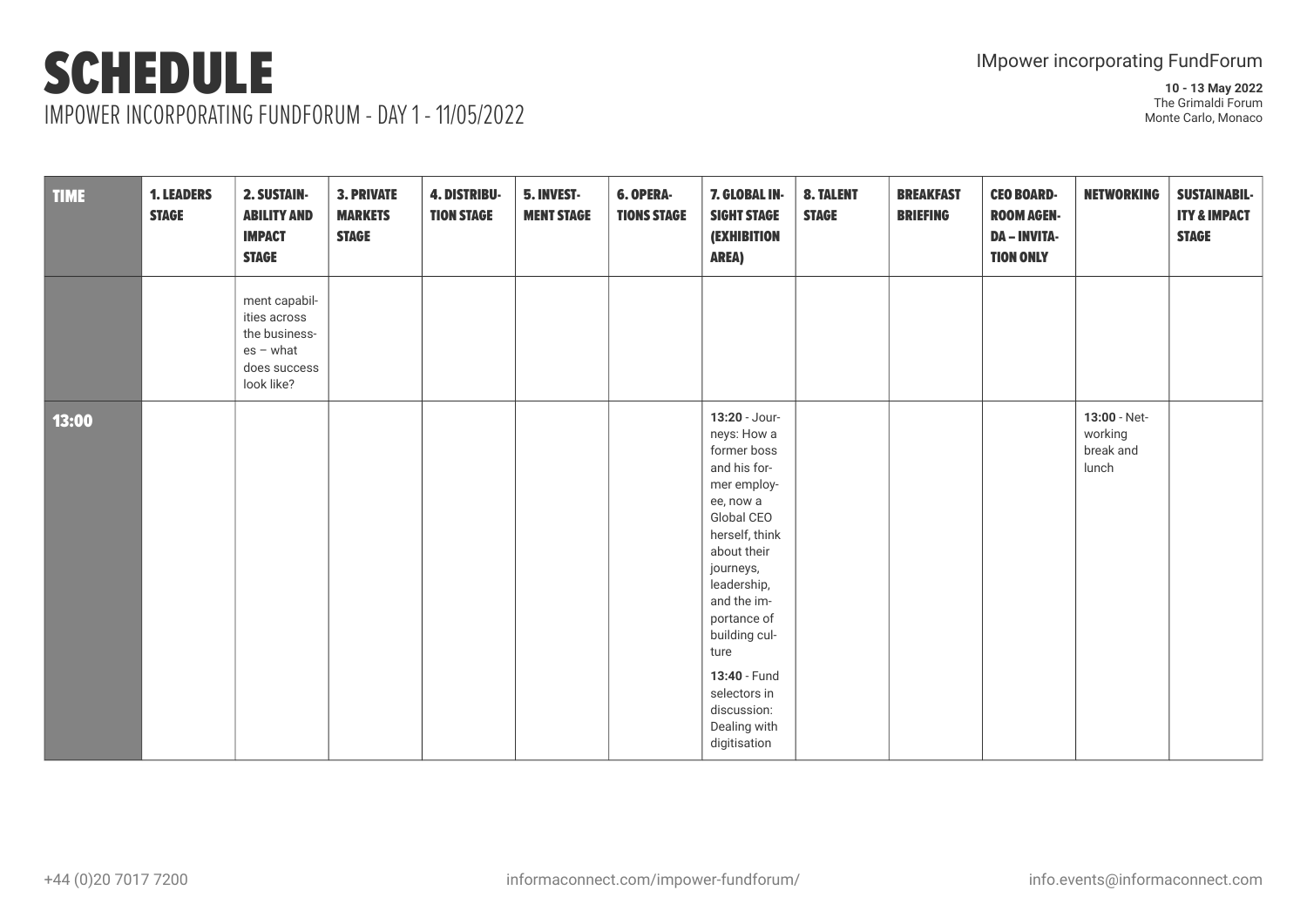IMPOWER INCORPORATING FUNDFORUM - DAY 1 - 11/05/2022

| <b>TIME</b> | <b>1. LEADERS</b><br><b>STAGE</b> | <b>2. SUSTAIN-</b><br><b>ABILITY AND</b><br><b>IMPACT</b><br><b>STAGE</b>                                                                                                                                         | <b>3. PRIVATE</b><br><b>MARKETS</b><br><b>STAGE</b>                                                                                                                                                  | <b>4. DISTRIBU-</b><br><b>TION STAGE</b>                                                                                                                                                                                                                                                                                                             | 5. INVEST-<br><b>MENT STAGE</b>                                                                                                                                                                                        | <b>6. OPERA-</b><br><b>TIONS STAGE</b>                                                                                                                                                                                                                                        | 7. GLOBAL IN-<br><b>SIGHT STAGE</b><br><b>(EXHIBITION</b><br><b>AREA)</b>                                                                                                                                                                                                                | <b>8. TALENT</b><br><b>STAGE</b> | <b>BREAKFAST</b><br><b>BRIEFING</b> | <b>CEO BOARD-</b><br><b>ROOM AGEN-</b><br><b>DA - INVITA-</b><br><b>TION ONLY</b>                                                                                                                  | <b>NETWORKING</b> | <b>SUSTAINABIL-</b><br><b>ITY &amp; IMPACT</b><br><b>STAGE</b> |
|-------------|-----------------------------------|-------------------------------------------------------------------------------------------------------------------------------------------------------------------------------------------------------------------|------------------------------------------------------------------------------------------------------------------------------------------------------------------------------------------------------|------------------------------------------------------------------------------------------------------------------------------------------------------------------------------------------------------------------------------------------------------------------------------------------------------------------------------------------------------|------------------------------------------------------------------------------------------------------------------------------------------------------------------------------------------------------------------------|-------------------------------------------------------------------------------------------------------------------------------------------------------------------------------------------------------------------------------------------------------------------------------|------------------------------------------------------------------------------------------------------------------------------------------------------------------------------------------------------------------------------------------------------------------------------------------|----------------------------------|-------------------------------------|----------------------------------------------------------------------------------------------------------------------------------------------------------------------------------------------------|-------------------|----------------------------------------------------------------|
| 14:00       |                                   | 14:25 - Chair<br>14:30 - Buy-<br>ers: How<br>leading fund<br>selectors are<br>shifting their<br>allocations<br>preferences<br>in sustain-<br>able, impact<br>and thematic<br>funds - What,<br>where, who,<br>why? | 14:25 - Chair<br>14:30 - Set-<br>ting the right<br>ESG roadmap<br>to optimize<br>sustainability<br>objectives in<br>private mar-<br>kets: How are<br>investors ap-<br>proaching<br>this with<br>GPs? | 14:25 - Chair<br>14:30 - Part<br>one: Euro-<br>pean trends -<br>How are<br>geopolitical<br>earthquakes<br>shaking up<br>retail fund<br>flows and<br>what will be<br>the impact of<br>the shock-<br>waves?<br>14:40 - Part<br>two: How are<br>top invest-<br>ment man-<br>agers re-<br>sponding<br>with new so-<br>lutions for<br>end-in-<br>vestors? | 14:25 - Chair<br>14:30 - The<br>latest ETF<br>Trends: Glob-<br>al ETF in-<br>vestor survey<br>$14:40 -$<br>Keynote ad-<br>dress: The fu-<br>ture of Euro-<br>pean ETFs:<br>"Scalable,<br>sustainable -<br>super cheap? | 14:25 - Chair<br>14:30 - Busi-<br>ness transfor-<br>mation and<br>the ever-<br>changing role<br>of the Chief<br>Operating Of-<br>ficer: How op-<br>erational<br>leaders can<br>drive value,<br>manage<br>change and<br>views on the<br>latest emerg-<br>ing technolo-<br>gies | 14:25 - Chair<br>14:30 - Spe-<br>cial Guest<br>Speaker:How<br>to lead when<br>you don't<br>have all the<br>answers:<br>Managing un-<br>certainty and<br>how to think<br>about plan-<br>ning for fu-<br>ture chal-<br>lenges from<br>global health<br>to climate,<br>migration and<br>war |                                  |                                     | 14:25 - Chair<br>$14:30 - 1M -$<br>power CEO &<br>Heads of<br>Sustainability<br>/ Stewardship<br>$14:35 - 1M -$<br>power CEO &<br>Heads of<br>Sustainabili-<br>ty/ Steward-<br>ship Exclu-<br>sive |                   |                                                                |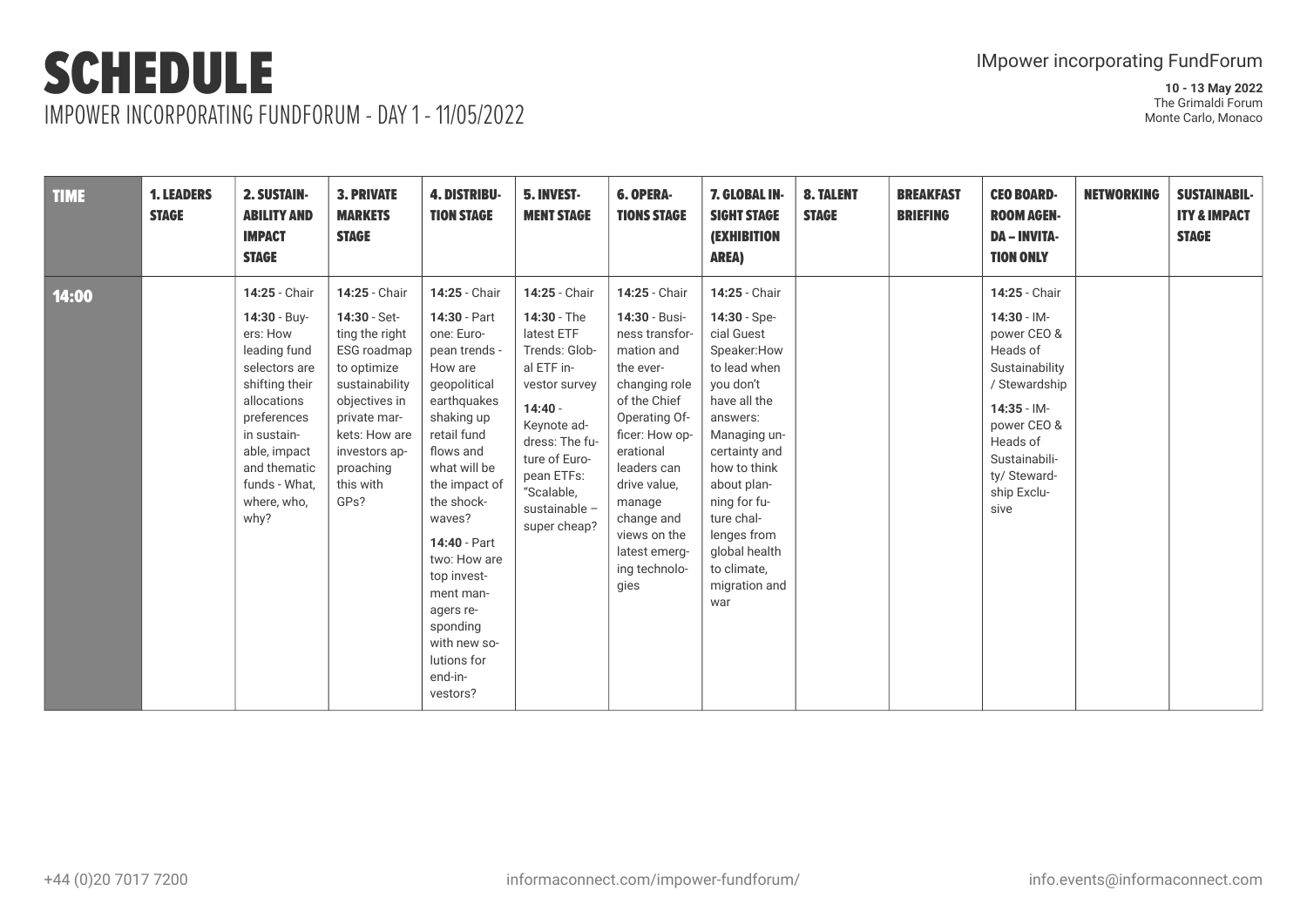IMPOWER INCORPORATING FUNDFORUM - DAY 1 - 11/05/2022

| <b>TIME</b> | <b>1. LEADERS</b><br><b>STAGE</b> | <b>2. SUSTAIN-</b><br><b>ABILITY AND</b><br><b>IMPACT</b><br><b>STAGE</b>                                                                                                 | <b>3. PRIVATE</b><br><b>MARKETS</b><br><b>STAGE</b>                                                                                                                                                                                                                                                                                                                                                                                  | <b>4. DISTRIBU-</b><br><b>TION STAGE</b>                                                                                                                                                                                                                                                                                                  | 5. INVEST-<br><b>MENT STAGE</b>                                                                                                                                                                                | <b>6. OPERA-</b><br><b>TIONS STAGE</b>                                                                                                                                                       | 7. GLOBAL IN-<br><b>SIGHT STAGE</b><br><b>(EXHIBITION</b><br><b>AREA)</b>                                                                                                                                                                                                                                                                                                                                                                                   | <b>8. TALENT</b><br><b>STAGE</b> | <b>BREAKFAST</b><br><b>BRIEFING</b> | <b>CEO BOARD-</b><br><b>ROOM AGEN-</b><br><b>DA - INVITA-</b><br><b>TION ONLY</b>                                                                                                                      | <b>NETWORKING</b> | <b>SUSTAINABIL-</b><br><b>ITY &amp; IMPACT</b><br><b>STAGE</b> |
|-------------|-----------------------------------|---------------------------------------------------------------------------------------------------------------------------------------------------------------------------|--------------------------------------------------------------------------------------------------------------------------------------------------------------------------------------------------------------------------------------------------------------------------------------------------------------------------------------------------------------------------------------------------------------------------------------|-------------------------------------------------------------------------------------------------------------------------------------------------------------------------------------------------------------------------------------------------------------------------------------------------------------------------------------------|----------------------------------------------------------------------------------------------------------------------------------------------------------------------------------------------------------------|----------------------------------------------------------------------------------------------------------------------------------------------------------------------------------------------|-------------------------------------------------------------------------------------------------------------------------------------------------------------------------------------------------------------------------------------------------------------------------------------------------------------------------------------------------------------------------------------------------------------------------------------------------------------|----------------------------------|-------------------------------------|--------------------------------------------------------------------------------------------------------------------------------------------------------------------------------------------------------|-------------------|----------------------------------------------------------------|
| 15:00       |                                   | $15:00 - ln -$<br>vestment<br>Workshop:<br>Ukraine, ris-<br>ing inflation<br>and rates:<br>what impact<br>on the energy<br>transition and<br>decarbonisa-<br>tion agenda? | 15:00 - The<br>right seat at<br>the table:<br>How in-<br>vestors can<br>optimise their<br>private mar-<br>kets expo-<br>sures by tak-<br>ing an innova-<br>tive and insti-<br>tutional-style<br>approach to<br>accessing op-<br>portunities<br>and con-<br>structing<br>portfolios<br>15:30 - New<br>opportunities<br>in global In-<br>frastructure<br>investment<br>and energy<br>tech: ESG<br>challenges<br>and opportu-<br>nities | 15:00 - Asset<br>management<br>and the client<br>journey<br>through the<br>value chain:<br>Towards<br>goal-based<br>investment<br>as the line<br>blurs be-<br>tween asset<br>and wealth<br>management<br>15:30 - Buy-<br>ers: Fund<br>manager se-<br>lection and<br>due diligence:<br>Lessons from<br>gatekeepers<br>on the front<br>line | 15:00 - Busi-<br>ness leaders<br>panel: The fu-<br>ture of retail<br>ETF distribu-<br>tion in Europe<br>15:30 - The-<br>matic ETF<br>portfolio con-<br>struction: Not<br>all thematic<br>products are<br>equal | 15:00 - Over-<br>coming the<br>ESG data<br>challenge<br>15:30 - Trans-<br>lating com-<br>plex data into<br>actionable in-<br>telligence:<br>How to meet<br>regulatory<br>and client<br>needs | 15:00 - Inter-<br>view: How the<br>UK's biggest<br>wealth man-<br>ager is invest-<br>ing for a digi-<br>tal future<br>15:30 - Global<br>CEOs Insight<br>- India<br><b>15:45 - Future</b><br>Female Fund<br>Managers<br>Programme<br>by the Diver-<br>sity Project:<br>Join major<br>asset man-<br>agers such as<br>Schroders,<br>abrdn. New-<br>ton, Aviva In-<br>vestors & JO<br>Hambro sup-<br>port training<br>female fund<br>managers for<br>the future |                                  |                                     | $15:00 - 1M -$<br>power CEO &<br>Heads of<br>Sustainabili-<br>ty/ Steward-<br>ship Exclu-<br>sive<br>$15:10 - 1M -$<br>power CEO &<br>Heads of<br>Sustainabili-<br>ty/ Steward-<br>ship Exclu-<br>sive |                   |                                                                |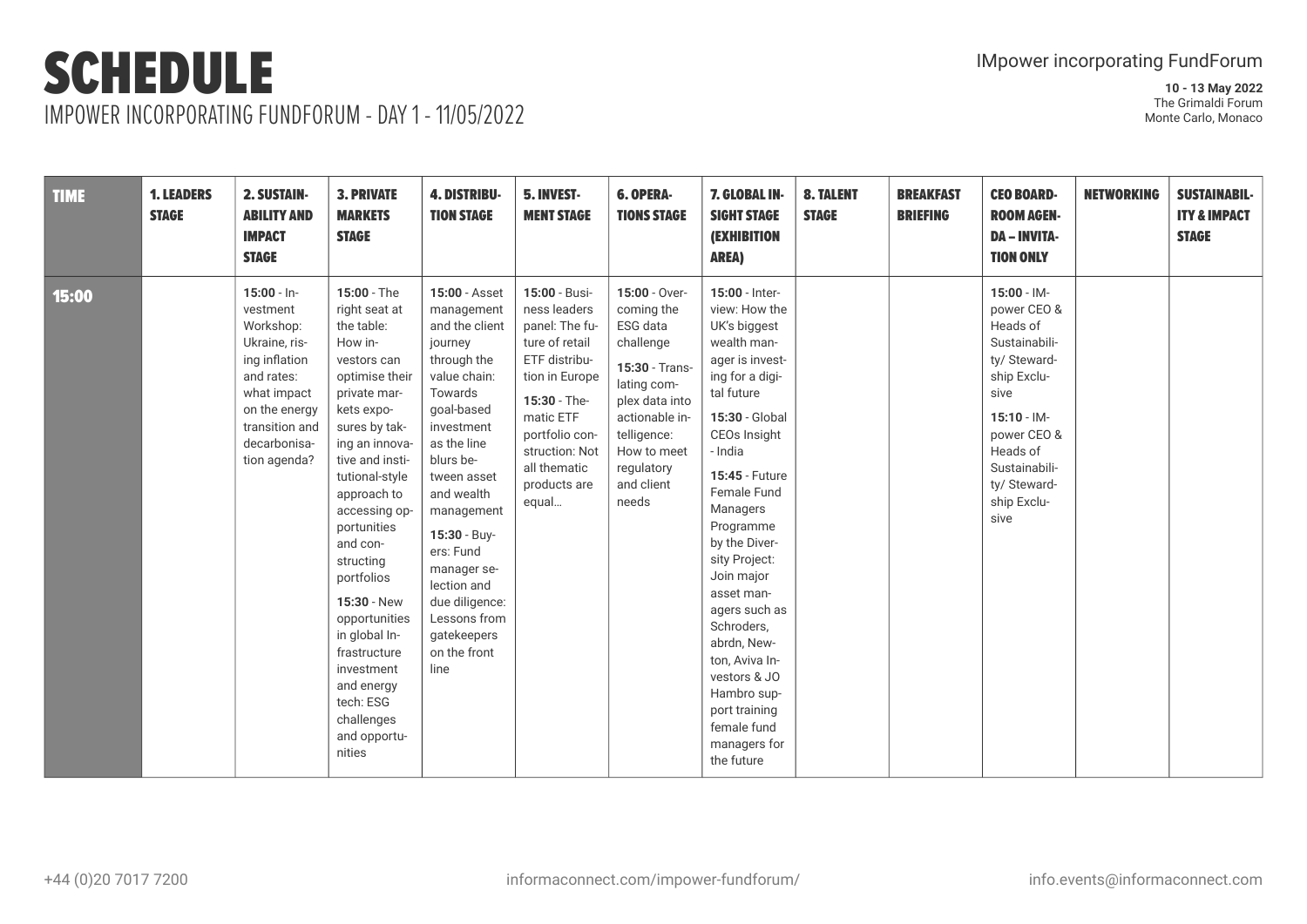IMPOWER INCORPORATING FUNDFORUM - DAY 1 - 11/05/2022

| TIME  | <b>1. LEADERS</b><br><b>STAGE</b> | <b>2. SUSTAIN-</b><br><b>ABILITY AND</b><br><b>IMPACT</b><br><b>STAGE</b>                                                                                             | <b>3. PRIVATE</b><br><b>MARKETS</b><br><b>STAGE</b>                                                                                                                                                                 | <b>4. DISTRIBU-</b><br><b>TION STAGE</b>                                                                                                                                                                         | <b>5. INVEST-</b><br><b>MENT STAGE</b>                                                               | <b>6. OPERA-</b><br><b>TIONS STAGE</b>                                                                                                   | 7. GLOBAL IN-<br><b>SIGHT STAGE</b><br><b>(EXHIBITION</b><br><b>AREA)</b> | <b>8. TALENT</b><br><b>STAGE</b>                                                       | <b>BREAKFAST</b><br><b>BRIEFING</b> | <b>CEO BOARD-</b><br><b>ROOM AGEN-</b><br><b>DA - INVITA-</b><br><b>TION ONLY</b> | <b>NETWORKING</b>                                          | <b>SUSTAINABIL-</b><br><b>ITY &amp; IMPACT</b><br><b>STAGE</b> |
|-------|-----------------------------------|-----------------------------------------------------------------------------------------------------------------------------------------------------------------------|---------------------------------------------------------------------------------------------------------------------------------------------------------------------------------------------------------------------|------------------------------------------------------------------------------------------------------------------------------------------------------------------------------------------------------------------|------------------------------------------------------------------------------------------------------|------------------------------------------------------------------------------------------------------------------------------------------|---------------------------------------------------------------------------|----------------------------------------------------------------------------------------|-------------------------------------|-----------------------------------------------------------------------------------|------------------------------------------------------------|----------------------------------------------------------------|
| 16:00 |                                   | 16:25 - Chair<br>$16:30 -$<br>Preparing<br>portfolios for<br>Net Zero:<br>Navigating<br>with green-<br>wash risk,<br>geopolitics &<br>fiduciary re-<br>sponsibilities | 16:25 - Chair<br>$16:30 - How$<br>leading pri-<br>vate banks<br>are changing<br>and increas-<br>ing alloca-<br>tions to pri-<br>vate markets<br>for their HNW<br>clients: op-<br>portunities<br>and chal-<br>lenges | 16:25 - Chair<br>$16:30 - Too$<br>hot to touch:<br>What are<br>fund buyer's<br>biggest<br>gripes? Hear<br>from top buy-<br>ers on what<br>makes their<br>blood boil<br>and heart<br>sing when be-<br>ing pitched | 16:25 - Chair<br>$16:30 - Ex-$<br>ploring the<br>latest oppor-<br>tunities in<br>emerging<br>markets | 16:25 - Chair<br>$16:30 - How$<br>to create val-<br>ue with inte-<br>grated front-<br>to-back in-<br>vestment<br>technology<br>solutions | $16:10 - Fi -$<br>nancing the<br>growth econ-<br>omy                      | 16:25 - Chair<br>16:30 - Next<br>generation in-<br>dustry lead-<br>ers discus-<br>sion |                                     | $16:25 - CEO$<br><b>EXCLUSIVE:</b><br>Poker Work-<br>shop                         | 16:00 - After-<br>noon coffee<br>and network-<br>ing break |                                                                |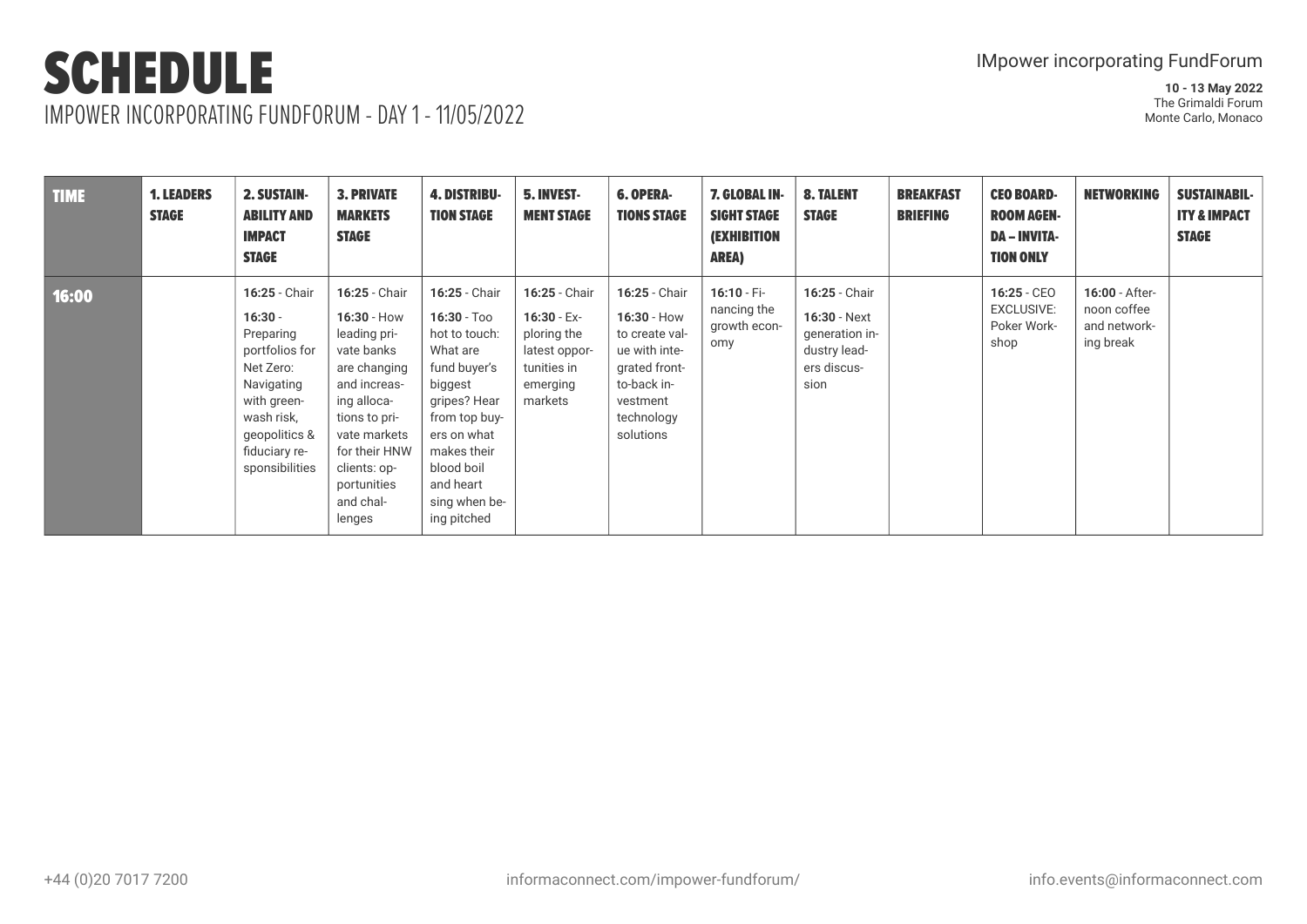IMPOWER INCORPORATING FUNDFORUM - DAY 1 - 11/05/2022

| <b>TIME</b> | <b>1. LEADERS</b><br><b>STAGE</b> | 2. SUSTAIN-<br><b>ABILITY AND</b><br><b>IMPACT</b><br><b>STAGE</b>                                                                                                                                                                                                                      | <b>3. PRIVATE</b><br><b>MARKETS</b><br><b>STAGE</b>                                                                                                                                                                                                                                                                                                                                                               | <b>4. DISTRIBU-</b><br><b>TION STAGE</b>                                                                                                                                                                 | 5. INVEST-<br><b>MENT STAGE</b>                      | <b>6. OPERA-</b><br><b>TIONS STAGE</b>                                                                                                                                                                                                          | 7. GLOBAL IN-<br><b>SIGHT STAGE</b><br><b>(EXHIBITION</b><br><b>AREA)</b> | <b>8. TALENT</b><br><b>STAGE</b>                                                                                   | <b>BREAKFAST</b><br><b>BRIEFING</b> | <b>CEO BOARD-</b><br><b>ROOM AGEN-</b><br><b>DA - INVITA-</b><br><b>TION ONLY</b> | <b>NETWORKING</b> | <b>SUSTAINABIL-</b><br><b>ITY &amp; IMPACT</b><br><b>STAGE</b> |
|-------------|-----------------------------------|-----------------------------------------------------------------------------------------------------------------------------------------------------------------------------------------------------------------------------------------------------------------------------------------|-------------------------------------------------------------------------------------------------------------------------------------------------------------------------------------------------------------------------------------------------------------------------------------------------------------------------------------------------------------------------------------------------------------------|----------------------------------------------------------------------------------------------------------------------------------------------------------------------------------------------------------|------------------------------------------------------|-------------------------------------------------------------------------------------------------------------------------------------------------------------------------------------------------------------------------------------------------|---------------------------------------------------------------------------|--------------------------------------------------------------------------------------------------------------------|-------------------------------------|-----------------------------------------------------------------------------------|-------------------|----------------------------------------------------------------|
| 17:00       |                                   | 17:00 - Inno-<br>vations in<br>Sustainable<br>Investment<br>Showcase<br>17:30 - Buy-<br>ers - Innova-<br>tion in Re-<br>sponsible In-<br>vestment and<br>how to quan-<br>tify the un-<br>quantifiable<br>in the manag-<br>er selection<br>process: the<br>$brand - why,$<br>who and how | 17:00 - Alter-<br>natives Strat-<br>egy Work-<br>shop: Build-<br>ing a Private<br>Markets pres-<br>ence. Weigh-<br>ing up cost<br>benefits of<br>different ap-<br>proaches to<br>building a pri-<br>vate markets<br>business<br>from lift out,<br>partnering to<br>organic prod-<br>uct develop-<br>ment<br>17:30 - Spe-<br>cial Focus:<br>Renewable<br>Energy invest-<br>ments in the<br>public private<br>space | 17:00 - Buy-<br>ers: Position-<br>ing for suc-<br>cess in sub-<br>advisory:<br>Which mar-<br>kets and<br>firms will be<br>caught in the<br>next growth<br>wave and<br>how will the<br>industry<br>adapt? | $17:15 - In-$<br>vestment<br>Workshop In-<br>flation | 17:00 - New<br>perspectives<br>on outsourc-<br>ing and im-<br>plementing<br>sustainable<br>and agile op-<br>erational<br>transforma-<br>tion across<br>the business<br>17:30 - In the<br>spotlight In-<br>terviews with<br>a top CEO<br>and COO |                                                                           | 17:15 - Tal-<br>ent: Find Your<br>Voice show-<br>case 2022:<br>Speaking up<br>and out and<br>finding your<br>brave |                                     |                                                                                   |                   |                                                                |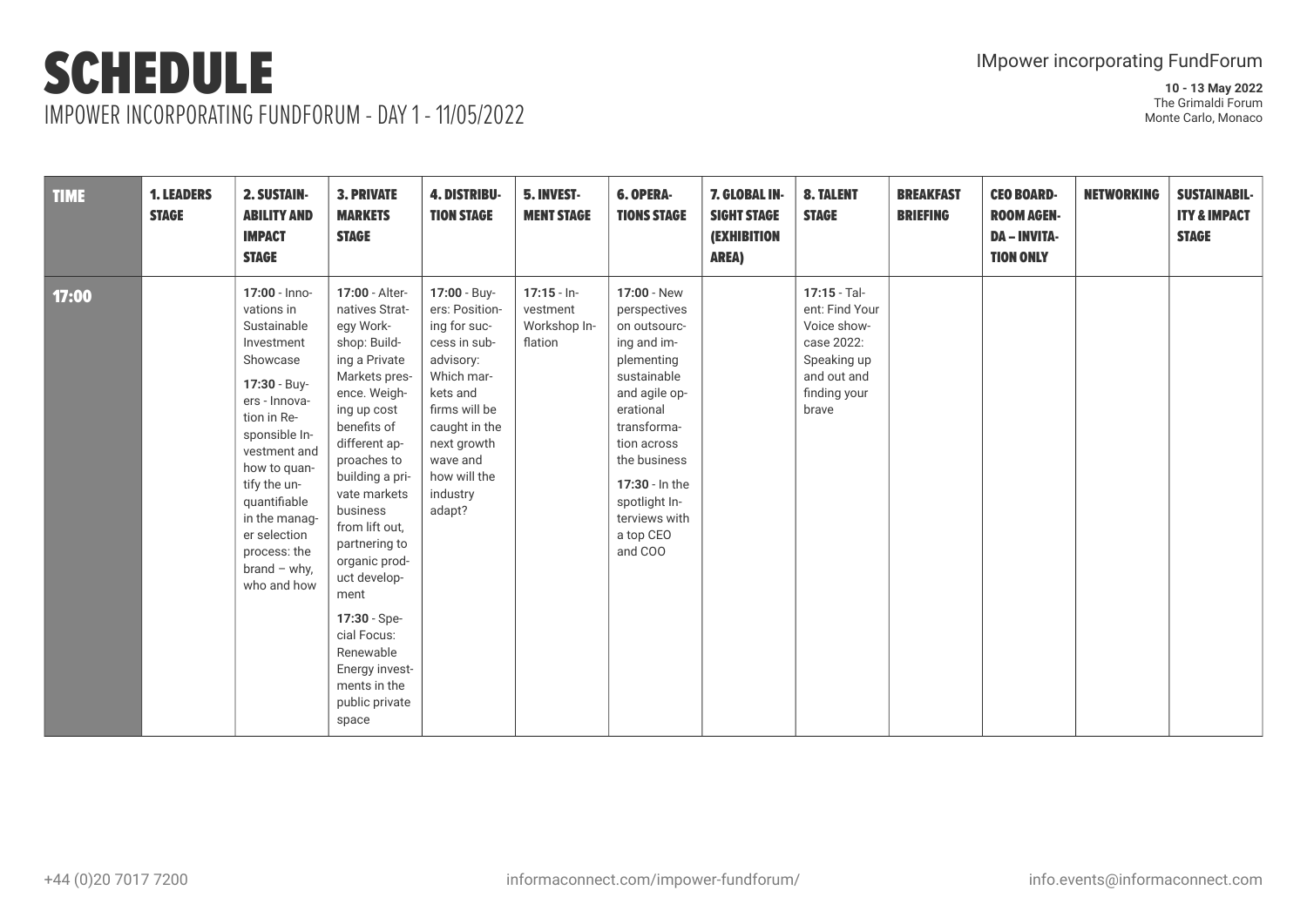### SCHEDULE IMPOWER INCORPORATING FUNDFORUM - DAY 1 - 11/05/2022

| <b>TIME</b> | <b>1. LEADERS</b><br><b>STAGE</b> | <b>2. SUSTAIN-</b><br><b>ABILITY AND</b><br><b>IMPACT</b><br><b>STAGE</b> | <b>3. PRIVATE</b><br><b>MARKETS</b><br><b>STAGE</b> | <b>4. DISTRIBU-</b><br><b>TION STAGE</b> | <b>5. INVEST-</b><br><b>MENT STAGE</b> | <b>6. OPERA-</b><br><b>TIONS STAGE</b> | 7. GLOBAL IN-<br><b>SIGHT STAGE</b><br><b>(EXHIBITION</b><br><b>AREA)</b> | <b>8. TALENT</b><br><b>STAGE</b> | <b>BREAKFAST</b><br><b>BRIEFING</b> | <b>CEO BOARD-</b><br><b>ROOM AGEN-</b><br><b>DA – INVITA-</b><br><b>TION ONLY</b> | <b>NETWORKING</b>                                                                               | <b>SUSTAINABIL-</b><br><b>ITY &amp; IMPACT</b><br><b>STAGE</b> |
|-------------|-----------------------------------|---------------------------------------------------------------------------|-----------------------------------------------------|------------------------------------------|----------------------------------------|----------------------------------------|---------------------------------------------------------------------------|----------------------------------|-------------------------------------|-----------------------------------------------------------------------------------|-------------------------------------------------------------------------------------------------|----------------------------------------------------------------|
| 18:00       |                                   |                                                                           |                                                     |                                          |                                        |                                        |                                                                           |                                  |                                     |                                                                                   | $18:00 - 1M -$<br>power day<br>one drinks re-<br>ception @<br>Horizon<br>Rooftop, Fair-<br>mont |                                                                |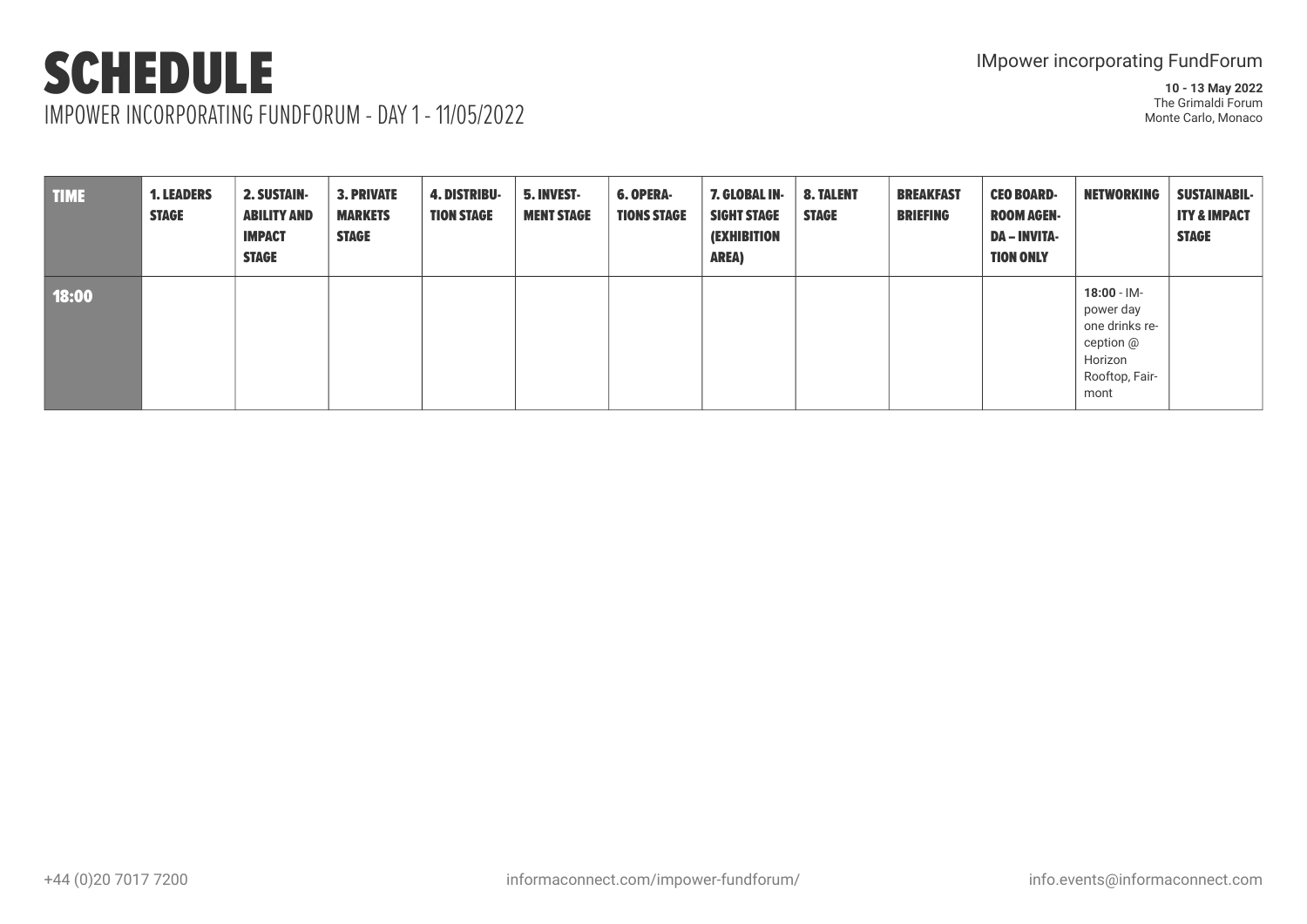### IMpower incorporating FundForum

**10 - 13 May 2022** The Grimaldi Forum Monte Carlo, Monaco

#### **IMpower Survivors 5k Monaco run**

07:00 - 08:00 IMpower Survivors 5k Monaco run

Meet outside the Grimaldi Forum for a beautiful early morning run around the harbour and

up through the Botanic Gardens to the viewpoint and back.

#### **Registration and welcome coffee**

08:00 - 08:50 Networking

**Fund selector breakfast briefing: Informal roundtable and participant led discussion for allocators only, hosted by APFI (The Association of Professional Fund Investors)**

08:00 - 08:50 Fund Selectors Breakfast

#### **Participants**

**Moderator: Adam Choppin** - Assistant Portfolio Manager, Xponance, Chairman of the Board, APFI

#### **Friends of IMpower breakfast- open to all**

08:00 - 08:50 Friends of IMpower breakfast - open to all

Share your thoughts on how we should be changing, evolving and growing over the next few years. Come along for coffee, pastries and an informal discussion

#### **Chair's opening address**

08:50 - 08:55 1. Leaders Stage

#### **Participants**

**Chair: Katja Rieger** - Founder, Ripple Effect GMBH & Board Member, Swiss RE Insurance - Linked Investment Management

**Living with the most extreme uncertainty since 1945: Where are the opportunities and safe havens for investor money in this new fractured world order?**

08:55 - 09:25 1. Leaders Stage

#### **Participants**

**Moderator: Thierry Malleret** - Founder and Managing Partner, Monthly Barometer, Guest Global Strategist to World Leaders

**Panellist: Pete Drewienkiewicz** - Chief Investment Officer, Global Assets, Redington

**Panellist: Janet Henry** - Global Chief Economist, HSBC

**Panellist: Luke Barrs** - Head of Fundamental Equity Client Portfolio Management for EMEA and Asia Ex-Japan, Goldman Sachs Asset Management

**END-CUSTOMER FINANCIAL WELLBEING What's next for the future of retail and savings? How should traditional leaders meet the goal of enabling the end-investors' financial wellbeing while still building a profitable business?**

09:25 - 09:50 1. Leaders Stage

#### **Participants**

**Moderator: Jonathan Doolan** - Managing Partner, Indefi

**Panellist: Patrick Burke** - Managing Director, Irish Life Investment Managers

**Panellist: Isabelle Bourcier** - CEO, HSBC Asset Management, France

**Panellist: Olivier Mariée** - CEO, CPR Asset Management

**NEXT GEN CUSTOMERS How can you build next generation customer engagement and nudge good customer financial advice when you don't know who your customers are? How to influence 2.5 billion next generation wealth and retail investors used to social media and gaming?**

09:50 - 10:15 1. Leaders Stage

#### **Participants**

**Moderator: Edward Glyn** - Managing Director, Head of Global Markets and Global Head of Relationship Management, Calastone

**Panellist: Gail Weiss** - Chairman Of The Board, President & Chief Trust Officer, Aon Trust Company

**Panellist: Christian Sarafidis** - Member of the Worldwide Financial Services Team, Microsoft

**Panellist: Theresa Clifford - Director, EY Seren** 

**Panellist: Georgia Stewart** - Chief Executive Officer, Tumelo

#### **Advanced green and transition bonds workshop: Latest insights into the evolution of the green bonds market - How is the industry managing new opportunities, evolving expectations and the dangers of greenwashing?**

 $10:10 - 11:00$ 2. Sustainability and Impact Stage

A small group Workshop limited to 25 people

Learn from the experts and your peers

#### **Participants**

**Moderator: Fabrizio Palmucci** - Senior Advisor, Climate Bonds Initiative, Climate Bonds

**Panellist: Brunno Maradei** - Global Head of Responsible Investment, Aegon Asset Management

**Panellist: Jonne Sandström** - Portfolio Manager, Aktia Bank Plc

**Panellist: Glenn Anderson** - Sustainable Investing Analyst, Fidelity International

#### **Introduction**

10:15 - 10:20 1. Leaders Stage

**Participants**

**Sanjiv Sawhney** - Managing Director, Citi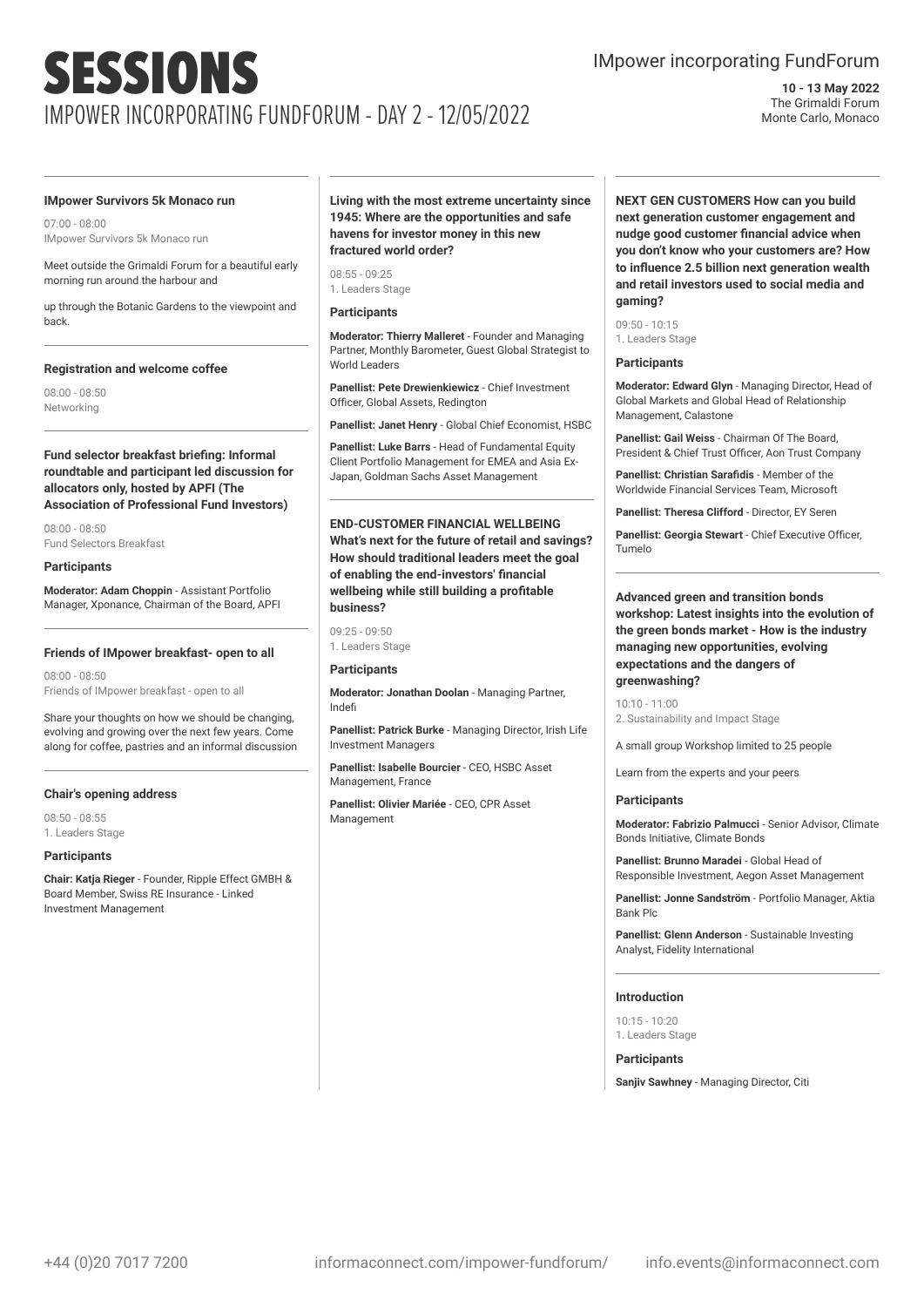### IMpower incorporating FundForum

**10 - 13 May 2022** The Grimaldi Forum Monte Carlo, Monaco

#### **IMpower Inspirational Guest Speaker 2022: Building winning mindsets and inclusive cultures**

10:20 - 10:40 1. Leaders Stage

Eniola Aluko, the former Juventus, England, Chelsea striker and top-flight Magic Circle lawyer on building winning mindsets and inclusive cultures that work

20 minute Keynote

Followed by Meet The Keynote informal Q&A during lunch on the Global Insight Stage

#### **Participants**

**Inspirational Guest Speaker: Eniola Aluko** - The former Juventus, England, Chelsea striker and top-flight magic circle lawyer, Diversity & Inclusion Leader

**A Most Challenging Year: how the confluence of geopolitics, changing capital markets and the innovation imperative will continue to test the mettle of asset management leaders: how to lead a \$1T+ organization through times of unprecedented challenges**

10:40 - 11:00 1. Leaders Stage

#### **Participants**

**interviewee: Jennifer Johnson** - President & CEO, Franklin Templeton

**Interviewer: Richard Bruyere** - Managing Partner, Indefi

#### **IMpower Natural Capital Project- Blue Finance Innovation part 3 The most Impactful Blue Finance Solutions you need to know about and support**

11:00 - 11:20 7. Global Insight Stage (Exhibition Area)

**Participants**

**Emilien Henrotte** - Impact Manager, Ocean Bottle

#### **Morning coffee and networking break**

11:00 - 11:35 Networking

#### **Chair**

11:35 - 11:40 1. Leaders Stage

#### **Participants**

**Katja Rieger** - Founder, Ripple Effect GMBH & Board Member, Swiss RE Insurance - Linked Investment Management

#### **Chair**

11:35 - 11:40 2. Sustainability and Impact Stage

#### **Participants**

**A.J Harper** - Head of Sustainable Finance, ETFs and Asset Managers, Euroclear

#### **Chair**

 $11:35 - 11:40$ 9. Future Wealth Stage

#### **Participants**

**Chair: Daniel Andemeskel** - CEO and founder of UI Enlyte, Universal Investment

#### **Retail 3.0: How investment managers and wealth managers are driving the rise of the individual investor**

11:40 - 12:10 1. Leaders Stage

Winning innovations from the hyper-personalisation of the savings industry

#### **Participants**

**Moderator: Ben Phillips** - Head of Asset Management, Global Advisory Services, Broadridge Financial Solutions

**Panellist: Gavin Corr** - Global Head of Manager Selection & Due Diligence Services, Morningstar

**Panellist: Campbell Fleming** - Chief Executive Officer, AssetCo & Chairman, The Big Exchange, AssetCo plc & The Big Exchange

**Panellist: Alex Birkin** - EMEIA Financial Services, Managing Partner, EMEIA FSO Consulting Leader, EY

**Panellist: Joseph Pinto** - CEO, International, Natixis Investments International

**Panellist: Veronique Morel-Kane** - Senior Wealth Manager & Branch Principal, Raymond James

#### **Day 1 ESG Round UP and what to expect Day 2**

11:40 - 11:50 2. Sustainability and Impact Stage

#### **Participants**

**Valérie Urbain** - Chief Business Officer & Executive Director, Euroclear Group

#### **Panel AI and blockchain beyond bitcoin - Building a new ecosystem where innovation and technology connect with the end client**

11:40 - 12:10 9. Future Wealth Stage

How will the distribution of funds through DLT and blockchain impact the investment industry?

#### **Participants**

**Moderator: Tushar Patel** - CIO & Manager Director, Hedge Funds Investment Management Ltd

**Panellist: Rémi Cuinat** - Managing Director, Head of Unit-Linked Assets, Generali

**Panellist: Christophe Lepitre** - Chief Executive Officer, IZNES

**Panellist: Katharina Gehra** - Co-Founder & CEO,, Immutable Insight

#### **Chair**

11:40 - 11:45 7. Global Insight Stage (Exhibition Area)

**Participants Shelley Yang, CFA** - CEO and Founder, InvesTAO

#### **China economic insight from an ETF leader: Trends shaping the future of China**

11:45 - 12:00 7. Global Insight Stage (Exhibition Area)

#### **Participants**

**Speaker: Xiaolin Chen** - Head of International, KraneShares

#### **Impact investing keynote; Investing with all stakeholders in mind – a paradigm shift**

11:50 - 12:20 2. Sustainability and Impact Stage

As well as considering financial capital and natural and environmental capital, long term investors also need to consider human capital and social capital. The likes of COVID and Gen Z have brought factors like the 'great resignation' and desire to work for destination employers, and the consideration of customer preferences increasingly to the fore.

#### **Participants**

**Deirdre Cooper** - Co-Head of Thematic Equity, Ninety One

**Stephanie Niven** - Portfolio Manager, Ninety One

**Juliana Hansveden** - Portfolio Manager, Ninety One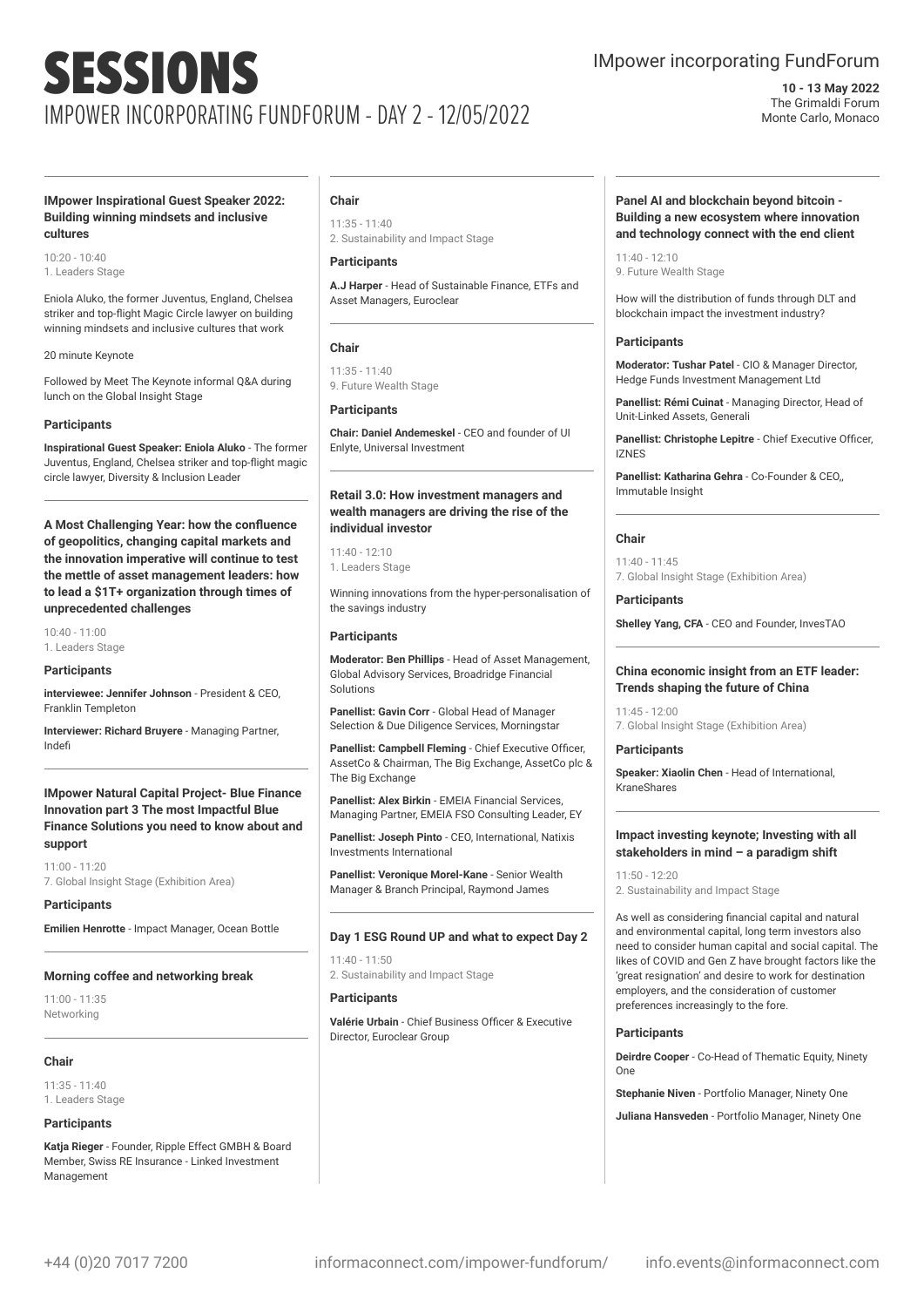### IMpower incorporating FundForum

**10 - 13 May 2022** The Grimaldi Forum Monte Carlo, Monaco

**China CEO Macro Interview: Is China still investible given Covid-reopening restrictions and geopolitical changes in a controlled economy? Will the bear market last?**

12:00 - 12:15 7. Global Insight Stage (Exhibition Area)

#### **Participants**

**Interviewed by: Shelley Yang, CFA** - CEO and Founder, InvesTAO

**interviewee: Wang Shengzu - Virtual Speaker** - Global Head of Asset Management, Haitong Asset Management

**interviewee: Qing Wang - Virtual Speaker** - CEO, Shanghai Chongyang Investment Management

#### **Defining the future of wealth management: Leadership, data, technology, responsibility, compliance and returns**

12:10 - 12:35 1. Leaders Stage

#### **Participants**

**Moderator: Yuri Bender** - PhD candidate, School of Slavonic and East European Studies, UCL, Editor in chief,, Professional Wealth Management, Financial Times

**Panellist: Víctor Manuel Allende Fernandez** - CEO Private Banking Business, CaixaBank

**Panellist: Kelli Keough** - MD, Head of Product, JP Morgan Wealth Management

**Panellist: Mariam Rassai** - Head of Client Experience & Digital Transformation, BNP Paribas Wealth Management

**Panellist: David Montgomery - Virtual Speaker** - CEO, M&G Wealth Management

#### **Data Leaders Head-to-Head: The radical trends disrupting financial services and customer expectations**

12:10 - 12:35 9. Future Wealth Stage

How innovations across media, fintech and insurance are transforming business models and reshaping the future of money and wealth management

#### **Participants**

**Moderator: Valerie Nott** - Partner, Global Wealth and Asset Management, Ernst & Young LLP, EY

**Panellist: Kolawole Ilori** - Data & Analytics Director, Principal Global Investors

**Panellist: Adina Grigoriu** - Founding Partner, CEO, Lady of FinTech 2017, Active Asset Allocation

**Panellist: Paul Clark** - Global Head of Digital & Data, HSBC Securities Services

**China European Cross border Focus: Bridging the asymmetrical investment perception between Europe and China: Buying and selling into China**

12:15 - 12:35 7. Global Insight Stage (Exhibition Area)

#### **Participants**

**Moderator: Shelley Yang, CFA** - CEO and Founder, InvesTAO

**Panellist: Frank Xu Yicheng - Virtual Speaker** - Head of Asset Management, China International Capital Corporation (CICC)

**Panellist: Scott Davies** - CIO & Founder, CDAM

**Leaders of Impact: impact investing and the just transition: Leadership on building awareness and confidence and a sense of where the greatest investment impact is possible**

12:20 - 12:45 2. Sustainability and Impact Stage

Market evolution in measuring and delivering impact investment in both emerging and developed markets

#### **Participants**

**Moderator: Hans Van Houwelingen** - Managing Partner, Urban Impact Ventures

**Panellist: Suresh Mistry** - Co-Founder, Head of ESG and Impact Reporting, Alquity

**Panellist: Janine Nicholls** - Chief Operating Officer, Snowball

**Panellist: Paul Miller** - Managing Partner and CEO, Bethnal Green Ventures

**Panellist: Will Pomroy** - Head of Impact Engagement - Equities and Lead Engager Small & Mid Cap Equities, Federated Hermes

#### **2022 GEOPOLITICAL KEYNOTE AND AUDIENCE POLLING: An audience with Thierry Malleret, Strategist to World Leaders: What will Putin do next?**

 $12.35 - 13.05$ 1. Leaders Stage

Our renowned global strategist offers insight on the possible economic and political scenarios emerging from the Ukraine war

#### **Participants**

**Thierry Malleret** - Founder and Managing Partner, Monthly Barometer, Guest Global Strategist to World Leaders

#### **The evolution of product development from crypto to tokenisation to digital assets: What now and where to next?**

12:35 - 13:05 9. Future Wealth Stage

#### **Participants**

**Moderator: Xavier Gomez** - Founder and Chief Operating Officer, INVYO

**Panellist: Laura Mann** - Product Manager, Calastone

**Panellist: Maria Eneva-Olms** - Member Board Of Directors, Global Blockchain Women Alliance

**Panellist: Alexander Tkachenko** - Founder & CEO, VNX

**Panellist: Michael Silberberg** - Head of Investor Relations, AltLab

#### **Family Office Leadership & Generational Shifts around the rise of impact investment and private markets**

 $12.35 - 13.05$ 7. Global Insight Stage (Exhibition Area)

#### **Participants**

**Moderator: April Rudin - Virtual Speaker** - Chief Executive Officer, The Rudin Group

**Panellist: Leah Cox** - Co-Founder, Managing Director, IANUA Market

**Panellist: Gerard Aquilina** - Partner, Cone Marshall

**Panellist: Peter Bruce-Clark** - Partner, Social Impact Capital

#### **InfraTech: The Next Frontier Exclusive case studies on emerging sustainable infrastructure**

12:45 - 13:05 2. Sustainability and Impact Stage

#### **Participants**

**Moderator: Jeffrey Altman** - Senior Advisor & Advocate for Global Sustainable Infrastructure, Finadvice AG

**Panellist: Bas Hamers** - Strategic advisor to the board, Harvest Waste

**Panellist: Darren Wolfberg** - Founder, Chairman & CEO, Blockchain Triangle

#### **Networking break and lunch**

 $13:05 - 14:25$ Networking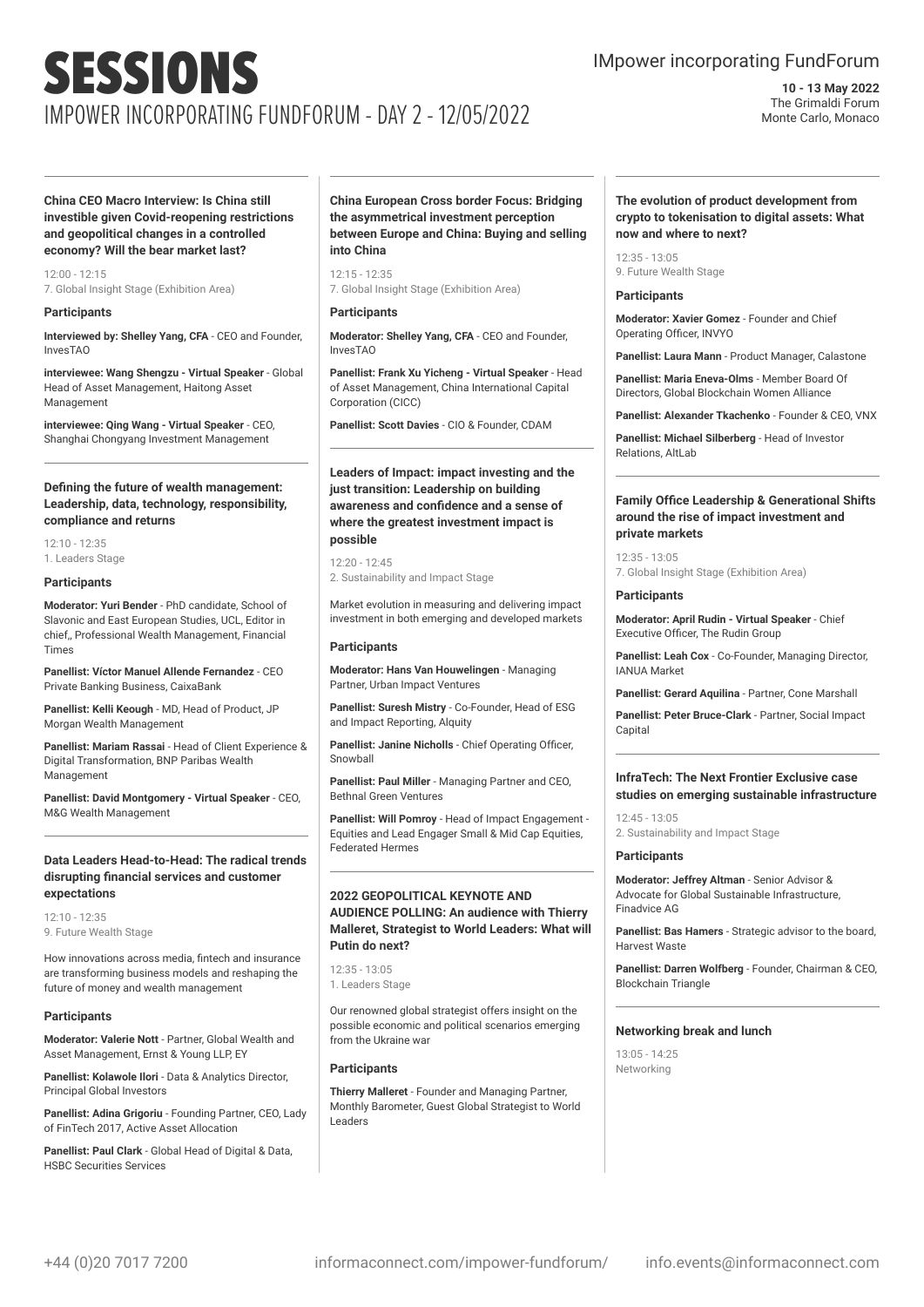### IMpower incorporating FundForum

**10 - 13 May 2022** The Grimaldi Forum Monte Carlo, Monaco

#### **An audience with morning Keynote…. Eniola Aluko**

13:15 - 13:35 7. Global Insight Stage (Exhibition Area)

#### **Participants**

**Eniola Aluko** - The former Juventus, England, Chelsea striker and top-flight magic circle lawyer, Diversity & Inclusion Leader

**In conversation with: Sanjiv Sawhney** - Managing Director, Citi.

#### **Chair**

 $14.25 - 14.30$ 4. Distribution Stage

#### **Participants**

**Chair: Katja Rieger** - Founder, Ripple Effect GMBH & Board Member, Swiss RE Insurance - Linked Investment Management

#### **Chair**

14:25 - 14:30 6. Operations Stage

#### **Chair**

14:25 - 14:30 5. Investment Stage

#### **Chair**

14:25 - 14:30 2. Sustainability and Impact Stage

#### **Participants**

**A.J Harper** - Head of Sustainable Finance, ETFs and Asset Managers, Euroclear

#### **Chair**

 $14.25 - 14.30$ 9. Future Wealth Stage

#### **Participants**

**Chair: Daniel Andemeskel** - CEO and founder of UI Enlyte, Universal Investment

#### **Chair**

14:25 - 14:30 8. Talent Stage

#### **Participants**

**Shelley Yang, CFA** - CEO and Founder, InvesTAO

#### **Evolution of digitisation, platforms and distribution: What does the future look like? Lessons from the front line**

14:30 - 15:00 4. Distribution Stage

#### **Participants**

**Moderator: Georg Redlbacher** - Managing Partner, Multi Boutique Marketers (MBMs)

**Panellist: Kate Webber** - Lead Product Manager, Global Fund Services, Northern Trust

**Panellist: Matthew Newnham** - Chief Product Officer, MFEX by Euroclear

**Panellist: Neil Wise** - Global Head of Sales & Relationship Management, Investment Fund Services, Clearstream

**Panellist: Jens Wöhler** - Member of the Executive Committee FNZ Germany, Head Institutional Europe, European Bank for Financial Services (ebase)

**Panellist: Jens Gammelmark** - Head of Product & Digital Offering, PFA Pension

**Panellist: Jérôme Neri** - Head Fund Services Geneva Branch, Acolin

#### **Outsourcing portfolio management solutions for greater control and lower cost: Enabling your team to focus on alpha**

14:30 - 14:40 6. Operations Stage

#### **Participants**

**Logan Hilkin** - Director, Enhanced Portfolio Implementation Platform, Russell Investments

#### **Spotlight on global investment implications of the Ukraine war: What is the impact on global asset allocation?**

14:30 - 15:00 5. Investment Stage

#### **Participants**

**Moderator: Sara Sjølin** - Macro Economic Expert and Financial Journalist, Berlingske

**Panellist: Sumit Mehta** - Head of Investment Solutions, Legal & General Retirement

**Panellist: Lars Kalbreier** - Chief Investment Officer, Edmond de Rothschild

**Panellist: Brandon Laughren** - Chief Investment Officer, The Laughren Group

**Panellist: Charles Nakouzi** - Vice President/CIO, Verna Investments-Single Family Office

#### **Latest solutions in overcoming challenges in delivering robust ESG data in the portfolio: towards informing an optimum sustainable investment strategy- plugging the gaps and holes**

 $14.20 - 15:00$ 2. Sustainability and Impact Stage

#### **Participants**

**Moderator: Ben Granje** - CEO of The Flemish Federation of Investors and Member, ESMA stakeholders committee, Beconomics

**Panellist: Jaclyn Bouchard** - EVP, Head of ESG Solutions & Corporate Responsibility, Preqin

**Panellist: Antti Savilaakso** - Partner, Head of Research, Impact Cubed

**Panellist: Susanne Draeger - Virtual Speaker** - Senior Specialist, Sustainability Reporting, PRI

**Panellist: Toni Laitila** - Chief of Operations, The Upright Project

#### **CEO Head-to-Head: What can AI do for investment management? Integrating the human and quantitative decision support systems**

 $14:30 - 15:00$ 9. Future Wealth Stage

#### **Participants**

**Moderator: Nuala Walsh** - CEO, MindEquity Consulting

**Panellist: Yasin Rosowsky** - CEO, Arabesque AI

**Panellist: Markus Schuller** - Founder and Managing Partner, Panthera Solutions

**Leadership discussion: What will the successful leader of the future look like? Stepping into your role as an activist leader and being an authentic advocate for your customers and community – Leadership talent, behaviour and brand**

14:30 - 15:00 8. Talent Stage

#### **Participants**

**Fiona McKay** - Global Leadership & Transformation Strategist, Lightbulb Leadership Solutions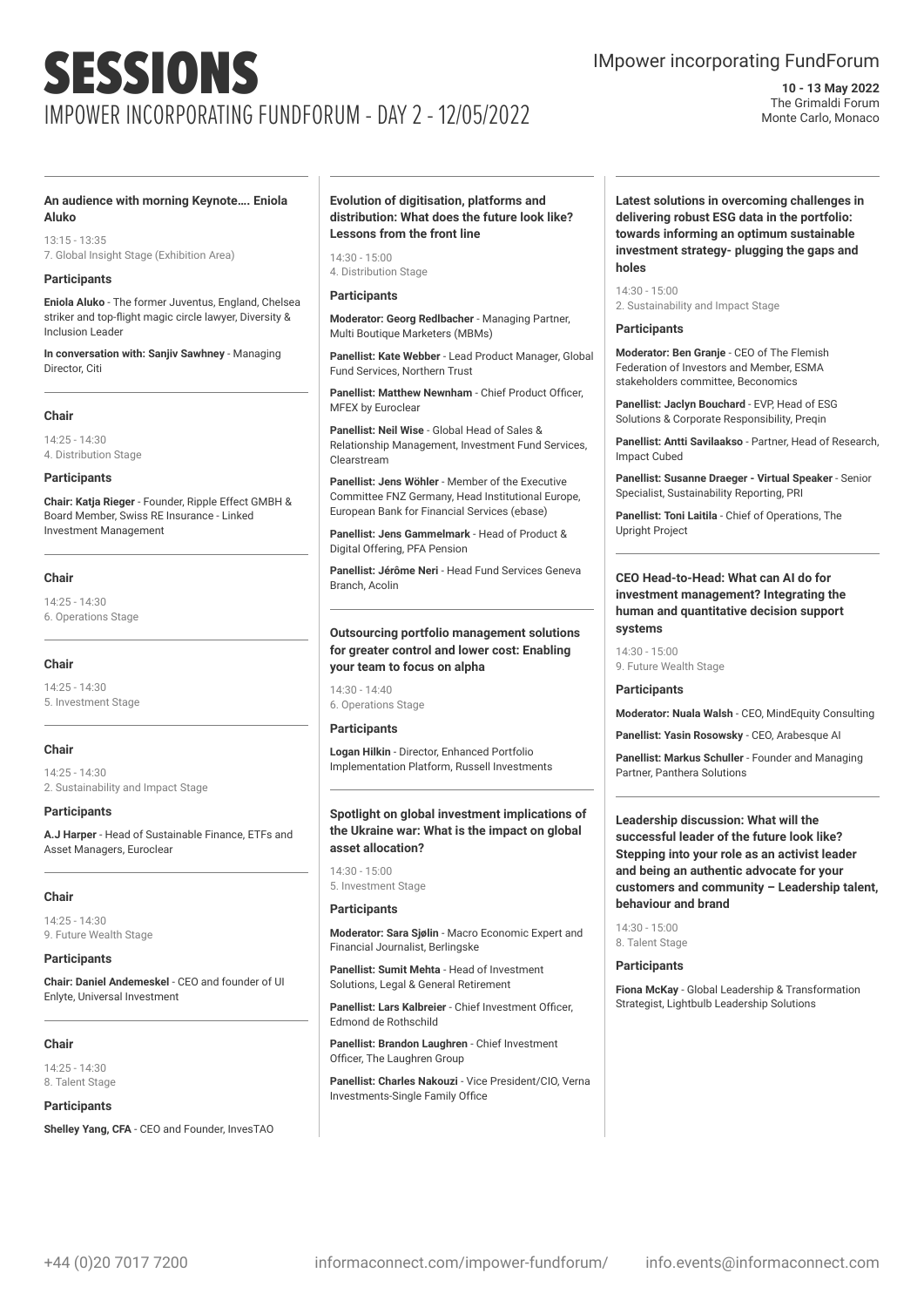### IMpower incorporating FundForum

**10 - 13 May 2022** The Grimaldi Forum Monte Carlo, Monaco

#### **Achieving digital alpha in investment management. How to create value through digitisation?**

14:40 - 15:00 6. Operations Stage

#### **Participants**

**Moderator: Jens Gammelmark** - Head of Product & Digital Offering, PFA Pension

**Panellist: John Lehner** - President, FundGuard

**Panellist: Fiona Horsewill** - Managing Director, Head of Data, Citi Securities Services

#### **Fund Buyers: Culture equals business relevance: Creating efficiencies and transparency to drive genuine corporate diversity that investors want to see**

15:00 - 15:30 4. Distribution Stage

#### **Participants**

**Moderator: Rob Sanders** - Co-Founder, DOOR

**Panellist: Bhavini 'Bev' Shah** - Founder and CEO, City **Hive** 

**Panellist: Mona Christensen** - Head of Client & Product Outcomes, Hargreaves Lansdown

**Panellist: Katja Rieger** - Founder, Ripple Effect GMBH & Board Member, Swiss RE Insurance - Linked Investment Management

**Panellist: Jamie Broderick** - Board Member, Impact Investing Institute

#### **The changing global regulatory dynamic and the impact on investment management**

15:00 - 15:30 6. Operations Stage

#### **Participants**

**Moderator: Kristin Bekkeseth** - EY Nordics Wealth & Asset Management Leader, EY

**Panellist: Shika Soni** - Assistant General Counsel, EMEA, Principal Global Investors

**Panellist: Stephane Janin** - Head of Global Regulatory Developments and Public Affairs, AXA Investment Managers

**Panellist: Patrick Daniels** - Managing Partner, Robbins Geller Rudman & Dowd LLP

**Panellist: Andrew Poole** - Director, UK Regulatory Compliance, ACA Group

**Fund Buyers The "easy money" is over. Where now for markets? How do top buyers select and build a solid, robust and successful longterm portfolios in today's environment?**

15:00 - 15:30 5. Investment Stage

#### **Participants**

**Moderator: Olivier Raingeard de la Blétière** - Chief Investment Officer & Global Head of Equity - ABN Amro Group, Banque Neuflize OBC

**Panellist: Nick Samuels** - Head of Fund Research, Redington

**Panellist: Tom Caddick - Head of Investments, London** Nedgroup Investments

**Panellist: Mark Lane** - Senior Investment Manager, abrdn

**Panellist: Pablo Mansilla Perez** - Director Desarrollo Negocio, PRODUCTOS ESPECIALIZADOS, Santander Private Banking

#### **CLIMATE RISK SOLUTIONS - How to integrate ESG, Regulation and Climate Risk into your investment processes**

15:00 - 15:30 2. Sustainability and Impact Stage

Integrating climate analytics and scenario modelling into your investment tools and processes to manage climate risk, meet ESG, regulatory requirements and actively drive the transition to net zero.

Case studies: active stewardship engagement to drive transition, Climate risk, Net Zero aligned targets Portfolio temperature alignment, TCFD / SFDR

- Key success factors

#### **Participants**

**Moderator: Kirsty Thompson** - Climate Change Data Expert, Baringa

**Panellist: Anders Rox Hansen** - Global Client Lead for Aladdin Sustainability, BlackRock

**Panellist: James Belmont** - Climate Risk Expert, Baringa

**Panellist: Rodolphe Bocquet** - Head of Partnerships, Clarity AI

#### **Regulatory conformity of blockchain and DLT investment practices in liquid and illiquid markets**

15:00 - 15:30 9. Future Wealth Stage

#### **Participants**

**Moderator: Daniel Andemeskel** - CEO and founder of UI Enlyte, Universal Investment

**Panellist: Pat Lardner** - Chief Executive, Irish Funds

**Panellist: Frank Dornseifer** - Managing Director, Bundesverband Alternative Investments e.V. (BAI)

**Panellist: Rudolf Siebel** - Managing Director, BVI German Investment Funds Association

#### **MIT Emerging markets keynote: AI Unleashing the wealth in the data driven society for economic growth and sustainable future**

#### 15:00 - 15:30

8. Talent Stage

#### **Participants**

**Julius Akinyemi** - Unleashing the Wealth of Nations project and the Resident Entrepreneur, MIT Media Lab

**Ernesto Martinez, Ph.D. - Virtual Speaker** - Corporate Innovation and Innovation Leader, UWIN / MIT

#### **CEOs: Boutique managers and boutique platforms on the global distribution game, building brand and thriving in the face of disruption**

15:30 - 16:00 4. Distribution Stage

#### **Participants**

**Moderator: Jamie Hammond** - Deputy CEO, Head of International & CEO, iM Global Partner UK Ltd

**Panellist: Karen Zachary** - Chief Executive Officer, CRUX Asset Management

**Panellist: Lorenzo Gazzoletti** - Chief Executive Officer, Montpensier Finance

**Panellist: Andrew Summers** - Head of Collectives & Fund Research, Investec Wealth & Investment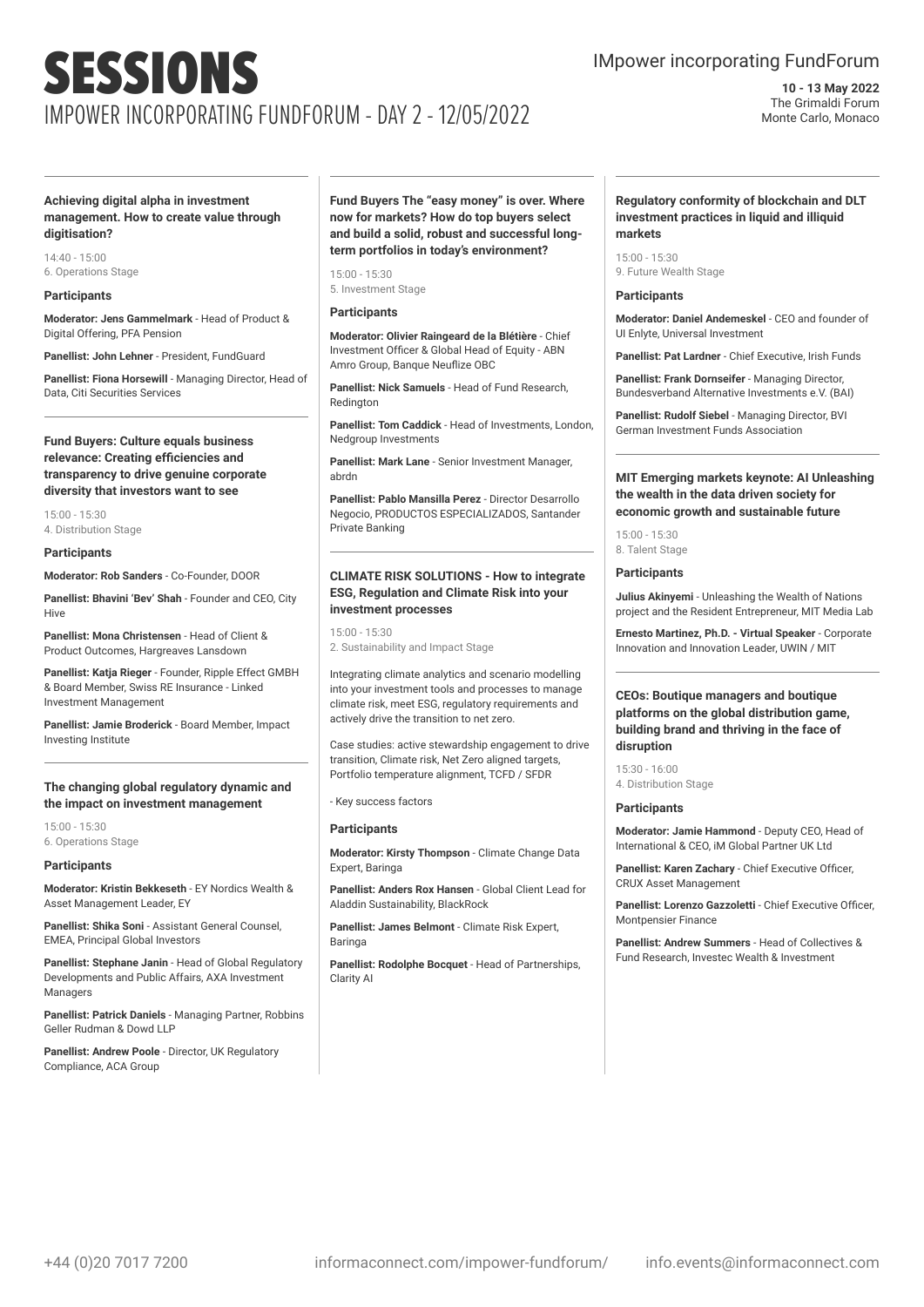### IMpower incorporating FundForum

**10 - 13 May 2022** The Grimaldi Forum Monte Carlo, Monaco

**Regulation in practice: Preparing for the August MIFID deadline. Why fund manufacturers and distributors need to pay attention to the deadline and what you need to do now**

15:30 - 16:00 6. Operations Stage

#### **Participants**

**Moderator: Ulf Herbig** - Head of Product, KNEIP

**Panellist: Sebastian Henrichs** - Chief Executive Officer, Fondsdepot Bank

**Panellist: Ben Grouse** - Head of Regulatory Change, Public Policy & External Advocacy, iShares at **BlackBock** 

#### **Comparing how leading multi -asset strategists are mitigating global inflation in their portfolio: What are they doing and why?**

15:30 - 16:00 5. Investment Stage

#### **Participants**

**Moderator: Andrea Acimovic** - Investment Associate, Elston Consulting

**Panellist: Bernard Aybran** - Head of DPM & Funds, CMG Monaco

**Panellist: Mario Unali** - Senior Portfolio Manager, Kairos Partners

#### **Climate impact funds with a justice, equity, diversity and inclusion (JEDI) lens**

15:30 - 16:00 2. Sustainability and Impact Stage

#### **Participants**

**Moderator: Marilyn Waite** - Managing Director, Climate Finance Fund

**Panellist: Mélanie Keïta Mariam** - Co-Founder & CEO, Melanin Kapital

**Panellist: Mandy Nyarko** - Managing Partner, Startup Discovery School, MCG Ventures

**Panellist: Nora Bavey** - General Partner, Unconventional Ventures

**Panellist: Keith Spears** - General Partner, Include Ventures

#### **Crypto – only for the brave? Make sure you are up to date on the opportunities, challenges, and risks and find out how the industry and you should best integrate crypto?**

15:30 - 16:00 9. Future Wealth Stage

#### **Participants**

**Moderator: Xavier Gomez** - Founder and Chief Operating Officer, INVYO

**Panellist: Laurent Marochini** - Head of Innovation, Société Générale Securities Services Luxembourg

**Panellist: Sina Meier** - Managing Director and Head of Switzerland, 21Shares

**Panellist: Clément Richard** - Director, Strategic Development, SCRYPT DIGITAL

**Panellist: Maximilian Lautenschläger** - Managing Partner and Co-Founder, Iconic Holding

**Panellist: Nadine Chakar** - Global Head of Digital, State Street

#### **Part two: Unleashing wealth in emerging and frontier markets**

15:30 - 16:00 8. Talent Stage

#### **Participants**

**Moderator: Adam Choppin** - Assistant Portfolio Manager, Xponance, Chairman of the Board, APFI

**Panellist: Zin Bekkali** - Chief Executive Officer and Group Chief Investment Officer, Silk Invest

**Panellist: Bill Stoops** - CIO, Dragon Capital

**Panellist: Robin Johnson** - Head of Investments, Nedgroup Investments

#### **Afternoon coffee and networking break**

16:00 - 16:25 Networking

#### **EXPERIENTIAL - Poker Workshop with Professional Poker Player, Caspar Berry**

16:25 - 17:55 4. Distribution Stage

What can a game of poker teach us about decisionmaking and life? Former professional player Caspar Berry will host and deal a game of poker in which you will find out.

By playing in a team and justifying your decisionmaking with a partner you will gain insight into why you do what you do and when you might want to di things differently.

Learn in a fun environment when you should hold'em and fold'em and when to raise the stakes.

And what this might mean when you get back into the office.

#### **Participants**

**Caspar Berry** - Professional poker player and decisionmaking expert, Caspar Berry

#### **Chair**

16:25 - 16:30 2. Sustainability and Impact Stage

#### **Participants**

**A.J Harper** - Head of Sustainable Finance, ETFs and Asset Managers, Euroclear

#### **The role of family offices in sustainable innovation**

16:30 - 17:10 2. Sustainability and Impact Stage

#### **Participants**

**Moderator: Christelle Kupa** - Impact Strategist, IANUA Market

**Panellist: Alex Cuppage** - Partner, Silverstripe Investment Management Limited

**Panellist: Cara Williams** - Global ESG Strategy Lead, Wealth Management and Multinational Client Lead for Wealth, Mercer

**Panellist: Brandon Laughren** - Chief Investment Officer, The Laughren Group

**Panellist: Jeffrey Casper** - Managing Partner, Himera Limited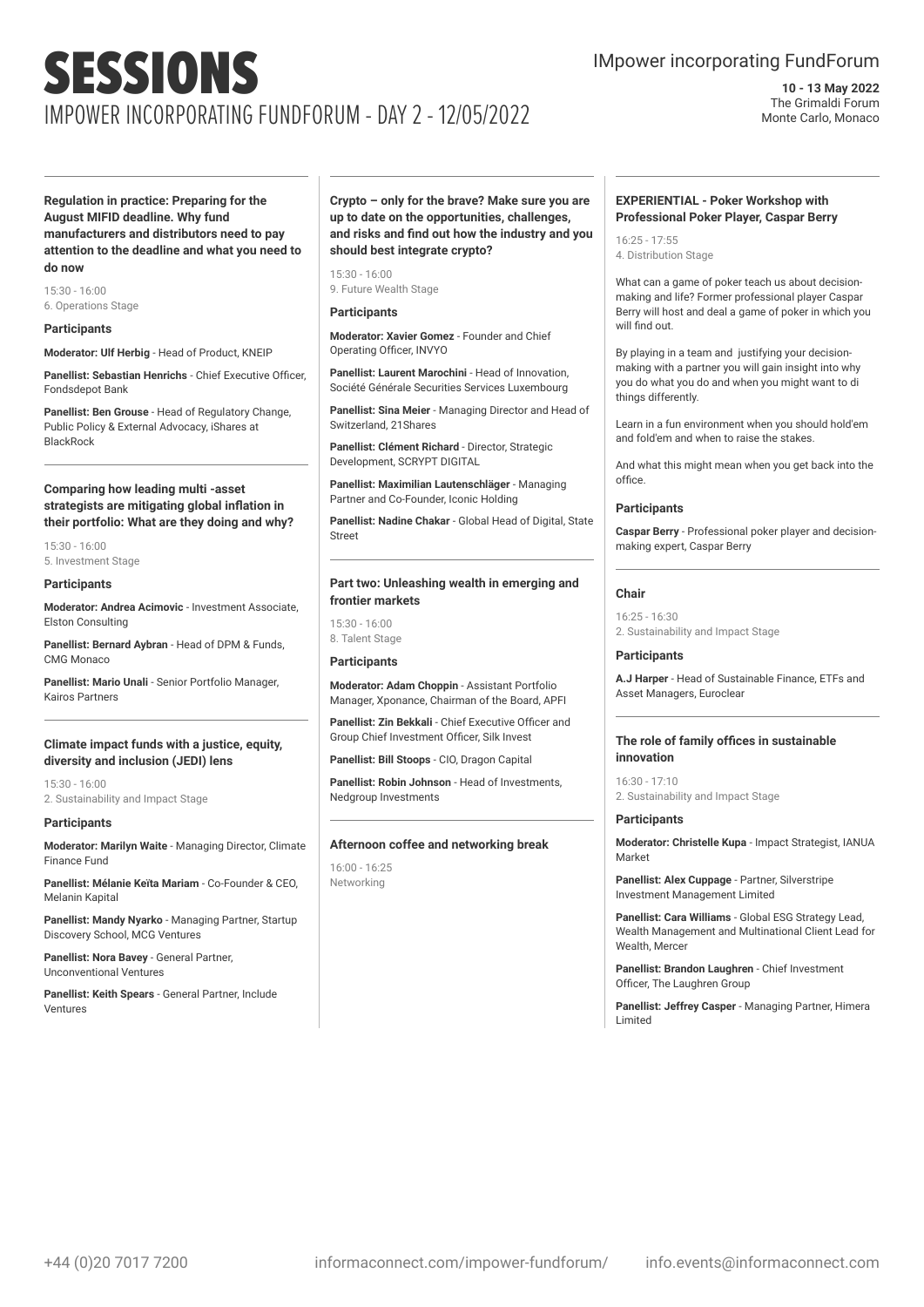### IMpower incorporating FundForum

**10 - 13 May 2022** The Grimaldi Forum Monte Carlo, Monaco

**Natural capital and biodiversity: Why Natural Capital accounting is set to dominate corporates minds and investors portfolio in the future**

17:10 - 17:40 2. Sustainability and Impact Stage

#### **Participants**

**Moderator: Jenny Holmgren** - Senior Consultant, Indefi

**Panellist: Anna-Laurence Roucher** - Deputy CEO - Head of Private Equity and Natural Capital, Mirova

**Panellist: Michael Ridley** - Director, Responsible Investment, Senior Responsible Investment Specialist | Sustainable Finance Strategy, HSBC Global Asset Management

**Panellist: Tanja Havemann** - Founder and Director, Clarmondial AG

**Panellist: Janet Muir** - Finance Director, Crop Trust

#### **Creating awareness of biodiversity impacts on assets valuation**

17:40 - 18:00 2. Sustainability and Impact Stage

#### **Participants**

**Dominique Bourrat** , Board Member & ESG Strategic Advisor

**In conversation with: Juan Lucas Restepo - Virtual Speaker** - Global Director of Partnerships and Advocacy at CGIAR and Director General, Alliance of Biodiversity International and CIAT

**The IMpower 2022 social event of the year: A night by the ocean - An ocean-themed evening of entertainment & music supporting Blue Marine Foundation**

20:00 - 00:00 Networking

https://www.bluemarinefoundation.com/

Venue: Monaco Yacht Club

Two days of intense content and networking culminate at the most glamourous of venues over looking Monte Carlo

Consolidate your new partnerships at an evening that you just cannot miss.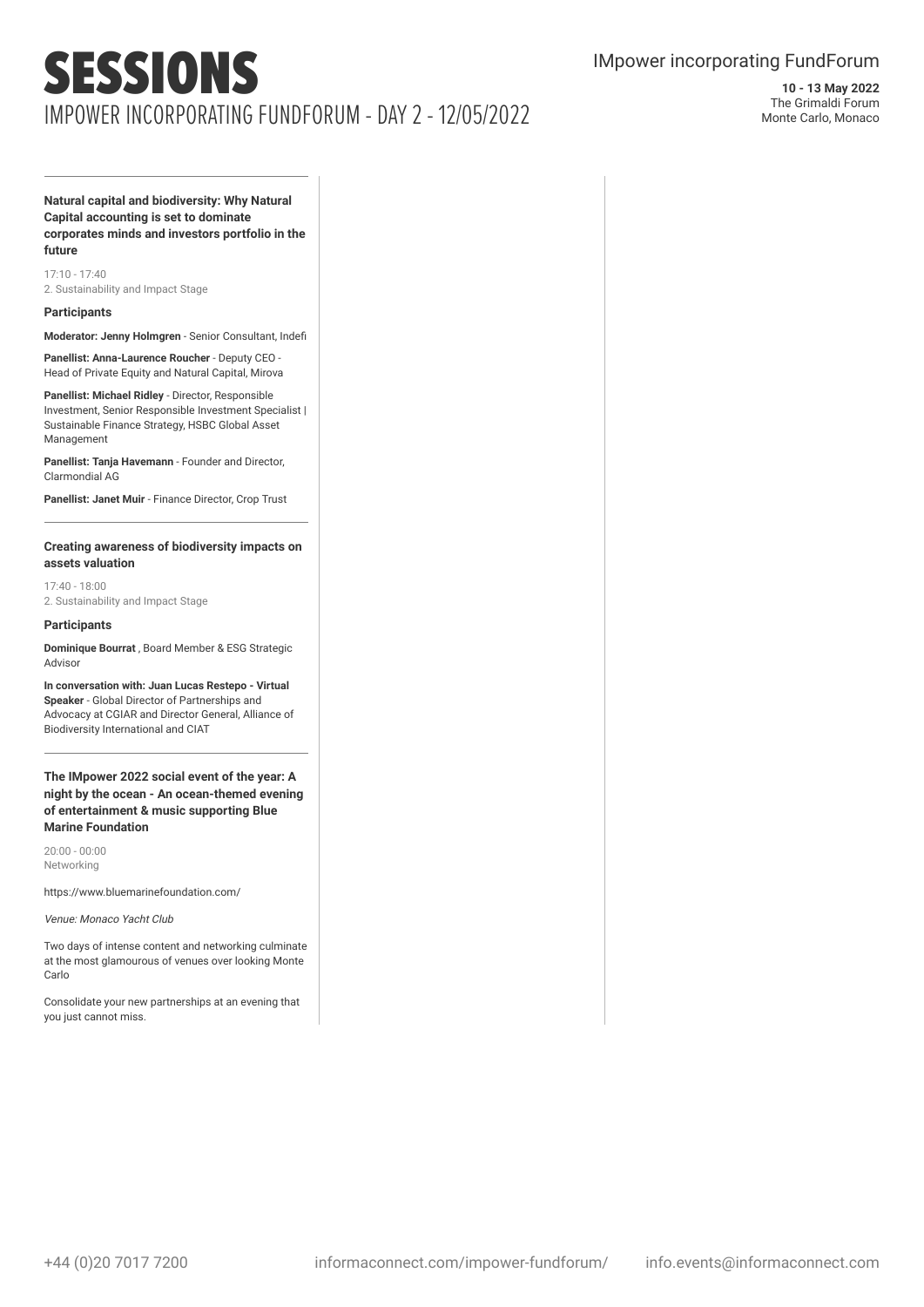IMPOWER INCORPORATING FUNDFORUM - DAY 2 - 12/05/2022

| <b>TIME</b> | <b>1. LEADERS</b><br><b>STAGE</b>                                                                                                                                                                                                                   | 2. SUSTAIN-<br><b>ABILITY AND</b><br><b>IMPACT</b><br><b>STAGE</b> | <b>4. DISTRIBU-</b><br><b>TION STAGE</b> | 5. INVEST-<br><b>MENT STAGE</b> | <b>6. OPERA-</b><br><b>TIONS STAGE</b> | 7. GLOBAL IN-<br><b>SIGHT STAGE</b><br><b>(EXHIBITION</b><br><b>AREA)</b> | <b>8. TALENT</b><br><b>STAGE</b> | <b>9. FUTURE</b><br><b>WEALTH</b><br><b>STAGE</b> | <b>FRIENDS OF</b><br><b>IMPOWER</b><br><b>BREAKFAST-</b><br><b>OPEN TO ALL</b> | <b>FUND SELEC-</b><br><b>TORS BREAK-</b><br><b>FAST</b>                                                                                                                                                                             | <b>IMPOWER</b><br><b>SURVIVORS</b><br><b>5K MONACO</b><br><b>RUN</b> | <b>NETWORKING</b>                                    |
|-------------|-----------------------------------------------------------------------------------------------------------------------------------------------------------------------------------------------------------------------------------------------------|--------------------------------------------------------------------|------------------------------------------|---------------------------------|----------------------------------------|---------------------------------------------------------------------------|----------------------------------|---------------------------------------------------|--------------------------------------------------------------------------------|-------------------------------------------------------------------------------------------------------------------------------------------------------------------------------------------------------------------------------------|----------------------------------------------------------------------|------------------------------------------------------|
| 07:00       |                                                                                                                                                                                                                                                     |                                                                    |                                          |                                 |                                        |                                                                           |                                  |                                                   |                                                                                |                                                                                                                                                                                                                                     | $07:00 - 1M -$<br>power Sur-<br>vivors 5k<br>Monaco run              |                                                      |
| 08:00       | $08:50 -$<br>Chair's open-<br>ing address<br>08:55 - Living<br>with the most<br>extreme un-<br>certainty<br>since 1945:<br>Where are the<br>opportunities<br>and safe<br>havens for in-<br>vestor money<br>in this new<br>fractured<br>world order? |                                                                    |                                          |                                 |                                        |                                                                           |                                  |                                                   | $08:00 -$<br>Friends of IM-<br>power break-<br>fast-open to<br>all             | 08:00 - Fund<br>selector<br>breakfast<br>briefing: Infor-<br>mal round-<br>table and par-<br>ticipant led<br>discussion<br>for allocators<br>only, hosted<br>by APFI (The<br>Association<br>of Profes-<br>sional Fund<br>Investors) |                                                                      | 08:00 - Regis-<br>tration and<br>welcome cof-<br>fee |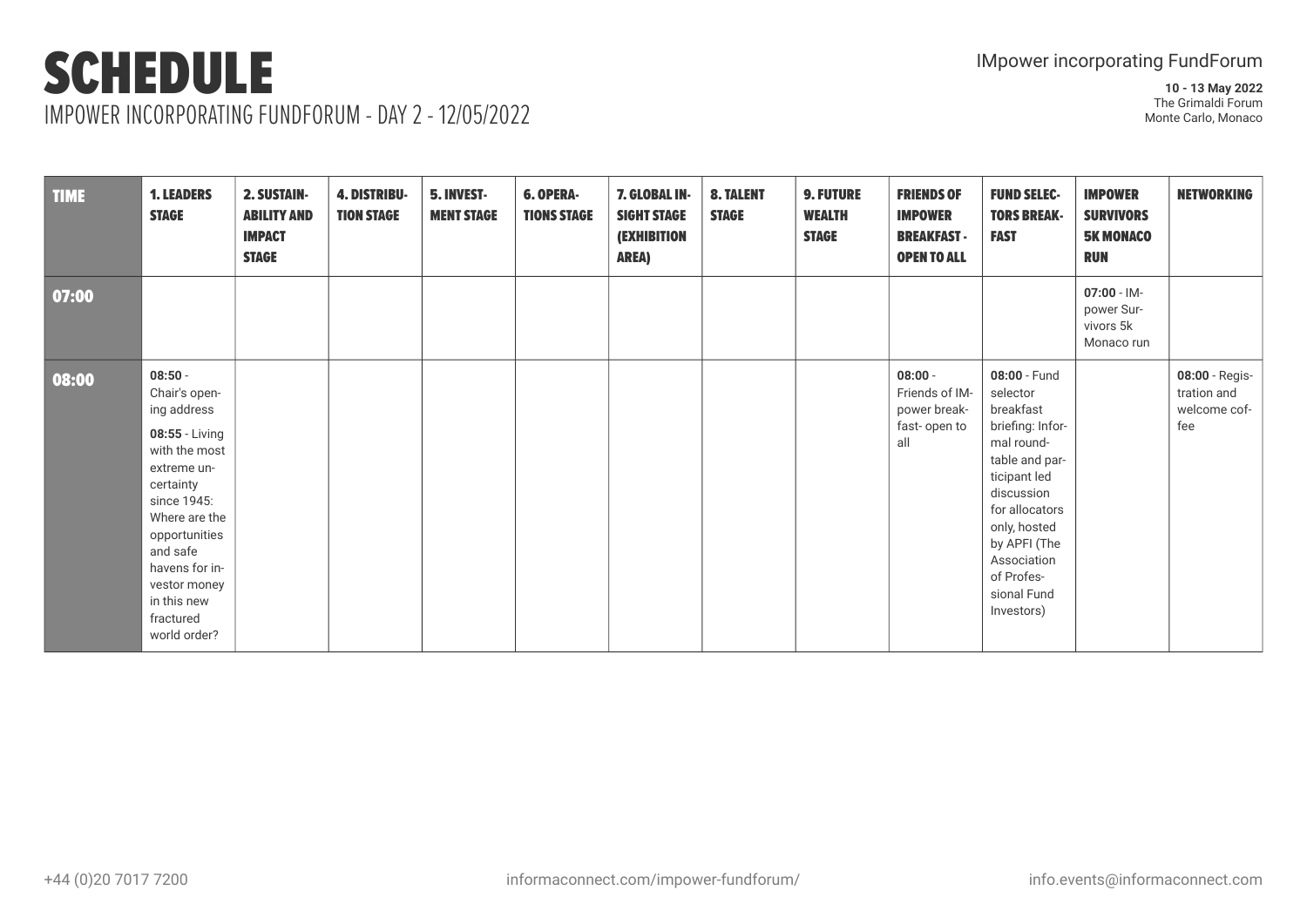IMPOWER INCORPORATING FUNDFORUM - DAY 2 - 12/05/2022

| <b>TIME</b> | <b>1. LEADERS</b><br><b>STAGE</b>                                                                                                                                                                                                                                                                                 | 2. SUSTAIN-<br><b>ABILITY AND</b><br><b>IMPACT</b><br><b>STAGE</b> | 4. DISTRIBU-<br><b>TION STAGE</b> | 5. INVEST-<br><b>MENT STAGE</b> | 6. OPERA-<br><b>TIONS STAGE</b> | 7. GLOBAL IN-<br><b>SIGHT STAGE</b><br><b>(EXHIBITION</b><br><b>AREA)</b> | 8. TALENT<br><b>STAGE</b> | <b>9. FUTURE</b><br><b>WEALTH</b><br><b>STAGE</b> | <b>FRIENDS OF</b><br><b>IMPOWER</b><br><b>BREAKFAST-</b><br><b>OPEN TO ALL</b> | <b>FUND SELEC-</b><br><b>TORS BREAK-</b><br><b>FAST</b> | <b>IMPOWER</b><br><b>SURVIVORS</b><br><b>5K MONACO</b><br><b>RUN</b> | <b>NETWORKING</b> |
|-------------|-------------------------------------------------------------------------------------------------------------------------------------------------------------------------------------------------------------------------------------------------------------------------------------------------------------------|--------------------------------------------------------------------|-----------------------------------|---------------------------------|---------------------------------|---------------------------------------------------------------------------|---------------------------|---------------------------------------------------|--------------------------------------------------------------------------------|---------------------------------------------------------|----------------------------------------------------------------------|-------------------|
| 09:00       | 09:25 - END-<br><b>CUSTOMER</b><br><b>FINANCIAL</b><br>WELLBEING<br>What's next<br>for the future<br>of retail and<br>savings? How<br>should tradi-<br>tional leaders<br>meet the goal<br>of enabling<br>the end-in-<br>vestors' finan-<br>cial wellbeing<br>while still<br>building a<br>profitable<br>business? |                                                                    |                                   |                                 |                                 |                                                                           |                           |                                                   |                                                                                |                                                         |                                                                      |                   |
|             | 09:50 - NEXT<br><b>GEN CUS-</b><br><b>TOMERS How</b><br>can you build<br>next genera-<br>tion customer<br>engagement<br>and nudge<br>good cus-<br>tomer finan-<br>cial advice<br>when you                                                                                                                         |                                                                    |                                   |                                 |                                 |                                                                           |                           |                                                   |                                                                                |                                                         |                                                                      |                   |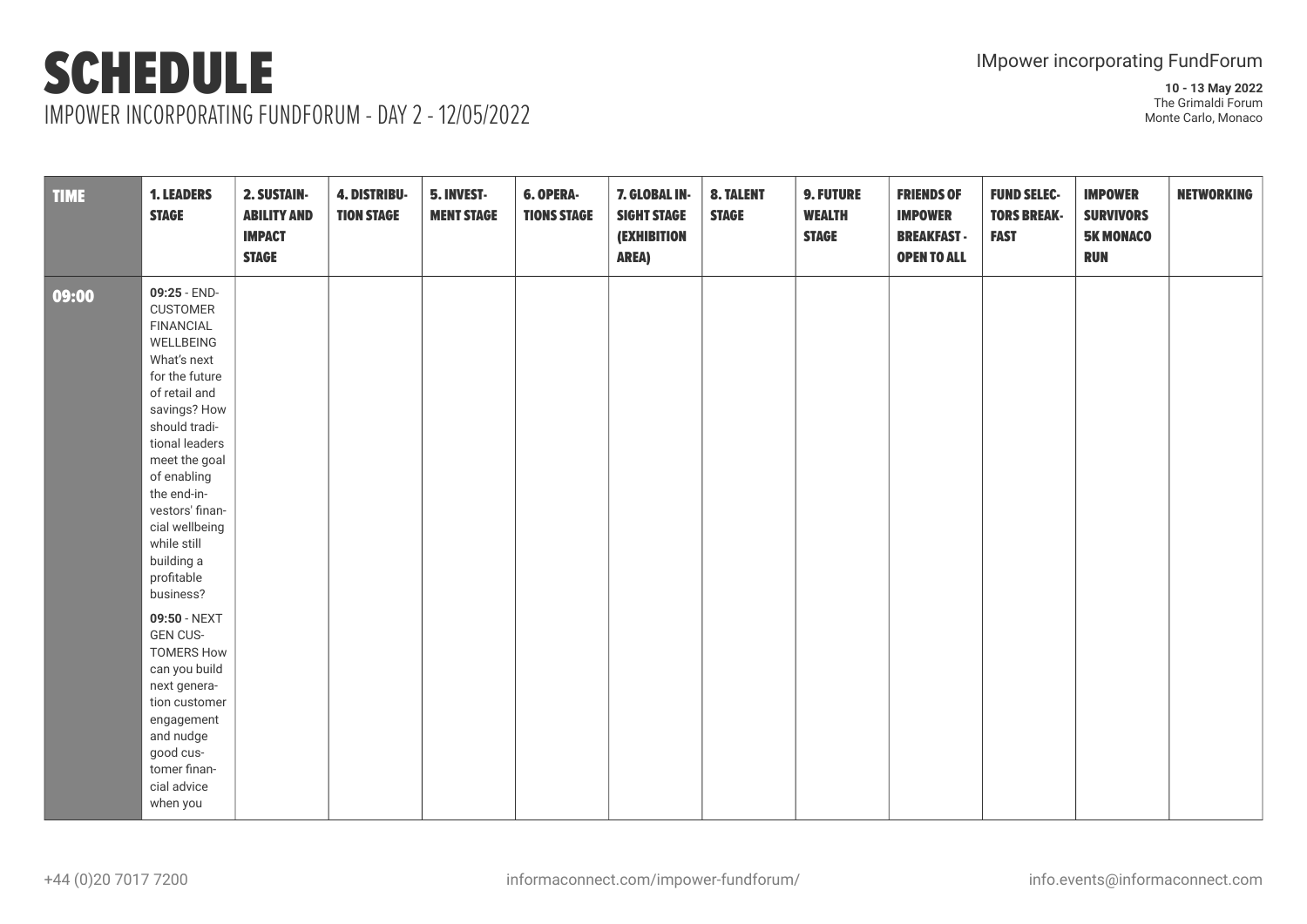IMPOWER INCORPORATING FUNDFORUM - DAY 2 - 12/05/2022

| <b>TIME</b> | <b>1. LEADERS</b><br><b>STAGE</b>                                                                                                                                                              | 2. SUSTAIN-<br><b>ABILITY AND</b><br><b>IMPACT</b><br><b>STAGE</b> | <b>4. DISTRIBU-</b><br><b>TION STAGE</b> | 5. INVEST-<br><b>MENT STAGE</b> | <b>6. OPERA-</b><br><b>TIONS STAGE</b> | 7. GLOBAL IN-<br><b>SIGHT STAGE</b><br><b>(EXHIBITION</b><br><b>AREA)</b> | <b>8. TALENT</b><br><b>STAGE</b> | <b>9. FUTURE</b><br><b>WEALTH</b><br><b>STAGE</b> | <b>FRIENDS OF</b><br><b>IMPOWER</b><br><b>BREAKFAST -</b><br><b>OPEN TO ALL</b> | <b>FUND SELEC-</b><br><b>TORS BREAK-</b><br><b>FAST</b> | <b>IMPOWER</b><br><b>SURVIVORS</b><br><b>5K MONACO</b><br><b>RUN</b> | <b>NETWORKING</b> |
|-------------|------------------------------------------------------------------------------------------------------------------------------------------------------------------------------------------------|--------------------------------------------------------------------|------------------------------------------|---------------------------------|----------------------------------------|---------------------------------------------------------------------------|----------------------------------|---------------------------------------------------|---------------------------------------------------------------------------------|---------------------------------------------------------|----------------------------------------------------------------------|-------------------|
|             | don't know<br>who your cus-<br>tomers are?<br>How to influ-<br>ence 2.5 bil-<br>lion next gen-<br>eration<br>wealth and<br>retail in-<br>vestors used<br>to social me-<br>dia and gam-<br>ing? |                                                                    |                                          |                                 |                                        |                                                                           |                                  |                                                   |                                                                                 |                                                         |                                                                      |                   |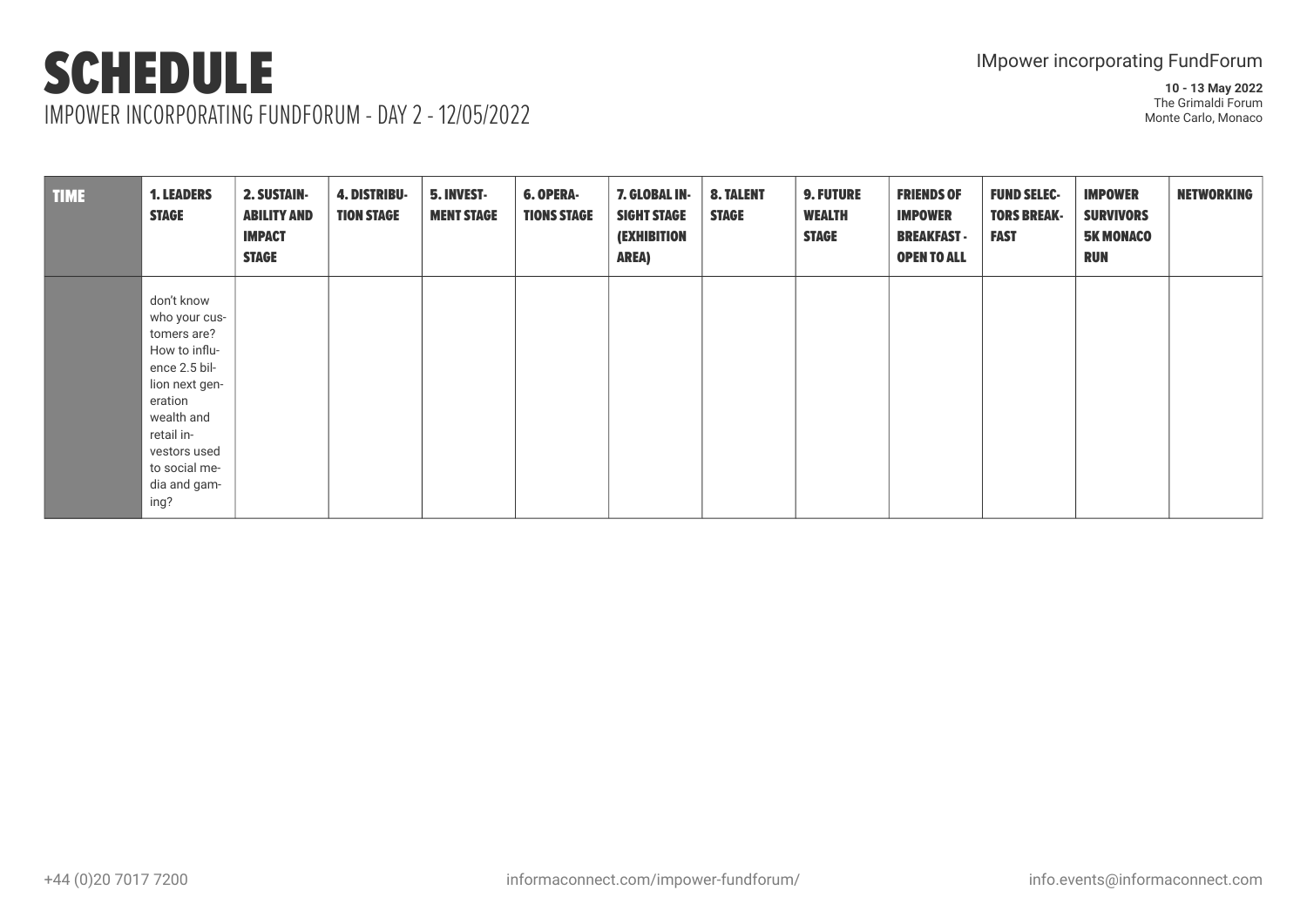| <b>TIME</b> | <b>1. LEADERS</b><br><b>STAGE</b>                                                                                                                                                                                                                                                                                                                                                                                                                                                    | 2. SUSTAIN-<br><b>ABILITY AND</b><br><b>IMPACT</b><br><b>STAGE</b>                                                                                                                                                                                                                             | <b>4. DISTRIBU-</b><br><b>TION STAGE</b> | 5. INVEST-<br><b>MENT STAGE</b> | 6. OPERA-<br><b>TIONS STAGE</b> | 7. GLOBAL IN-<br><b>SIGHT STAGE</b><br><b>(EXHIBITION</b><br><b>AREA)</b> | 8. TALENT<br><b>STAGE</b> | <b>9. FUTURE</b><br><b>WEALTH</b><br><b>STAGE</b> | <b>FRIENDS OF</b><br><b>IMPOWER</b><br><b>BREAKFAST-</b><br><b>OPEN TO ALL</b> | <b>FUND SELEC-</b><br><b>TORS BREAK-</b><br><b>FAST</b> | <b>IMPOWER</b><br><b>SURVIVORS</b><br><b>5K MONACO</b><br><b>RUN</b> | <b>NETWORKING</b> |
|-------------|--------------------------------------------------------------------------------------------------------------------------------------------------------------------------------------------------------------------------------------------------------------------------------------------------------------------------------------------------------------------------------------------------------------------------------------------------------------------------------------|------------------------------------------------------------------------------------------------------------------------------------------------------------------------------------------------------------------------------------------------------------------------------------------------|------------------------------------------|---------------------------------|---------------------------------|---------------------------------------------------------------------------|---------------------------|---------------------------------------------------|--------------------------------------------------------------------------------|---------------------------------------------------------|----------------------------------------------------------------------|-------------------|
| 10:00       | 10:15 - Intro-<br>duction<br>$10:20 - 1M -$<br>power Inspi-<br>rational Guest<br>Speaker<br>2022: Build-<br>ing winning<br>mindsets and<br>inclusive cul-<br>tures<br>$10:40 - A$<br>Most Chal-<br>lenging Year:<br>how the con-<br>fluence of<br>geopolitics,<br>changing<br>capital mar-<br>kets and the<br>innovation<br>imperative<br>will continue<br>to test the<br>mettle of as-<br>set manage-<br>ment leaders:<br>how to lead a<br>\$1T+ organi-<br>zation<br>through times | $10:10 - Ad-$<br>vanced green<br>and transition<br>bonds work-<br>shop: Latest<br>insights into<br>the evolution<br>of the green<br>bonds market<br>- How is the<br>industry man-<br>aging new op-<br>portunities,<br>evolving ex-<br>pectations<br>and the dan-<br>gers of green-<br>washing? |                                          |                                 |                                 |                                                                           |                           |                                                   |                                                                                |                                                         |                                                                      |                   |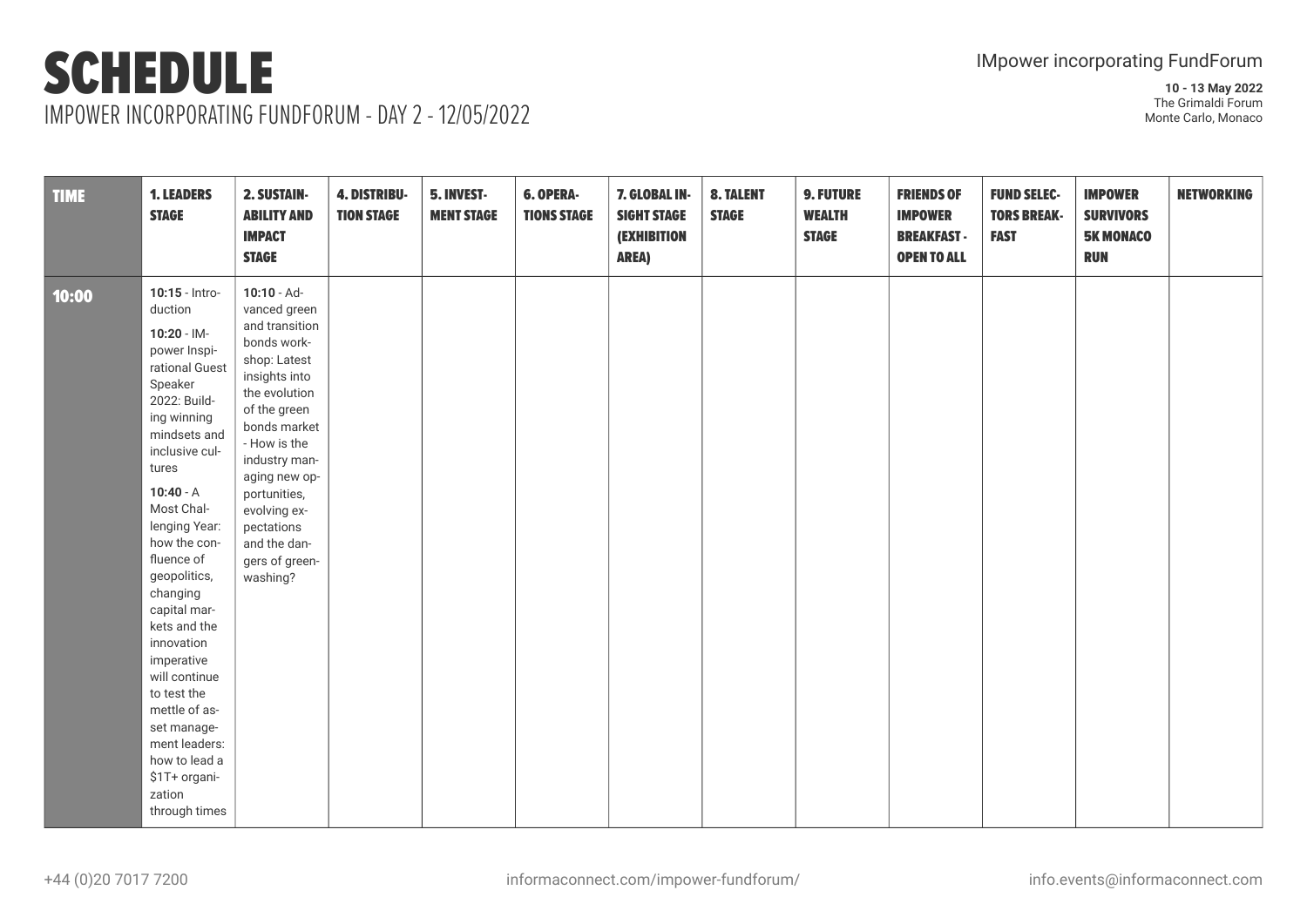| <b>TIME</b> | <b>1. LEADERS</b><br><b>STAGE</b>                                                                                                                                 | 2. SUSTAIN-<br><b>ABILITY AND</b><br><b>IMPACT</b><br><b>STAGE</b>                                                                                                                                                                | <b>4. DISTRIBU-</b><br><b>TION STAGE</b> | 5. INVEST-<br><b>MENT STAGE</b> | <b>6. OPERA-</b><br><b>TIONS STAGE</b> | 7. GLOBAL IN-<br><b>SIGHT STAGE</b><br><b>(EXHIBITION</b><br><b>AREA)</b>                                                                                                                                                                                                                                                                | <b>8. TALENT</b><br><b>STAGE</b> | <b>9. FUTURE</b><br><b>WEALTH</b><br><b>STAGE</b>                                                                                                                                                 | <b>FRIENDS OF</b><br><b>IMPOWER</b><br><b>BREAKFAST-</b><br><b>OPEN TO ALL</b> | <b>FUND SELEC-</b><br><b>TORS BREAK-</b><br><b>FAST</b> | <b>IMPOWER</b><br><b>SURVIVORS</b><br><b>5K MONACO</b><br><b>RUN</b> | <b>NETWORKING</b>                                        |
|-------------|-------------------------------------------------------------------------------------------------------------------------------------------------------------------|-----------------------------------------------------------------------------------------------------------------------------------------------------------------------------------------------------------------------------------|------------------------------------------|---------------------------------|----------------------------------------|------------------------------------------------------------------------------------------------------------------------------------------------------------------------------------------------------------------------------------------------------------------------------------------------------------------------------------------|----------------------------------|---------------------------------------------------------------------------------------------------------------------------------------------------------------------------------------------------|--------------------------------------------------------------------------------|---------------------------------------------------------|----------------------------------------------------------------------|----------------------------------------------------------|
|             | of unprece-<br>dented chal-<br>lenges                                                                                                                             |                                                                                                                                                                                                                                   |                                          |                                 |                                        |                                                                                                                                                                                                                                                                                                                                          |                                  |                                                                                                                                                                                                   |                                                                                |                                                         |                                                                      |                                                          |
| 11:00       | 11:35 - Chair<br>11:40 - Retail<br>3.0: How in-<br>vestment<br>managers<br>and wealth<br>managers are<br>driving the<br>rise of the in-<br>dividual in-<br>vestor | 11:35 - Chair<br>11:40 - Day 1<br><b>ESG Round</b><br>UP and what<br>to expect Day<br>$\overline{2}$<br>$11:50 - Im-$<br>pact investing<br>keynote; In-<br>vesting with<br>all stakehold-<br>ers in mind -<br>a paradigm<br>shift |                                          |                                 |                                        | $11:00 - 1M -$<br>power Natur-<br>al Capital Pro-<br>ject-Blue Fi-<br>nance Innova-<br>tion part 3<br>The most Im-<br>pactful Blue<br>Finance Solu-<br>tions you<br>need to know<br>about and<br>support<br>11:40 - Chair<br>11:45 - China<br>economic in-<br>sight from an<br>ETF leader:<br>Trends shap-<br>ing the future<br>of China |                                  | 11:35 - Chair<br>11:40 - Panel<br>AI and<br>blockchain<br>beyond bit-<br>coin - Build-<br>ing a new<br>ecosystem<br>where innova-<br>tion and tech-<br>nology con-<br>nect with the<br>end client |                                                                                |                                                         |                                                                      | 11:00 - Morn-<br>ing coffee<br>and network-<br>ing break |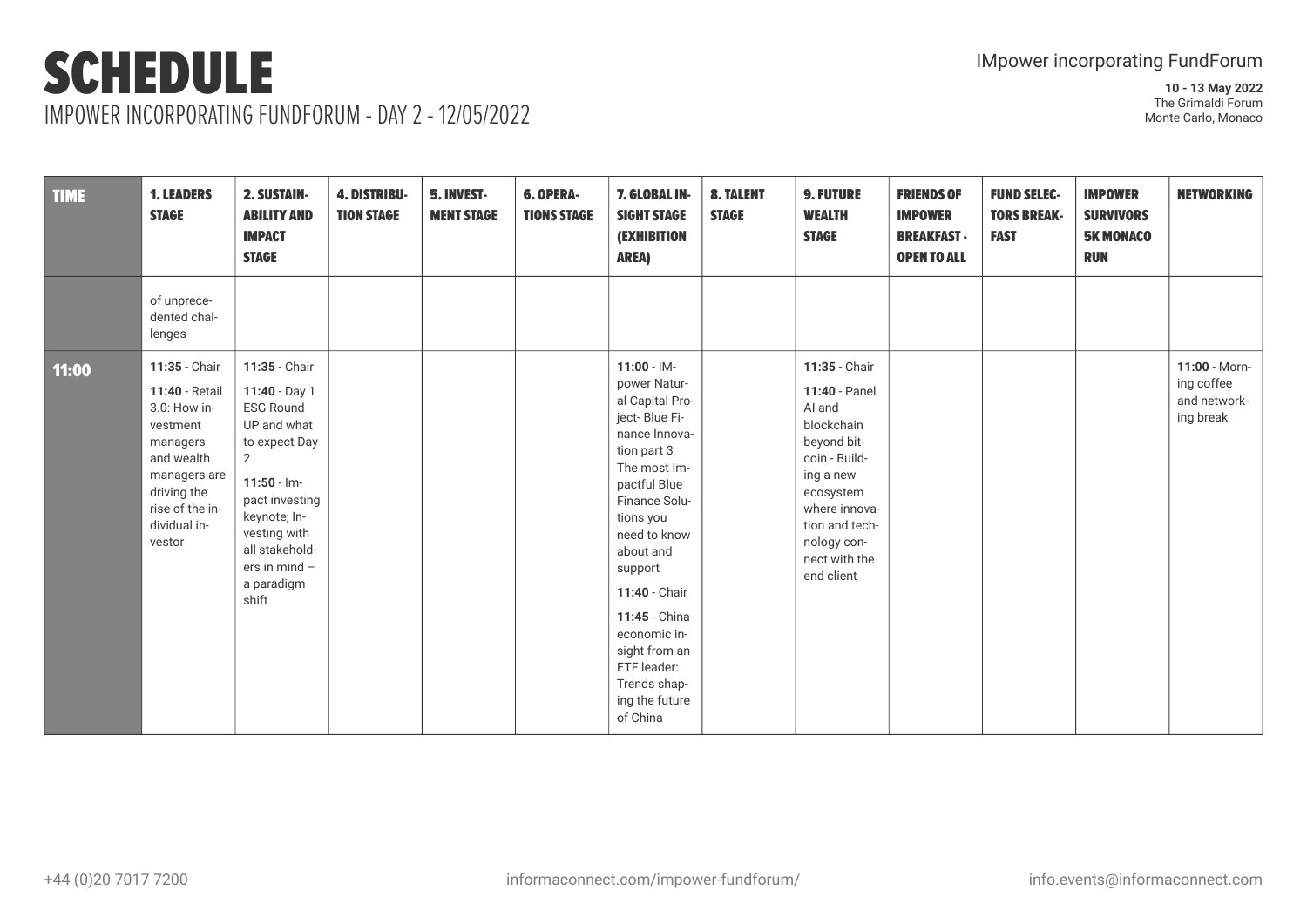IMPOWER INCORPORATING FUNDFORUM - DAY 2 - 12/05/2022

| <b>TIME</b> | <b>1. LEADERS</b><br><b>STAGE</b>                                                                                                                                                                                                                                                                                                                                        | 2. SUSTAIN-<br><b>ABILITY AND</b><br><b>IMPACT</b><br><b>STAGE</b>                                                                                                                                                                                                                                                                                                                         | <b>4. DISTRIBU-</b><br><b>TION STAGE</b> | 5. INVEST-<br><b>MENT STAGE</b> | 6. OPERA-<br><b>TIONS STAGE</b> | 7. GLOBAL IN-<br><b>SIGHT STAGE</b><br><b>(EXHIBITION</b><br><b>AREA)</b>                                                                                                                                                                                                                                                                                                                                                                                                                   | <b>8. TALENT</b><br><b>STAGE</b> | <b>9. FUTURE</b><br><b>WEALTH</b><br><b>STAGE</b>                                                                                                                                                                                                                                                            | <b>FRIENDS OF</b><br><b>IMPOWER</b><br><b>BREAKFAST-</b><br><b>OPEN TO ALL</b> | <b>FUND SELEC-</b><br><b>TORS BREAK-</b><br><b>FAST</b> | <b>IMPOWER</b><br><b>SURVIVORS</b><br><b>5K MONACO</b><br><b>RUN</b> | <b>NETWORKING</b> |
|-------------|--------------------------------------------------------------------------------------------------------------------------------------------------------------------------------------------------------------------------------------------------------------------------------------------------------------------------------------------------------------------------|--------------------------------------------------------------------------------------------------------------------------------------------------------------------------------------------------------------------------------------------------------------------------------------------------------------------------------------------------------------------------------------------|------------------------------------------|---------------------------------|---------------------------------|---------------------------------------------------------------------------------------------------------------------------------------------------------------------------------------------------------------------------------------------------------------------------------------------------------------------------------------------------------------------------------------------------------------------------------------------------------------------------------------------|----------------------------------|--------------------------------------------------------------------------------------------------------------------------------------------------------------------------------------------------------------------------------------------------------------------------------------------------------------|--------------------------------------------------------------------------------|---------------------------------------------------------|----------------------------------------------------------------------|-------------------|
| 12:00       | 12:10 - Defin-<br>ing the future<br>of wealth<br>management:<br>Leadership,<br>data, technol-<br>ogy, responsi-<br>bility, compli-<br>ance and re-<br>turns<br>$12:35 - 2022$<br>GEOPOLITI-<br>CAL<br>KEYNOTE<br>AND AUDI-<br><b>ENCE</b><br>POLLING: An<br>audience with<br>Thierry<br>Malleret,<br>Strategist to<br>World Lead-<br>ers: What will<br>Putin do<br>next? | 12:20 - Lead-<br>ers of Impact:<br>impact in-<br>vesting and<br>the just tran-<br>sition: Lead-<br>ership on<br>building<br>awareness<br>and confi-<br>dence and a<br>sense of<br>where the<br>greatest in-<br>vestment im-<br>pact is possi-<br>ble<br>$12:45 - In-$<br>fraTech: The<br><b>Next Frontier</b><br>Exclusive<br>case studies<br>on emerging<br>sustainable<br>infrastructure |                                          |                                 |                                 | 12:00 - China<br>CEO Macro<br>Interview: Is<br>China still in-<br>vestible given<br>Covid-reopen-<br>ing restric-<br>tions and<br>geopolitical<br>changes in a<br>controlled<br>economy?<br>Will the bear<br>market last?<br>12:15 - China<br>European<br>Cross border<br>Focus: Bridg-<br>ing the asym-<br>metrical in-<br>vestment per-<br>ception be-<br>tween Europe<br>and China:<br>Buying and<br>selling into<br>China<br>12:35 - Fami-<br>ly Office<br>Leadership &<br>Generational |                                  | 12:10 - Data<br>Leaders<br>Head-to-<br>Head: The<br>radical trends<br>disrupting fi-<br>nancial ser-<br>vices and<br>customer ex-<br>pectations<br>12:35 - The<br>evolution of<br>product de-<br>velopment<br>from crypto<br>to tokenisa-<br>tion to digital<br>assets: What<br>now and<br>where to<br>next? |                                                                                |                                                         |                                                                      |                   |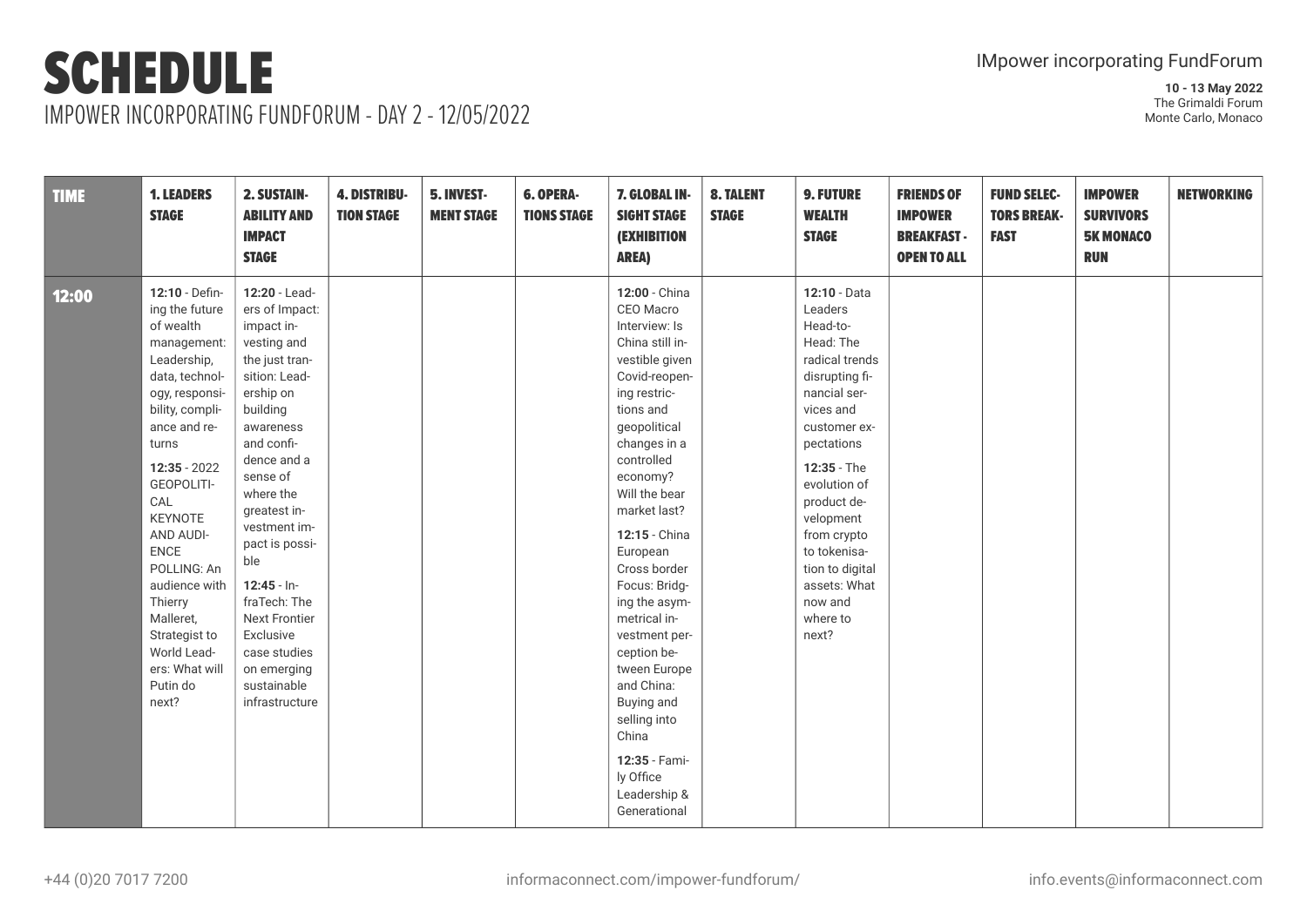IMPOWER INCORPORATING FUNDFORUM - DAY 2 - 12/05/2022

| <b>TIME</b> | <b>1. LEADERS</b><br><b>STAGE</b> | <b>2. SUSTAIN-</b><br><b>ABILITY AND</b><br><b>IMPACT</b><br><b>STAGE</b> | <b>4. DISTRIBU-</b><br><b>TION STAGE</b> | 5. INVEST-<br><b>MENT STAGE</b> | <b>6. OPERA-</b><br><b>TIONS STAGE</b> | 7. GLOBAL IN-<br><b>SIGHT STAGE</b><br><b>(EXHIBITION</b><br><b>AREA)</b>         | <b>8. TALENT</b><br><b>STAGE</b> | <b>9. FUTURE</b><br><b>WEALTH</b><br><b>STAGE</b> | <b>FRIENDS OF</b><br><b>IMPOWER</b><br><b>BREAKFAST -</b><br><b>OPEN TO ALL</b> | <b>FUND SELEC-</b><br><b>TORS BREAK-</b><br><b>FAST</b> | <b>IMPOWER</b><br><b>SURVIVORS</b><br><b>5K MONACO</b><br><b>RUN</b> | <b>NETWORKING</b>                                |
|-------------|-----------------------------------|---------------------------------------------------------------------------|------------------------------------------|---------------------------------|----------------------------------------|-----------------------------------------------------------------------------------|----------------------------------|---------------------------------------------------|---------------------------------------------------------------------------------|---------------------------------------------------------|----------------------------------------------------------------------|--------------------------------------------------|
|             |                                   |                                                                           |                                          |                                 |                                        | Shifts around<br>the rise of im-<br>pact invest-<br>ment and pri-<br>vate markets |                                  |                                                   |                                                                                 |                                                         |                                                                      |                                                  |
| 13:00       |                                   |                                                                           |                                          |                                 |                                        | 13:15 - An au-<br>dience with<br>morning<br>Keynote<br>Eniola Aluko               |                                  |                                                   |                                                                                 |                                                         |                                                                      | $13:05 - Net -$<br>working<br>break and<br>lunch |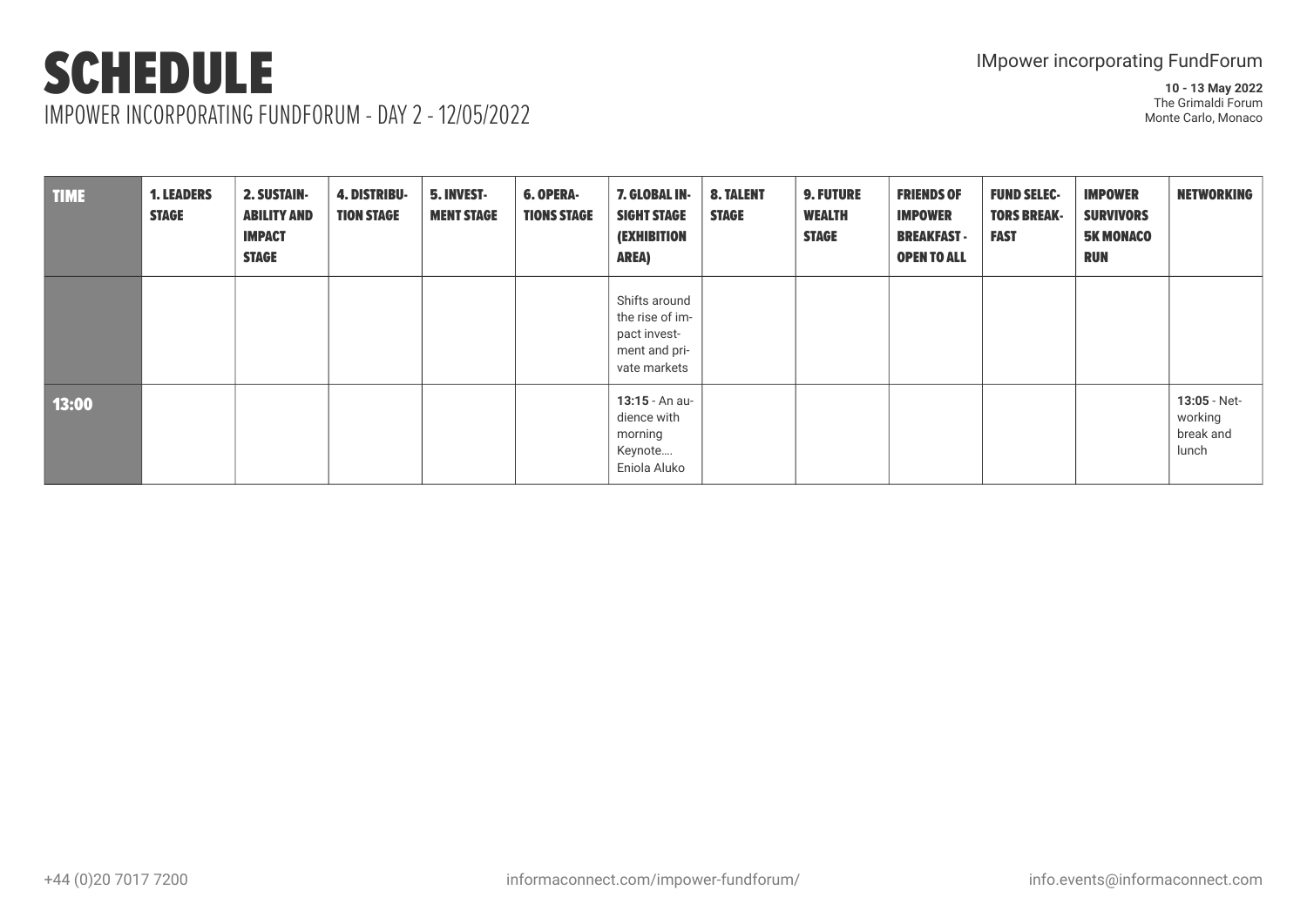IMPOWER INCORPORATING FUNDFORUM - DAY 2 - 12/05/2022

| <b>TIME</b> | <b>1. LEADERS</b><br><b>STAGE</b> | 2. SUSTAIN-<br><b>ABILITY AND</b><br><b>IMPACT</b><br><b>STAGE</b>                                                                                                                                                                                                  | <b>4. DISTRIBU-</b><br><b>TION STAGE</b>                                                                                                                                     | 5. INVEST-<br><b>MENT STAGE</b>                                                                                                                                     | <b>6. OPERA-</b><br><b>TIONS STAGE</b>                                                                                                                                                                                                                                                                               | 7. GLOBAL IN-<br><b>SIGHT STAGE</b><br><b>(EXHIBITION</b><br><b>AREA)</b> | <b>8. TALENT</b><br><b>STAGE</b>                                                                                                                                                                                                                                                                                                        | <b>9. FUTURE</b><br><b>WEALTH</b><br><b>STAGE</b>                                                                                                                                            | <b>FRIENDS OF</b><br><b>IMPOWER</b><br><b>BREAKFAST -</b><br><b>OPEN TO ALL</b> | <b>FUND SELEC-</b><br><b>TORS BREAK-</b><br><b>FAST</b> | <b>IMPOWER</b><br><b>SURVIVORS</b><br><b>5K MONACO</b><br><b>RUN</b> | <b>NETWORKING</b> |
|-------------|-----------------------------------|---------------------------------------------------------------------------------------------------------------------------------------------------------------------------------------------------------------------------------------------------------------------|------------------------------------------------------------------------------------------------------------------------------------------------------------------------------|---------------------------------------------------------------------------------------------------------------------------------------------------------------------|----------------------------------------------------------------------------------------------------------------------------------------------------------------------------------------------------------------------------------------------------------------------------------------------------------------------|---------------------------------------------------------------------------|-----------------------------------------------------------------------------------------------------------------------------------------------------------------------------------------------------------------------------------------------------------------------------------------------------------------------------------------|----------------------------------------------------------------------------------------------------------------------------------------------------------------------------------------------|---------------------------------------------------------------------------------|---------------------------------------------------------|----------------------------------------------------------------------|-------------------|
| 14:00       |                                   | 14:25 - Chair<br>14:30 - Latest<br>solutions in<br>overcoming<br>challenges in<br>delivering ro-<br>bust ESG da-<br>ta in the port-<br>folio: towards<br>informing an<br>optimum sus-<br>tainable in-<br>vestment<br>strategy-<br>plugging the<br>gaps and<br>holes | 14:25 - Chair<br>14:30 - Evolu-<br>tion of digiti-<br>sation, plat-<br>forms and<br>distribution:<br>What does<br>the future<br>look like?<br>Lessons from<br>the front line | 14:25 - Chair<br>14:30 - Spot-<br>light on glob-<br>al investment<br>implications<br>of the Ukraine<br>war: What is<br>the impact on<br>global asset<br>allocation? | 14:25 - Chair<br>14:30 - Out-<br>sourcing port-<br>folio manage-<br>ment solu-<br>tions for<br>greater con-<br>trol and lower<br>cost: En-<br>abling your<br>team to focus<br>on alpha<br>$14:40 -$<br>Achieving<br>digital alpha<br>in investment<br>management.<br>How to create<br>value through<br>digitisation? |                                                                           | 14:25 - Chair<br>14:30 - Lead-<br>ership discus-<br>sion: What<br>will the suc-<br>cessful<br>leader of the<br>future look<br>like? Stepping<br>into your role<br>as an activist<br>leader and<br>being an au-<br>thentic advo-<br>cate for your<br>customers<br>and commu-<br>nity - Leader-<br>ship talent,<br>behaviour<br>and brand | 14:25 - Chair<br>14:30 - CEO<br>Head-to-<br>Head: What<br>can Al do for<br>investment<br>manage-<br>ment? Inte-<br>grating the<br>human and<br>quantitative<br>decision sup-<br>port systems |                                                                                 |                                                         |                                                                      |                   |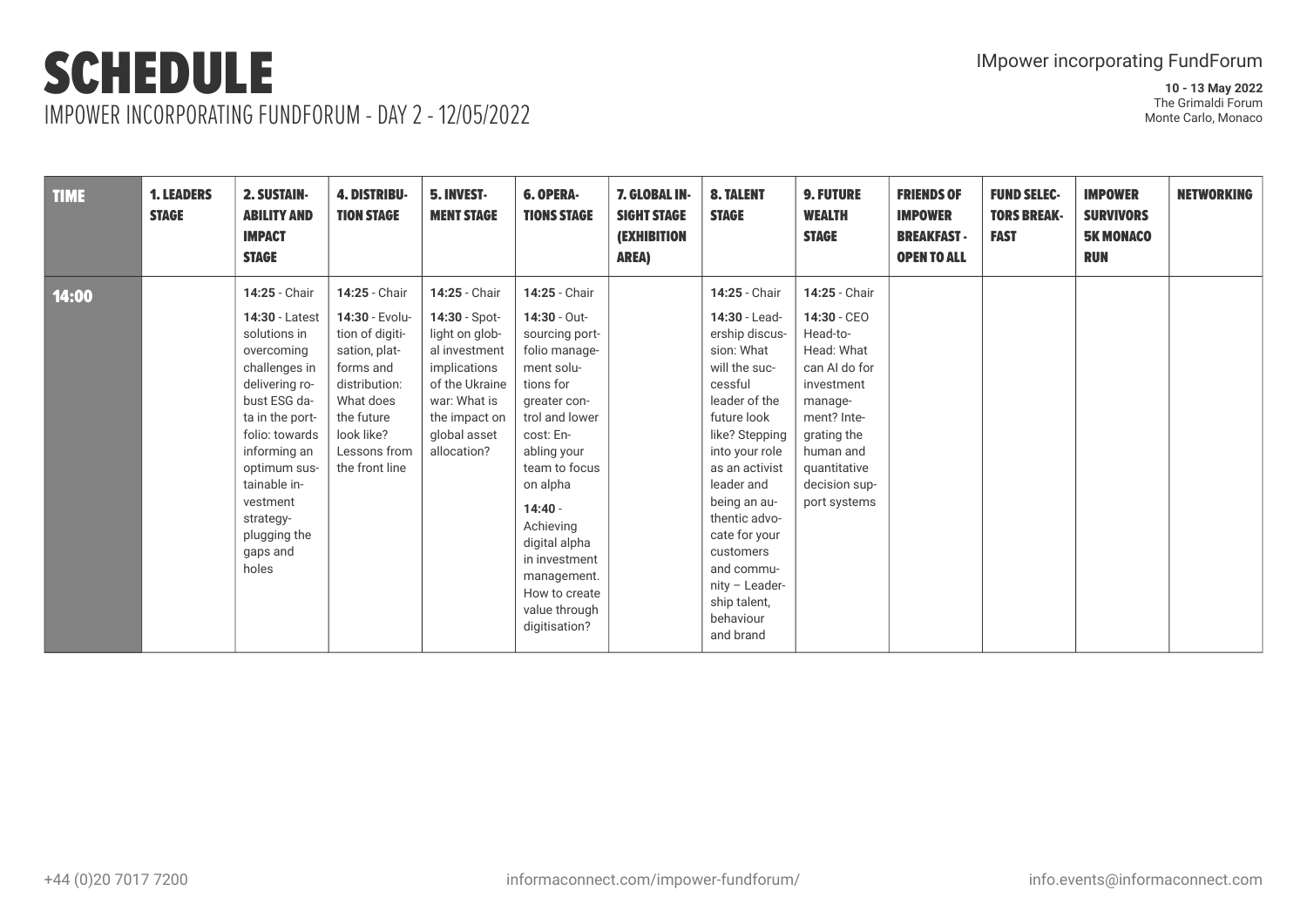IMPOWER INCORPORATING FUNDFORUM - DAY 2 - 12/05/2022

| <b>TIME</b> | <b>1. LEADERS</b><br><b>STAGE</b> | <b>2. SUSTAIN-</b><br><b>ABILITY AND</b><br><b>IMPACT</b><br><b>STAGE</b>                                                                                                                                                                                                   | <b>4. DISTRIBU-</b><br><b>TION STAGE</b>                                                                                                                                                                                                                                                                                                                                                             | 5. INVEST-<br><b>MENT STAGE</b>                                                                                                                                                                                                                                                                                                                                                                                           | <b>6. OPERA-</b><br><b>TIONS STAGE</b>                                                                                                                                                                                                                                                                                                                      | 7. GLOBAL IN-<br><b>SIGHT STAGE</b><br><b>(EXHIBITION</b><br><b>AREA)</b> | <b>8. TALENT</b><br><b>STAGE</b>                                                                                                                                                                                                                                   | <b>9. FUTURE</b><br><b>WEALTH</b><br><b>STAGE</b>                                                                                                                                                                                                                                                                                                                             | <b>FRIENDS OF</b><br><b>IMPOWER</b><br><b>BREAKFAST -</b><br><b>OPEN TO ALL</b> | <b>FUND SELEC-</b><br><b>TORS BREAK-</b><br><b>FAST</b> | <b>IMPOWER</b><br><b>SURVIVORS</b><br><b>5K MONACO</b><br><b>RUN</b> | <b>NETWORKING</b> |
|-------------|-----------------------------------|-----------------------------------------------------------------------------------------------------------------------------------------------------------------------------------------------------------------------------------------------------------------------------|------------------------------------------------------------------------------------------------------------------------------------------------------------------------------------------------------------------------------------------------------------------------------------------------------------------------------------------------------------------------------------------------------|---------------------------------------------------------------------------------------------------------------------------------------------------------------------------------------------------------------------------------------------------------------------------------------------------------------------------------------------------------------------------------------------------------------------------|-------------------------------------------------------------------------------------------------------------------------------------------------------------------------------------------------------------------------------------------------------------------------------------------------------------------------------------------------------------|---------------------------------------------------------------------------|--------------------------------------------------------------------------------------------------------------------------------------------------------------------------------------------------------------------------------------------------------------------|-------------------------------------------------------------------------------------------------------------------------------------------------------------------------------------------------------------------------------------------------------------------------------------------------------------------------------------------------------------------------------|---------------------------------------------------------------------------------|---------------------------------------------------------|----------------------------------------------------------------------|-------------------|
| 15:00       |                                   | $15:00 - CL$ -<br><b>MATE RISK</b><br>SOLUTIONS -<br>How to inte-<br>grate ESG,<br>Regulation<br>and Climate<br>Risk into your<br>investment<br>processes<br>15:30 - Cli-<br>mate impact<br>funds with a<br>justice, equi-<br>ty, diversity<br>and inclusion<br>(JEDI) lens | 15:00 - Fund<br>Buyers: Cul-<br>ture equals<br>business rele-<br>vance: Creat-<br>ing efficien-<br>cies and<br>transparency<br>to drive gen-<br>uine corpo-<br>rate diversity<br>that investors<br>want to see<br>15:30 - CEOs:<br>Boutique<br>managers<br>and boutique<br>platforms on<br>the global<br>distribution<br>game, build-<br>ing brand and<br>thriving in the<br>face of dis-<br>ruption | 15:00 - Fund<br><b>Buyers The</b><br>"easy money"<br>is over. Where<br>now for mar-<br>kets? How do<br>top buyers<br>select and<br>build a solid,<br>robust and<br>successful<br>long-term<br>portfolios in<br>today's envi-<br>ronment?<br>15:30 - Com-<br>paring how<br>leading multi<br>-asset strate-<br>gists are miti-<br>gating global<br>inflation in<br>their portfo-<br>lio: What are<br>they doing<br>and why? | $15:00 - The$<br>changing<br>global regula-<br>tory dynamic<br>and the im-<br>pact on in-<br>vestment<br>management<br>15:30 - Regu-<br>lation in prac-<br>tice: Prepar-<br>ing for the<br>August MIFID<br>deadline. Why<br>fund manu-<br>facturers and<br>distributors<br>need to pay<br>attention to<br>the deadline<br>and what you<br>need to do<br>now |                                                                           | 15:00 - MIT<br>Emerging<br>markets<br>keynote: Al<br>Unleashing<br>the wealth in<br>the data dri-<br>ven society<br>for economic<br>growth and<br>sustainable<br>future<br>15:30 - Part<br>two: Unleash-<br>ing wealth in<br>emerging and<br>frontier mar-<br>kets | 15:00 - Regu-<br>latory confor-<br>mity of<br>blockchain<br>and DLT in-<br>vestment<br>practices in<br>liquid and<br>illiquid mar-<br>kets<br>15:30 - Cryp-<br>$to -$ only for<br>the brave?<br>Make sure<br>you are up to<br>date on the<br>opportunities,<br>challenges,<br>and risks and<br>find out how<br>the industry<br>and you<br>should best<br>integrate<br>crypto? |                                                                                 |                                                         |                                                                      |                   |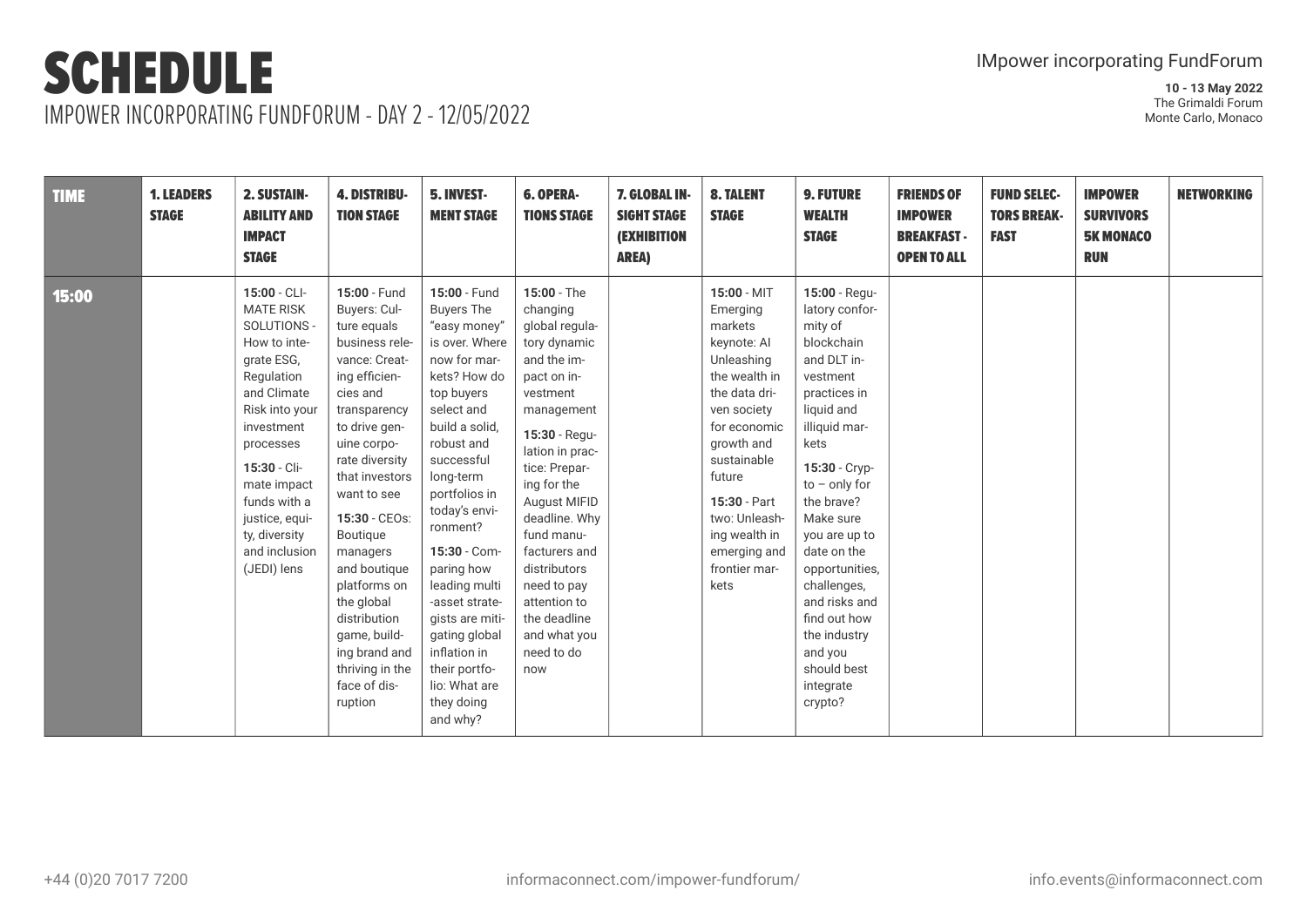IMPOWER INCORPORATING FUNDFORUM - DAY 2 - 12/05/2022

| <b>TIME</b> | <b>1. LEADERS</b><br><b>STAGE</b> | 2. SUSTAIN-<br><b>ABILITY AND</b><br><b>IMPACT</b><br><b>STAGE</b>                                                                                                                                                                                                                             | <b>4. DISTRIBU-</b><br><b>TION STAGE</b>                                                                 | 5. INVEST-<br><b>MENT STAGE</b> | 6. OPERA-<br><b>TIONS STAGE</b> | 7. GLOBAL IN-<br><b>SIGHT STAGE</b><br><b>(EXHIBITION</b><br><b>AREA)</b> | <b>8. TALENT</b><br><b>STAGE</b> | <b>9. FUTURE</b><br><b>WEALTH</b><br><b>STAGE</b> | <b>FRIENDS OF</b><br><b>IMPOWER</b><br><b>BREAKFAST-</b><br><b>OPEN TO ALL</b> | <b>FUND SELEC-</b><br><b>TORS BREAK-</b><br><b>FAST</b> | <b>IMPOWER</b><br><b>SURVIVORS</b><br><b>5K MONACO</b><br><b>RUN</b> | <b>NETWORKING</b>                                          |
|-------------|-----------------------------------|------------------------------------------------------------------------------------------------------------------------------------------------------------------------------------------------------------------------------------------------------------------------------------------------|----------------------------------------------------------------------------------------------------------|---------------------------------|---------------------------------|---------------------------------------------------------------------------|----------------------------------|---------------------------------------------------|--------------------------------------------------------------------------------|---------------------------------------------------------|----------------------------------------------------------------------|------------------------------------------------------------|
| 16:00       |                                   | 16:25 - Chair<br>$16:30 - The$<br>role of family<br>offices in sus-<br>tainable inno-<br>vation                                                                                                                                                                                                | 16:25 - EXPE-<br>RIENTIAL -<br>Poker Work-<br>shop with<br>Professional<br>Poker Player,<br>Caspar Berry |                                 |                                 |                                                                           |                                  |                                                   |                                                                                |                                                         |                                                                      | 16:00 - After-<br>noon coffee<br>and network-<br>ing break |
| 17:00       |                                   | 17:10 - Natur-<br>al capital and<br>biodiversity:<br>Why Natural<br>Capital ac-<br>counting is<br>set to domi-<br>nate corpo-<br>rates minds<br>and investors<br>portfolio in<br>the future<br>17:40 - Creat-<br>ing aware-<br>ness of biodi-<br>versity im-<br>pacts on as-<br>sets valuation |                                                                                                          |                                 |                                 |                                                                           |                                  |                                                   |                                                                                |                                                         |                                                                      |                                                            |
| 18:00       |                                   |                                                                                                                                                                                                                                                                                                |                                                                                                          |                                 |                                 |                                                                           |                                  |                                                   |                                                                                |                                                         |                                                                      |                                                            |
| 19:00       |                                   |                                                                                                                                                                                                                                                                                                |                                                                                                          |                                 |                                 |                                                                           |                                  |                                                   |                                                                                |                                                         |                                                                      |                                                            |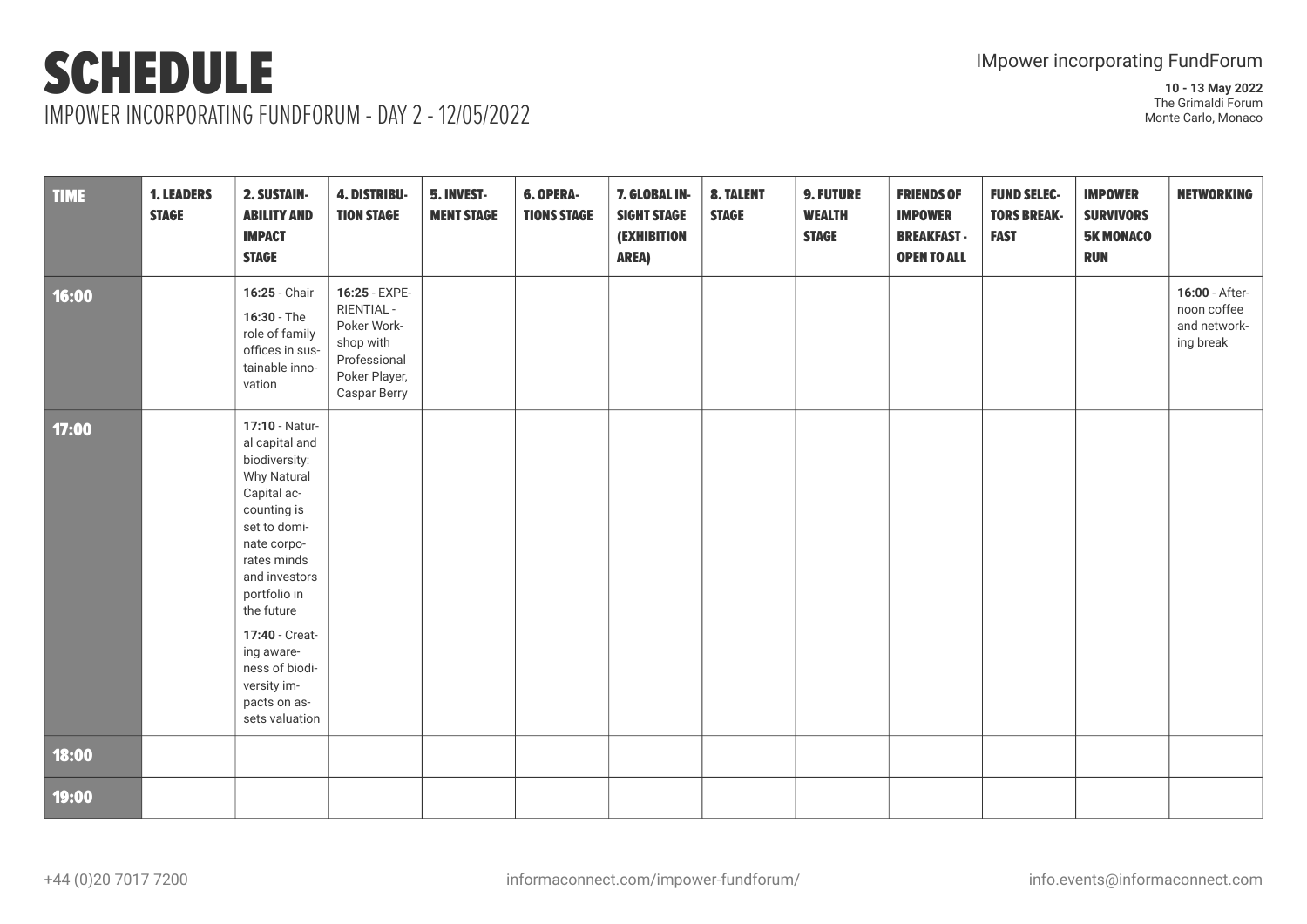IMPOWER INCORPORATING FUNDFORUM - DAY 2 - 12/05/2022

| <b>TIME</b> | <b>1. LEADERS</b><br><b>STAGE</b> | 2. SUSTAIN-<br><b>ABILITY AND</b><br><b>IMPACT</b><br><b>STAGE</b> | <b>4. DISTRIBU-</b><br><b>TION STAGE</b> | 5. INVEST-<br><b>MENT STAGE</b> | 6. OPERA-<br><b>TIONS STAGE</b> | 7. GLOBAL IN-<br><b>SIGHT STAGE</b><br><b>(EXHIBITION</b><br><b>AREA)</b> | <b>8. TALENT</b><br><b>STAGE</b> | <b>9. FUTURE</b><br><b>WEALTH</b><br><b>STAGE</b> | <b>FRIENDS OF</b><br><b>IMPOWER</b><br><b>BREAKFAST -</b><br><b>OPEN TO ALL</b> | <b>FUND SELEC-</b><br><b>TORS BREAK-</b><br><b>FAST</b> | <b>IMPOWER</b><br><b>SURVIVORS</b><br><b>5K MONACO</b><br><b>RUN</b> | <b>NETWORKING</b>                                                                                                                                                                                                    |
|-------------|-----------------------------------|--------------------------------------------------------------------|------------------------------------------|---------------------------------|---------------------------------|---------------------------------------------------------------------------|----------------------------------|---------------------------------------------------|---------------------------------------------------------------------------------|---------------------------------------------------------|----------------------------------------------------------------------|----------------------------------------------------------------------------------------------------------------------------------------------------------------------------------------------------------------------|
| 20:00       |                                   |                                                                    |                                          |                                 |                                 |                                                                           |                                  |                                                   |                                                                                 |                                                         |                                                                      | 20:00 - The<br><b>IMpower</b><br>2022 social<br>event of the<br>year: A night<br>by the ocean -<br>An ocean-<br>themed<br>evening of<br>entertain-<br>ment & music<br>supporting<br><b>Blue Marine</b><br>Foundation |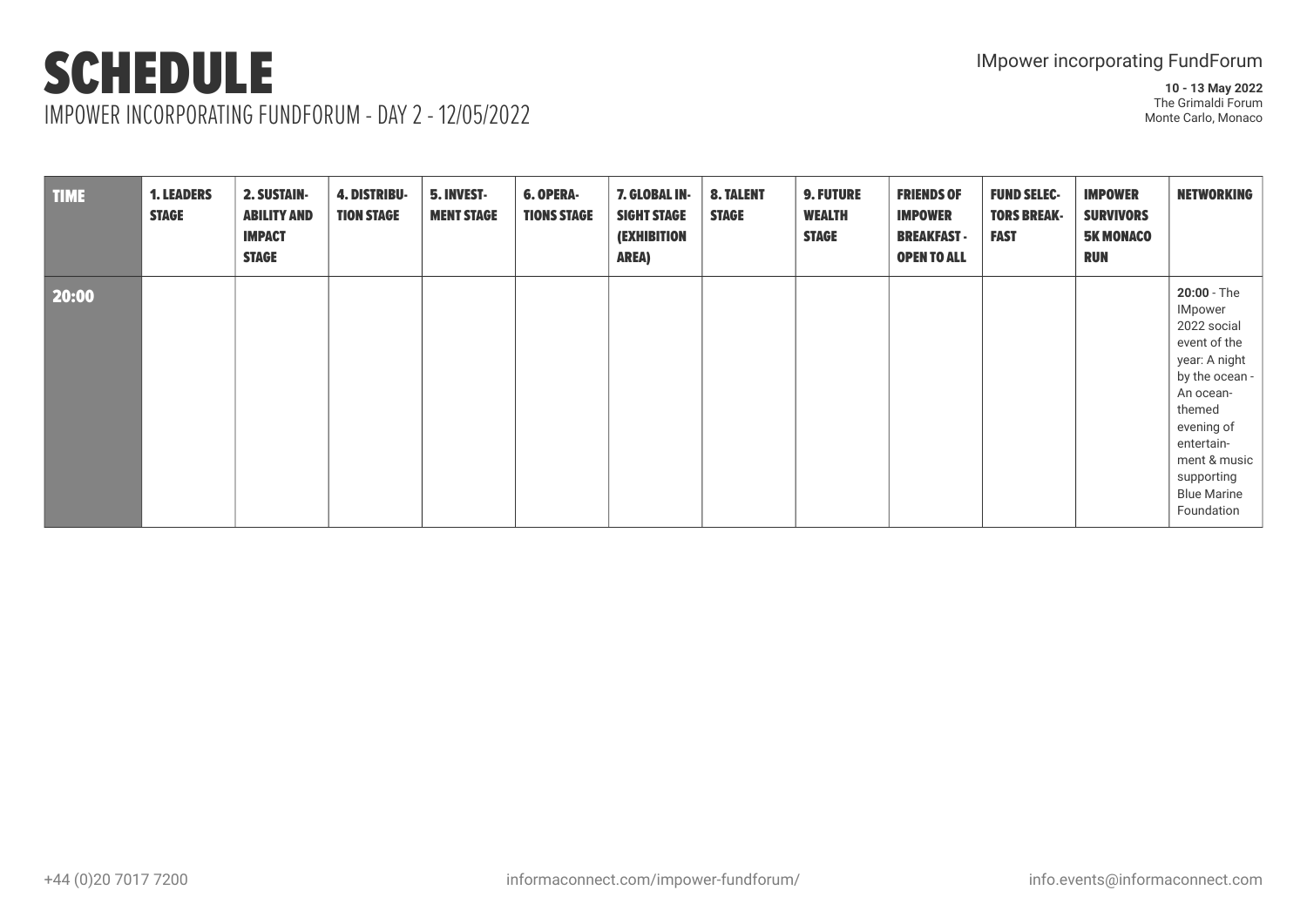### IMpower incorporating FundForum

**10 - 13 May 2022** The Grimaldi Forum Monte Carlo, Monaco

**Exclusive brunch and networking morning at the world-famous NOBU - Join us at Nobu Fairmont Monte Carlo**

11:00 - 13:00 Networking

Enjoy a relaxed brunch at Nobu, famous for its Japanese and South American influence spices and aromas and its elegant and cosy atmosphere